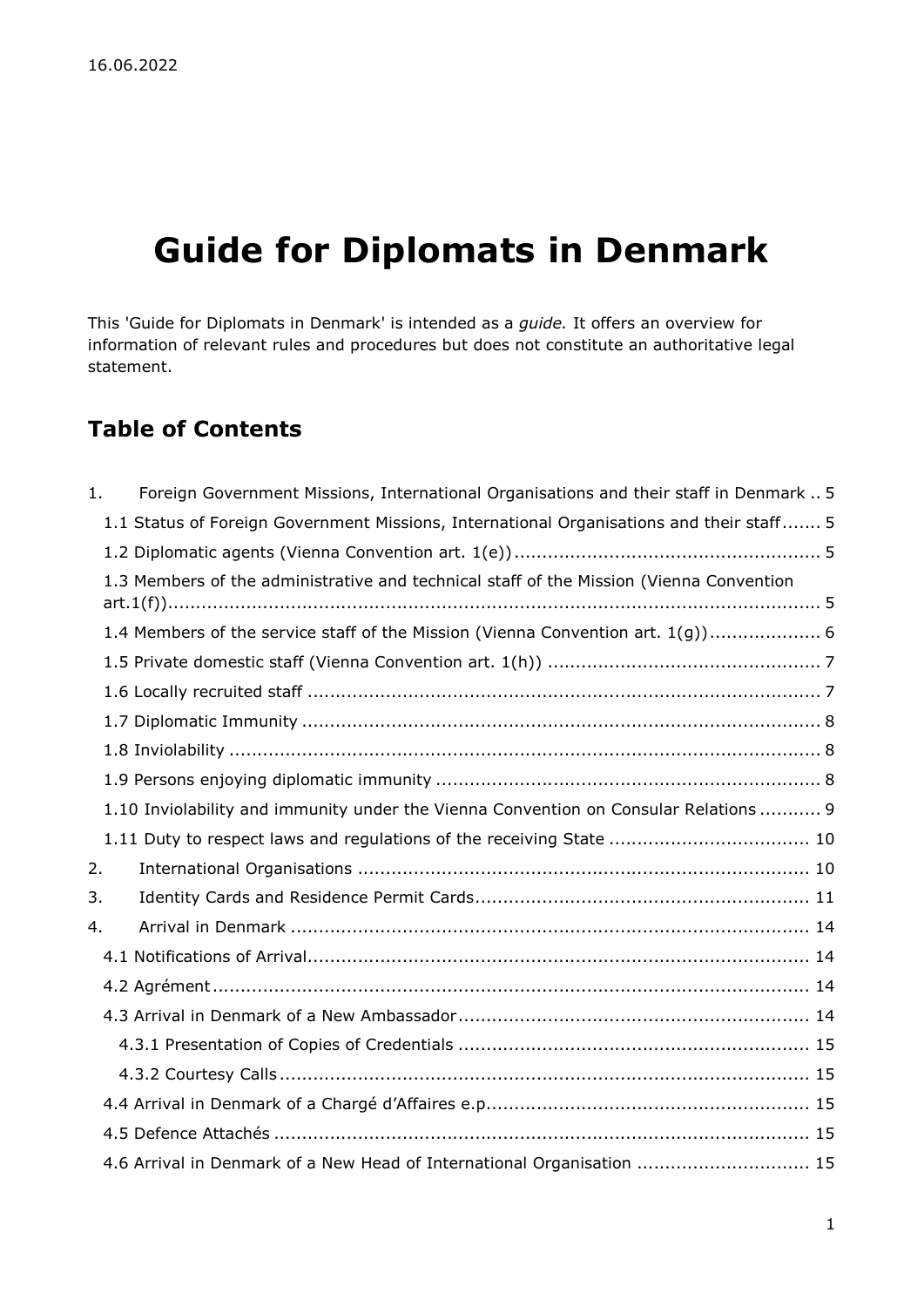|     | 4.7 Practical Arrival Procedures for Holders of Diplomatic or Service Passports  16          |
|-----|----------------------------------------------------------------------------------------------|
|     |                                                                                              |
|     | 4.7.2 Procedure for citizens from countries not requiring a visa to enter Denmark, including |
|     | 4.7.3 The registration procedure with the Protocol Department 16                             |
|     | 4.7.4 Registration of EU/EEA-nationals and Swiss citizens working in International           |
|     | 4.7.5 Residence scheme for retired, internationally recruited staff from International       |
| 5.  |                                                                                              |
| 6.  |                                                                                              |
|     |                                                                                              |
|     |                                                                                              |
| 7.  | Spouses/partners and children obtaining work while in Denmark 23                             |
| 8.  |                                                                                              |
|     |                                                                                              |
|     |                                                                                              |
|     |                                                                                              |
| 9.  |                                                                                              |
|     |                                                                                              |
|     |                                                                                              |
|     |                                                                                              |
|     |                                                                                              |
| 10. |                                                                                              |
|     |                                                                                              |
|     |                                                                                              |
|     | 10.1.2 Privileged persons from EU/EEA countries and Switzerland 25                           |
|     |                                                                                              |
|     |                                                                                              |
|     |                                                                                              |
| 11. |                                                                                              |
| 12. |                                                                                              |
|     |                                                                                              |
|     |                                                                                              |
|     |                                                                                              |
|     |                                                                                              |
|     |                                                                                              |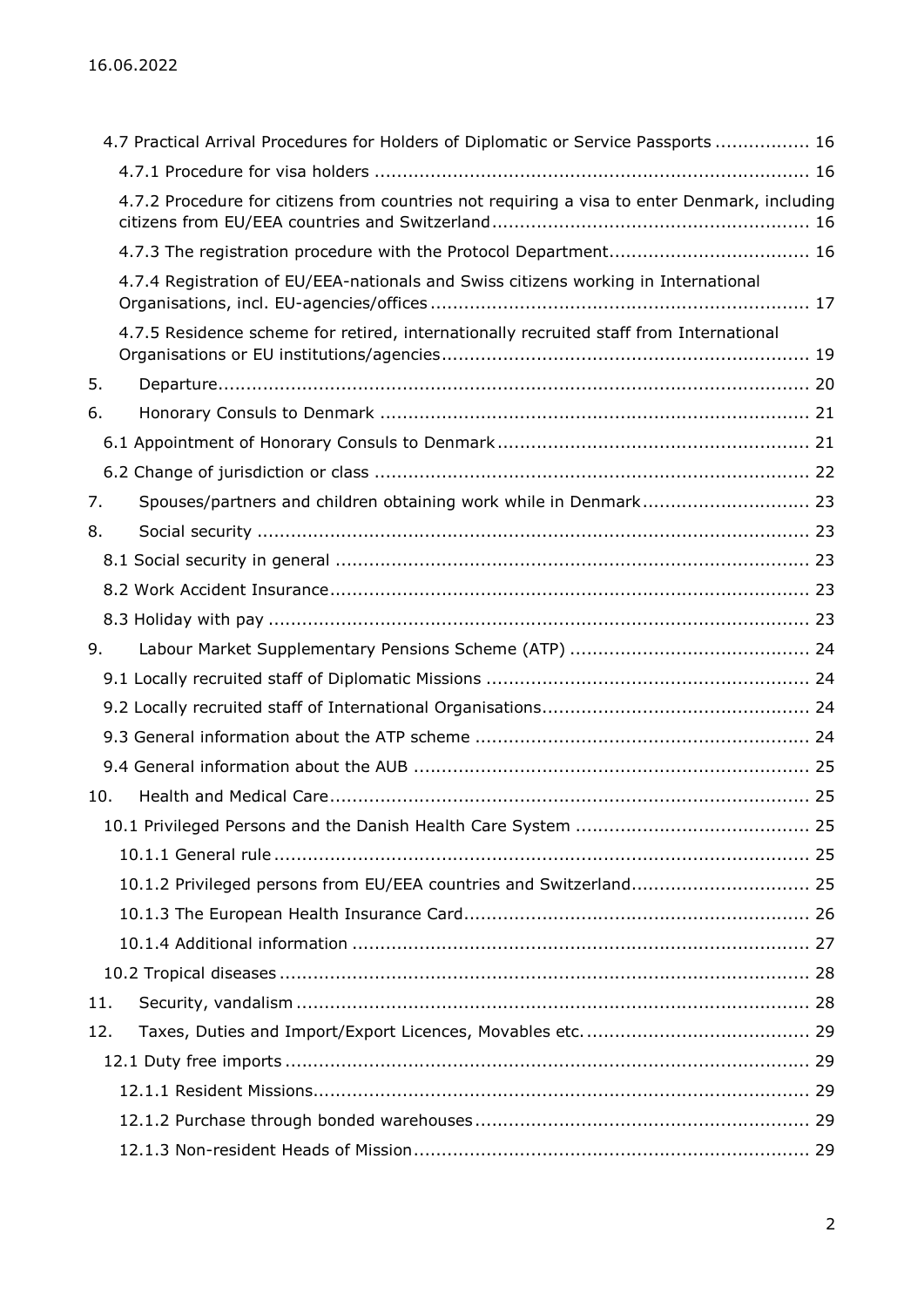|     | 12.3 Application for MOMS reimbursement to the Protocol Department  31    |  |
|-----|---------------------------------------------------------------------------|--|
|     |                                                                           |  |
|     |                                                                           |  |
|     |                                                                           |  |
|     |                                                                           |  |
|     | 12.6.2 Reimbursement by Customs and Tax Administration (SKAT)  33         |  |
|     |                                                                           |  |
|     |                                                                           |  |
|     |                                                                           |  |
| 13. |                                                                           |  |
|     |                                                                           |  |
|     |                                                                           |  |
| 14. |                                                                           |  |
| 15. |                                                                           |  |
|     |                                                                           |  |
|     |                                                                           |  |
|     |                                                                           |  |
|     |                                                                           |  |
|     |                                                                           |  |
|     |                                                                           |  |
|     |                                                                           |  |
|     |                                                                           |  |
|     |                                                                           |  |
|     |                                                                           |  |
| 16. |                                                                           |  |
|     |                                                                           |  |
| 17. |                                                                           |  |
|     | 17.1. Parking in Central Copenhagen and the so-called bridge districts 40 |  |
|     |                                                                           |  |
|     |                                                                           |  |
|     |                                                                           |  |
|     |                                                                           |  |
|     | 18.2 Schools with teaching in foreign languages and kindergartens 43      |  |
|     |                                                                           |  |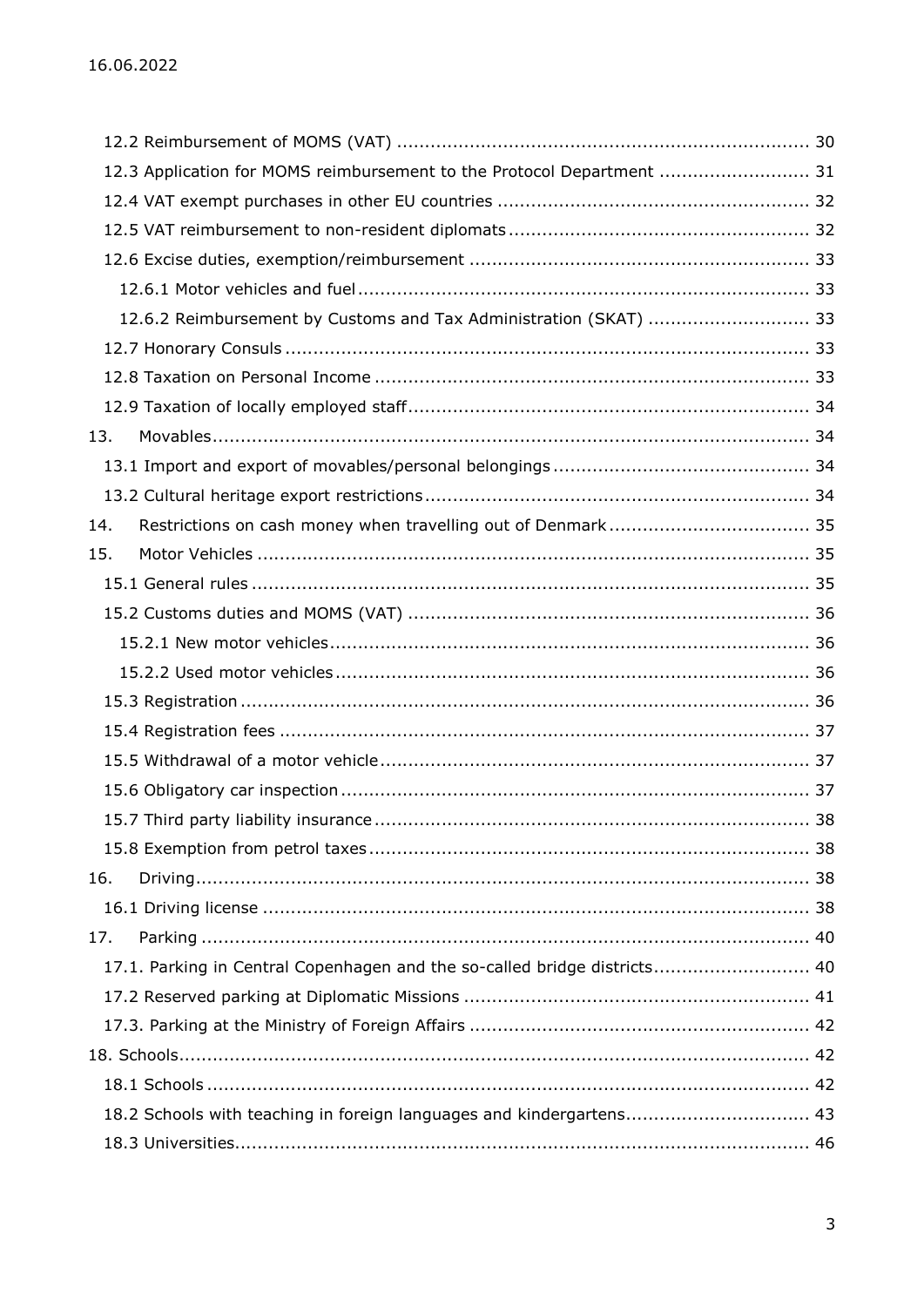|     | 19.1.1 Firearms licence for the personal protection of privileged persons  47 |
|-----|-------------------------------------------------------------------------------|
|     |                                                                               |
|     |                                                                               |
|     |                                                                               |
|     |                                                                               |
|     |                                                                               |
|     |                                                                               |
|     |                                                                               |
|     |                                                                               |
|     |                                                                               |
|     |                                                                               |
|     |                                                                               |
|     |                                                                               |
|     |                                                                               |
| 22. |                                                                               |
| 23. |                                                                               |
| 24. |                                                                               |
| 25. |                                                                               |
| 26. |                                                                               |
| 27. |                                                                               |
|     |                                                                               |
|     |                                                                               |
| 28. |                                                                               |
| 29. |                                                                               |
| 30. |                                                                               |
| 31. |                                                                               |
| 32. |                                                                               |
| 33. |                                                                               |
| 34. |                                                                               |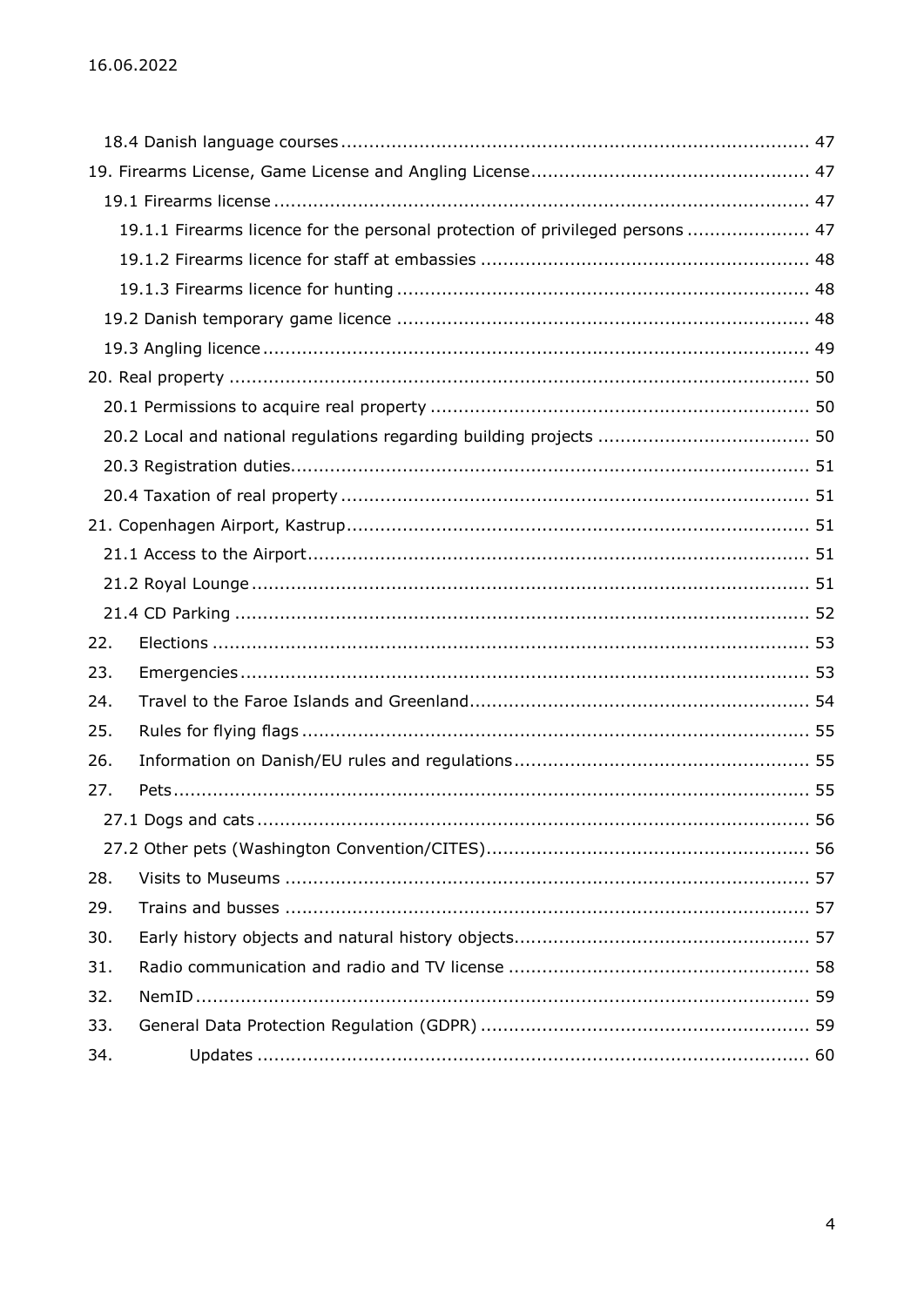# 1. Foreign Government Missions, International Organisations and their staff in Denmark

### 1.1 Status of Foreign Government Missions, International Organisations and their staff

The status of Foreign Government Missions, International Organisations and their staff in Denmark is governed by the provisions of the Vienna Convention on Diplomatic Relations (1961), the Vienna Convention on Consular Relations (1963) and host country agreements. In addition, some privileges may be provided on the basis of international practice, based on reciprocity.

The Vienna Convention is based on the premise that posted staff is posted at an Embassy for a specific purpose and thus the staff fall into one of the designated categories with varying responsibilities and privileges and immunities.

Should a member of the posted staff change from one category of staff to another during his/her posting, this change must therefore be confirmed by the MFA of the sending State.

### **1.2 Diplomatic agents** (Vienna Convention art. 1(e))

A diplomatic agent is the Head of a Mission or a member of the diplomatic staff of the Mission. Diplomatic agents should in principle be of the nationality of the sending State, cf. Article 8 of the Vienna Convention on Diplomatic Relations.

In general, the Ministry of Foreign Affairs expects a diplomatic agent to be in possession of a valid diplomatic passport, to hold a recognized diplomatic rank, to perform diplomatic functions on a full-time basis and to be on normal rotation.

Article 1 in the Vienna Convention mentions the various categories of members of the staff of the Diplomatic Missions. The holders of the following ranks are considered to be members of the diplomatic staff as defined in Article 1(d) of the Vienna Convention on Diplomatic Relations: Ambassador (Extraordinary and Plenipotentiary), Apostolic Nuncio, Minister Plenipotentiary, Chargé d'Affaires en pied, Minister, Minister Counsellor, Counsellor, First Counsellor, Second Counsellor, Commercial Counsellor, First Secretary, Second Secretary, Third Secretary and Attaché. In addition, Defence Attaché (or Military, Naval or Air Attaché).

A member of the staff of the Mission, who does not hold one of the diplomatic ranks listed above, will as a general rule be classified as a member of the administrative and technical staff of the Mission or the service staff.

### 1.3 Members of the administrative and technical staff of the Mission (Vienna

### Convention art.1(f))

The Ministry of Foreign Affairs expects members of the administrative and technical staff of the Mission to perform their duties at the Mission on a full-time basis and to be in possession of an official (service) passport issued by the sending State. If the passport does not indicate the title/function of the staff member, a note/letter from the Ministry of Foreign Affairs of the sending State must indicate the function and confirm the function as being within the scope of the technical and administrative staff, and being a permanent function. Staff members who are part-time drivers cannot be registered with the Protocol Department as members of the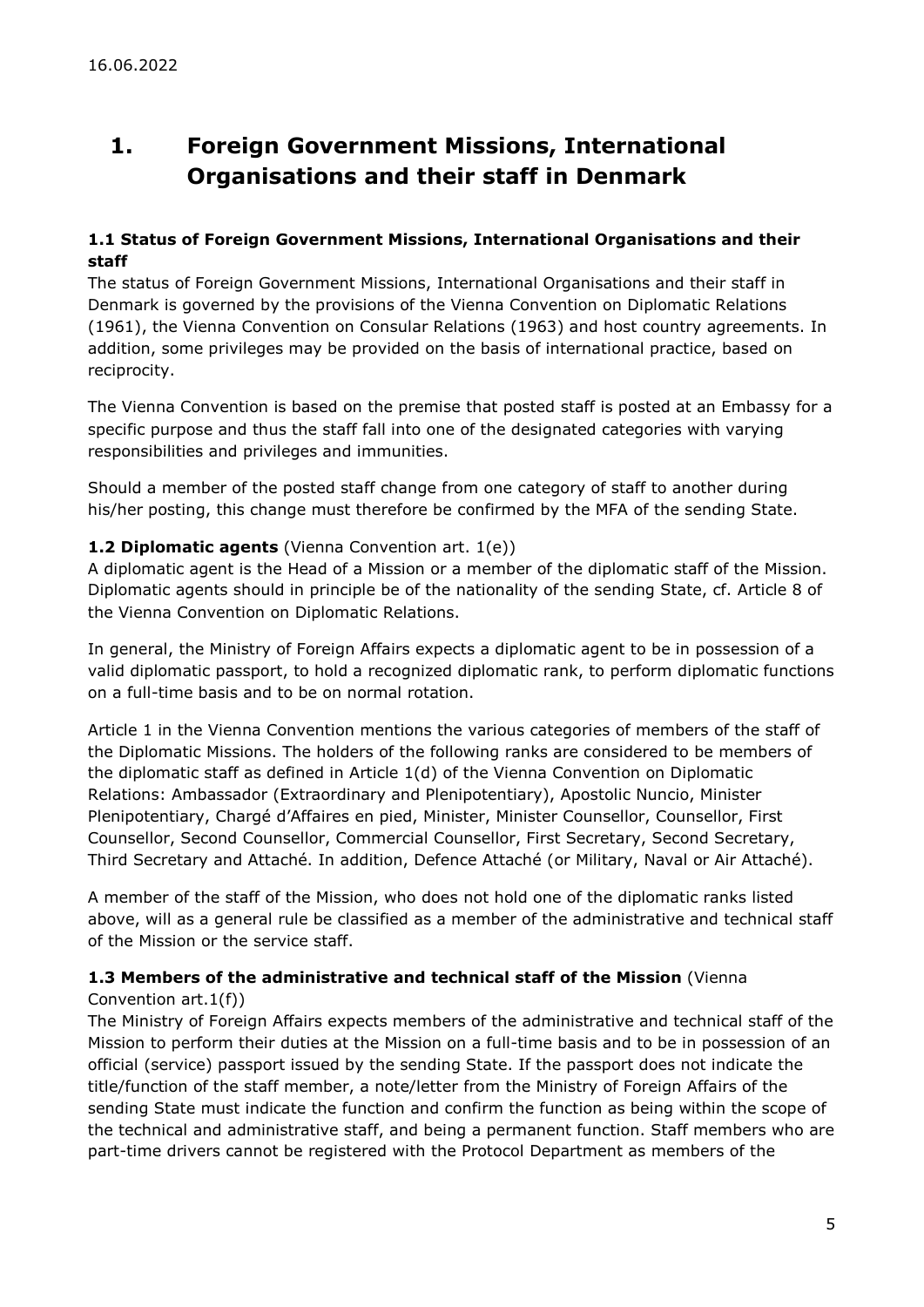administrative and technical staff of the Mission even if they perform administrative and technical tasks.

**1.4 Members of the service staff of the Mission** (Vienna Convention art.  $1(q)$ ) The Vienna Convention on Diplomatic Relations defines members of the service staff as those who are in the domestic service of the Mission. These persons are part of the staff categories (members of the Mission) who are posted abroad by their country's Foreign Service, and therefore obtain their permit to stay from the Protocol Department.

Members of the service staff recruited abroad may be approved by the Ministry of Foreign Affairs if they satisfy the following conditions:

- that the member of the service staff is posted for a limited period of time, and normally no longer than five years;
- that the sending State will ensure that the member of the service staff leaves Denmark at the end of the person's tour of duty;
- that the sending State confirms that the position concerned is a full-time position;
- that the sending State confirms that it will be responsible for health insurance for the member of the service staff;
- that the member of the service staff holds a diplomatic or service passport issued by the sending State.

The Ministry of Foreign Affairs does not grant residence as service staff to persons who have previously been employed by another Mission or as private domestic staff for any other individual employer, or to persons who at the time of employment are staying in Denmark on a temporary residence permit, e.g. as a student or au pair.

Immunity in respect of acts performed in the course of their duties extends to members of the service staff of the Mission. Family members of the service staff of the Mission do not enjoy immunities under the Vienna Convention.

Personnel from a sending state needed for **maintenance work**, repair work, construction work and the like at embassies and residences in Copenhagen must be holders of a Diplomatic or Service Passport in order to obtain a temporary residence permit as well as work permit from the Ministry of Foreign Affairs' Protocol Department. Residence and work permits will be granted for a limited period of time and a maximum of six months. Requests for temporary residence permits and work permits must include a short description of the maintenance work, repair work or construction work to be carried out as well as an indication of the time needed for completing the work. Please note that for non-EU/EEA or Nordic citizens it is - with very few exceptions - illegal to work in Denmark without a work permit. A Schengen visa does not constitute a work permit. For more information on the rules, see: New to Denmark (nyidanmark.dk) (https://www.nyidanmark.dk/en-GB - search for "Visa (short term) or work permit")

 Citizens of Finland, Iceland, Norway or Sweden can enter and work in Denmark without any permits. EU citizens may enter Denmark and begin work without a permit. If the stay is expected to last more than three months, they must apply for an EU/EEA registration certificate before the end of the three months.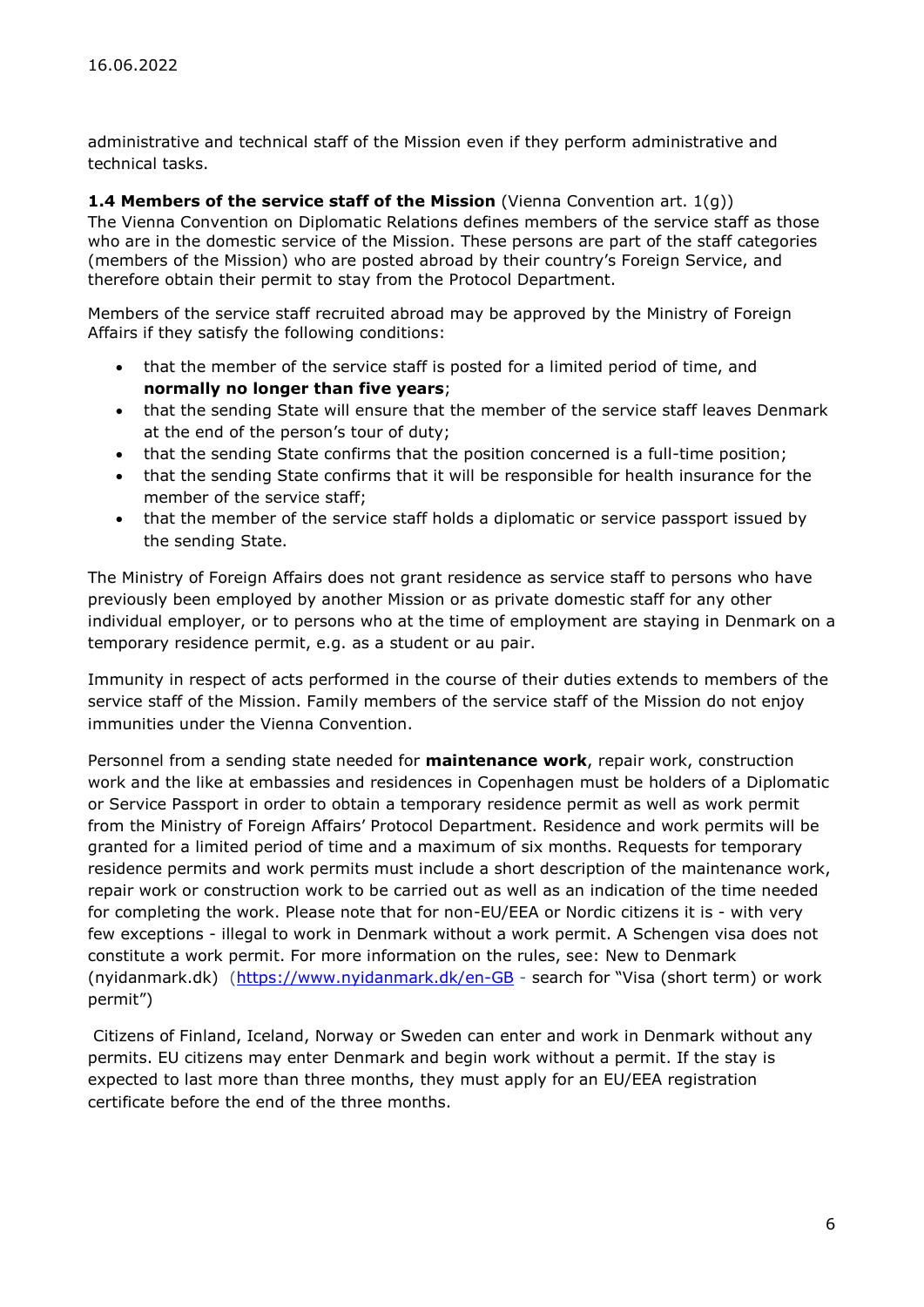### **1.5 Private domestic staff** (Vienna Convention art. 1(h))

The Ministry of Foreign Affairs has been authorized to issue residence and work permits to expatriate private domestic staff (in the Vienna Convention art 1(h): private servant) working in the domestic household of a diplomat. A contract must be signed by both parties and certified by the Diplomatic Mission/International Organisation as guarantor for expenses and approved by the Protocol before the private domestic staff can obtain a visa to enter Denmark.

The contract (mandatory standard form to be used can be obtained from the Protocol Department) must respect a number of minimum requirements concerning working hours, salary, board and lodging at the employer's residence, existence of a bank account, insurances, holidays, sickness, return ticket etc. The maximum period for the contract may not be longer than the diplomat's residence permit. In any event, the contract must come to an end when the diplomat leaves the country.

The permit to stay will be given for one year at a time only and the domestic worker must pick up the ID-card personally at the Protocol Department every year on which occasions the domestic worker will have an interview with a staff member of the Protocol. This new procedure is in line with the best practices presented under OSCE auspices.

Private domestic staff do not enjoy privileges and immunities.

The above rules apply to expatriate private domestic staff who seek permit to stay and work in diplomatic domestic households in Denmark as of 1 January 2015. Private domestic staff who prior to this date already worked in Denmark under a permit from the Danish Agency for Labour Market and Recruitment must still address the Danish Agency for Labour Market and Recruitment in case of application for renewal of their permit to stay in order to work with the same employer.

Any diplomat planning to employ an expatriate private domestic staff in his/her private household is kindly requested to contact the Protocol Department for more detailed information and guidance.

### 1.6 Locally recruited staff

The Missions and International Organisations may employ as locally recruited staff Danish nationals or foreign nationals, who are already legal residents in Denmark, based on a residence permit issued by the Danish Immigration Service with the right to work.

Such locally recruited staff may work in Diplomatic Missions and International Organisations as administrators or as service staff and as domestic service staff with the diplomatic staff.

The competent national authority to be addressed concerning such residence permits etc. is:

The Danish Agency for International Recruitment and Integration (SIRI) Njalsgade 72c 2300 København S Tel.: +45 7214 2001 work@siri.dk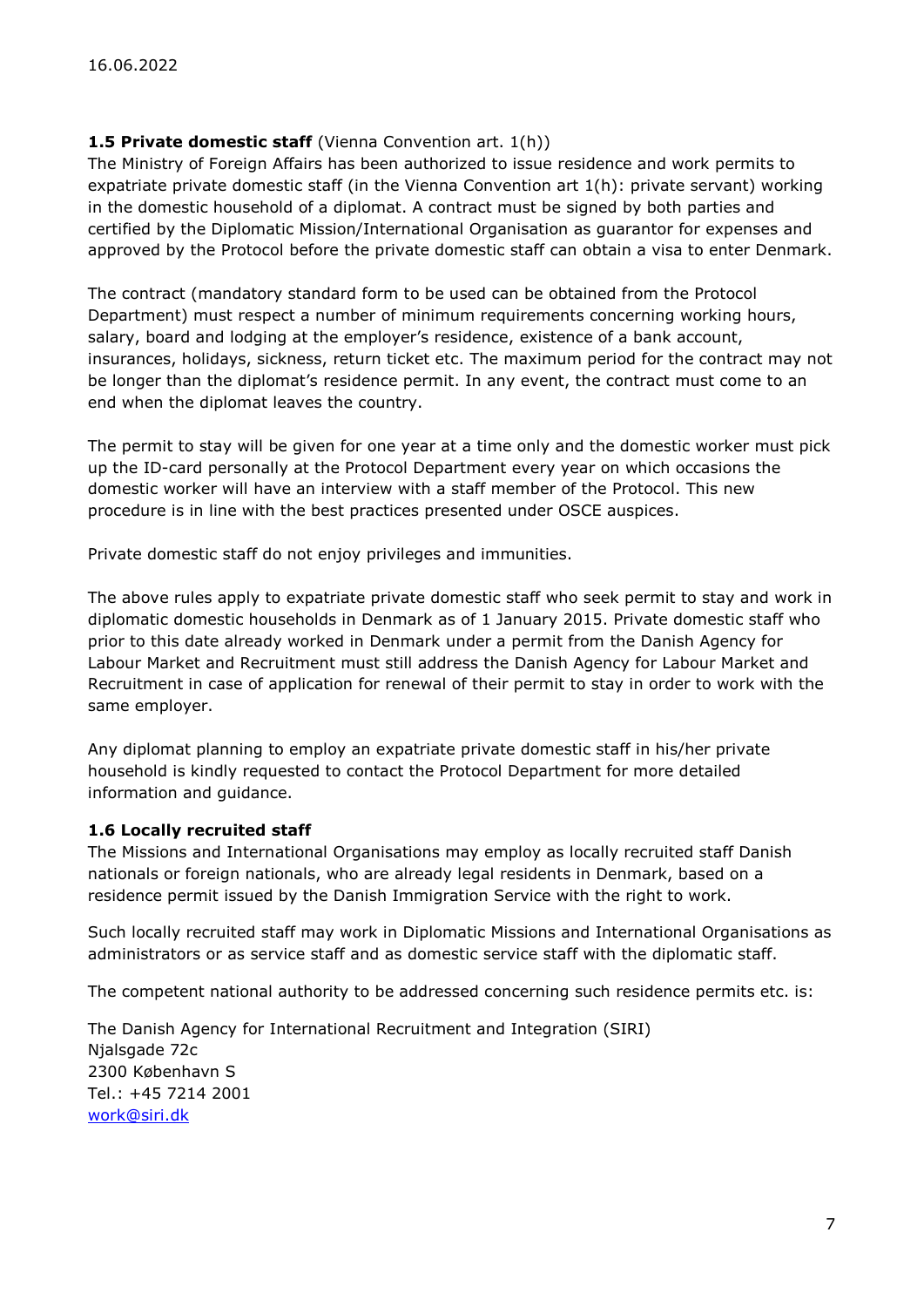The mandatory and absolute provisions of the Danish labour and social laws must be observed whenever a Mission or diplomat recruits local staff. It is highly recommended to hire assistance from a Danish lawyer when drawing up staff contracts and related issues. Such staff members who are not privileged staff members and who are nationals of or already legal residents in Denmark do not enjoy privileges and immunities.

The Danish authorities must exercise its jurisdiction over such persons in such a manner as not to interfere unduly with the performance of the functions of the Mission, cf. Article 38 (2) of the Vienna Convention on Diplomatic Relations. In order to ensure this protection the Ministry of Foreign Affairs must be informed about recruitment and other changes in local staff employed as administrators with Diplomatic Missions or International Organisations

### 1.7 Diplomatic Immunity

The term "diplomatic immunity" covers both inviolability and immunity from jurisdiction.

Inviolability means that the Danish government may not take coercive measures such as the arrest or remand in custody of individuals (Article 29 of the Vienna Convention on Diplomatic Relations), forced access to or seizure of buildings (Article 30) or seizure of goods and property. Danish courts are not competent to try cases where the defendant enjoys immunity under Article 31 of the Vienna Convention on Diplomatic Relations. Only the sending State can waive a person's diplomatic immunity.

### 1.8 Inviolability

Under the Vienna Convention on Diplomatic Relations, the following premises and persons are inviolable:

- A Mission's premises and its means of transport (Article 22).
- A Mission's archives and documents (Article 24).
- A Mission's official correspondence, the diplomatic bag and the diplomatic courier (Article 27).
- Diplomatic agents (Article 29), members of the administrative and technical staff of the Mission and members of their families forming part of their households (Article 37, paragraph 1, and Article 37, paragraph 2).
- The private residences of diplomatic agents (Article 30) and members of the administrative and technical staff of the Mission (Article 37, paragraph 2) as well as their papers, correspondence and property (Article 30, paragraph 2). Property is only inviolable when used by persons enjoying privileges and immunities.
- Diplomatic agents and members of their families who pass through Denmark, provided they are travelling to or returning from a post (Article 40).

(With regards to International Organisations and their employees, the issue of inviolability is regulated by the individual host agreements).

### 1.9 Persons enjoying diplomatic immunity

According to the Vienna Convention on Diplomatic Relations, the following persons enjoy diplomatic immunity: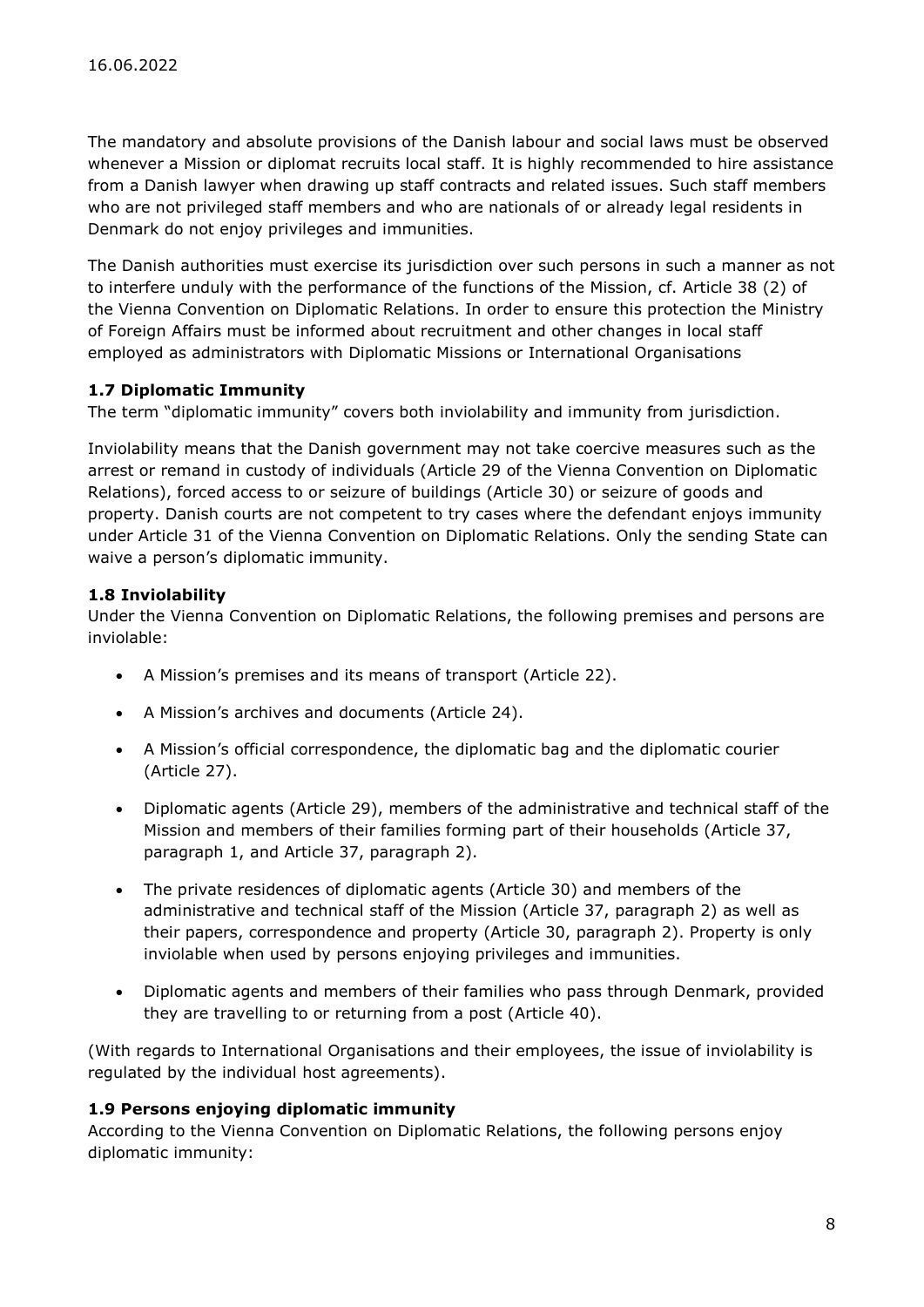- Diplomatic agents (Article 31) and dependent family members forming part of their households (Article 37, paragraph 1).
- Members of the administrative and technical staff of the Mission and members of their families forming part of their households (Article 37, paragraph 2).
- Members of the service staff of the Mission who are not national of or permanently resident in the receiving State when performing acts in the course of their duties (Article 37, paragraph 3).

(In addition, certain employees of International Organisations where the individual host agreement provides diplomatic immunity)

The privileges and immunities of family members forming part of the household are in general considered to be derivative. The Vienna Convention does not provide a definition of the term "family". It is generally agreed that the receiving State may formulate a reasonable definition in order to specify who may enjoy the privileges and immunities of this category of persons.

The Ministry of Foreign Affairs defines the term "family", for the purposes of the Vienna Conventions, as including:

- a spouse, or a cohabitant/partner (also partner of the same sex). Proof must be provided of cohabitation prior to arrival in Denmark, and
- unmarried children under 21 years of age who reside exclusively in the household of the parent in question.

With special permission, unmarried children between the ages of 21 and 23 may continue to enjoy privileges and immunities on the condition that they are already attending an accredited institution of higher learning (i.e. university or similar) on a full-time basis in Denmark and remain part of the household of the diplomat. In such cases, proof of enrolment must be presented to the Ministry of Foreign Affairs together with the request for renewal of the child's ID card/residence permit card.

1.10 Inviolability and immunity under the Vienna Convention on Consular Relations Consular officers, i.e. Consul General, Consul, and Vice-Consul, are of two categories: Career consular officers and honorary consular officers. The particular status of members of a consular post who are nationals or permanent residents of the receiving State, is governed by Article 71 of the Vienna Convention on Consular Relations.

Under the provisions of the Vienna Convention on Consular Relations, the following are inviolable:

- The consular premises (Article 27, Article 31).
- The consular post's archives and documents (Article 33).
- The consular post's official correspondence (Article 35, paragraph 2).
- The consular courier (Article 35, paragraph 5).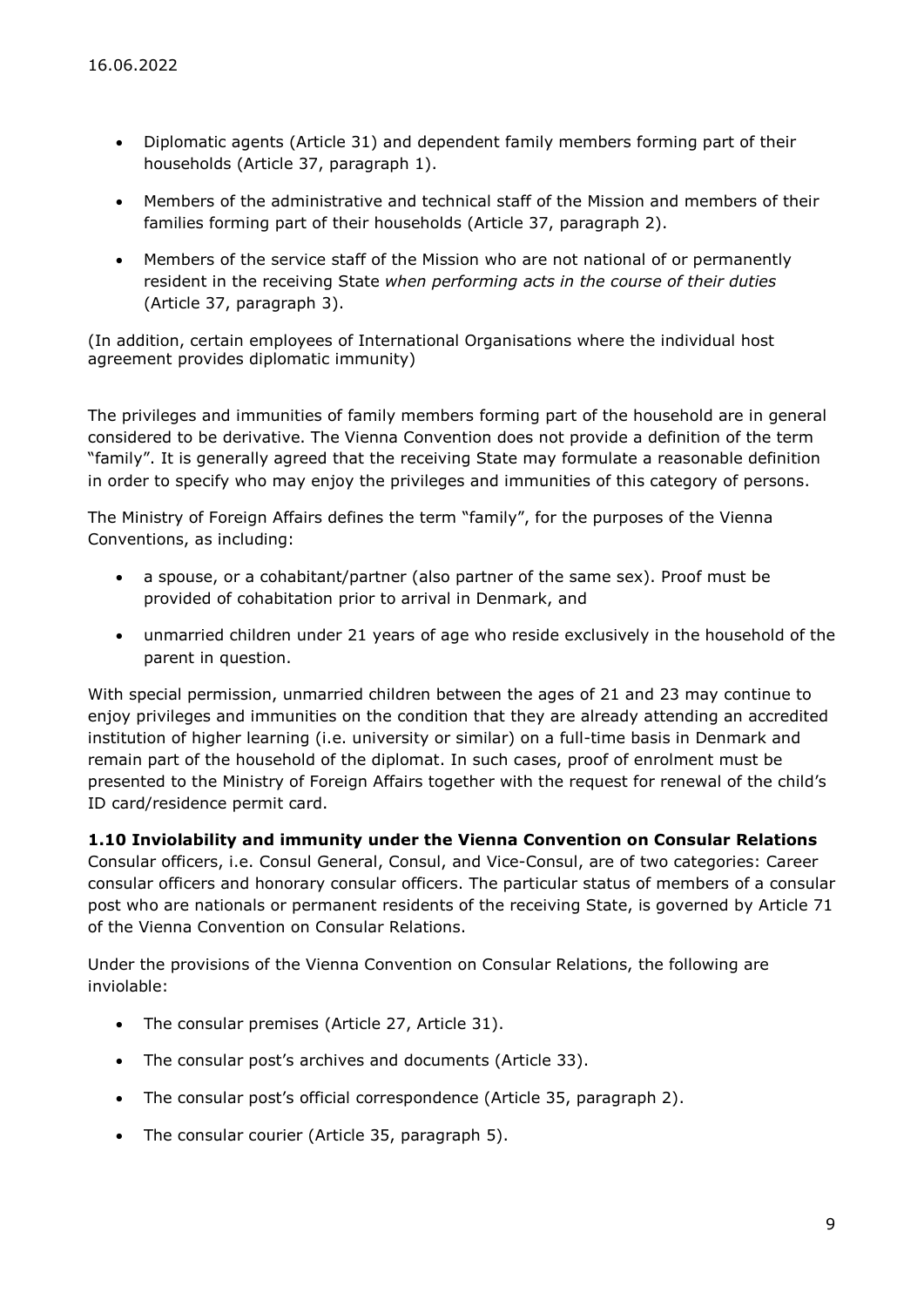Career consular officers, with certain exceptions (Article 41); honorary consuls only in respect of official act (Article 71).

### 1.11 Duty to respect laws and regulations of the receiving State

The Ministry of Foreign Affairs expects all members of Missions and consular officers to fully respect Danish laws and regulations during their stay in Denmark, cf. Article 41, sub-section 1, of the Vienna Convention on Diplomatic Relations, which reads:

"Without prejudice to their privileges and immunities, it is the duty of all persons enjoying such privileges and immunities to respect the laws and regulations of the receiving State. They also have a duty not to interfere in the internal affairs of that State."

Diplomatic and consular immunity does not relieve diplomatic and consular personnel of the duty to discharge all private financial obligations incurred during their stay in Denmark.

Embassies and organisations as well as their staff are strongly recommended to seek legal advice in order to ensure clarity of legal obligations when employing staff, renting housing or engaging in other bigger commitments and if encountering problems relating to the contract. Likewise embassies and International Organisations are strongly recommended to seek solutions outside the courts to possible conflicts, if they are not ready to engage in a civil case before a court.

A diplomatic agent and his/her dependant family members, who are part of his/her household, enjoy the immunities from Danish jurisdiction specified in the Vienna Convention. So does the administrative and technical staff and their family members.

In accordance with article 31 of the Vienna Convention, immunity from Danish civil and administrative jurisdiction will not apply in relation to any professional or commercial activity exercised by dependant family members.

In accordance with article 41 of the Vienna Convention, it is the duty of all persons enjoying privileges and immunities to respect the laws and regulations of the receiving State. In case of serious criminal acts, the Ministry of Foreign Affairs will therefore ask the sending State to waive the immunity of a diplomat involved in such activities, cf. article 32 of the Vienna Convention. This general rule also applies in relation to criminal activities performed by dependant family members in relation to any professional or commercial activity.

Parking fees must be paid by privileged persons, also when the fee has not been paid, and a parking control fee is demanded instead by parking attendants. Please note that a parking fee is not a fine as defined in the Vienna Convention.

# 2. International Organisations

Copenhagen hosts a number of International Organisations. The presence of these International Organisations is based on formal host agreements concluded with the Danish Government. These host agreements include provisions on privileges and immunities granted to the specific, individual organisation and members of its staff in order to strengthen the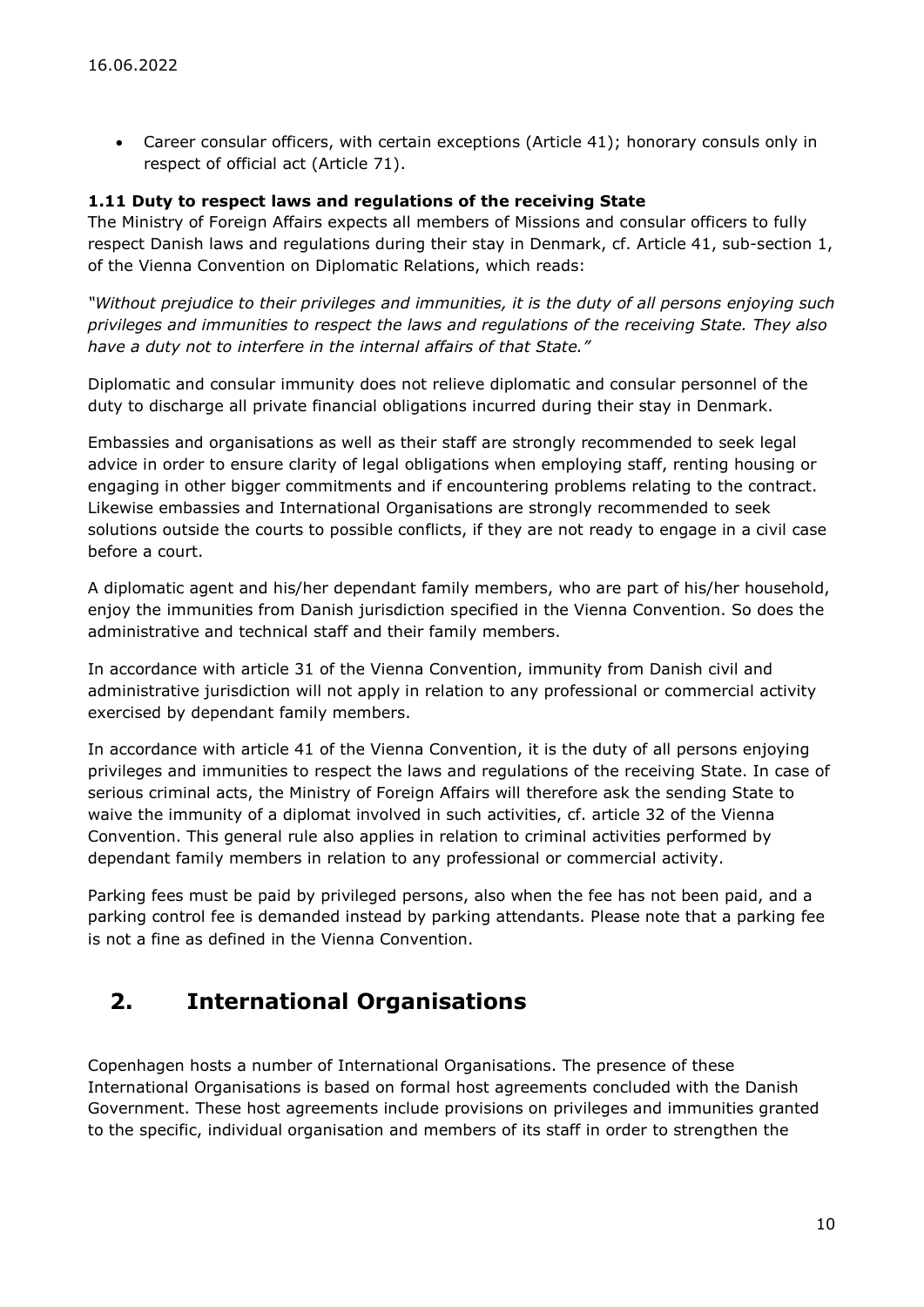efficiency of the organisation. The host agreement also gives guidance on the rules and procedures applied in areas like taxation, duties and import/export licenses.

The headquarters and offices of 11 International Organisations, most of them organisations under the auspices of the United Nations, have in 2013 been co-located in the so-called UN City at Marmormolen in Copenhagen. The new state-of-the art and environmentally friendly building is intended to provide the United Nations and other organisations in Denmark with the best possible conditions for fulfilling their mandates and inspire cooperation, innovation and knowledge-sharing among the organisations. More information about the UN City may be found (in Danish) on http://www.byoghavn.dk/byudvikling/bydele/nordhavnen/marmorfront/fn+byen.aspx

International organisations with concluded headquarter/host agreements with the Danish Government are listed in the Copenhagen Diplomatic List.

# 3. Identity Cards and Residence Permit Cards

The Protocol Department issues two types of cards: Residence permit cards and identity cards.

Residence permit cards are issued to all nationals of countries outside the EU/EEA area and Switzerland. The residence permit card is proof that the holder has been granted residence in Denmark. It also serves as an ID card proving identity of the holder and includes an administrative CPR number (personal identification number).

Identity cards are issued to all nationals of countries belonging to the EU/EEA area and Switzerland and serves only as an ID card proving the identity of the holder and includes an administrative CPR number. (Nationals of EU/EEA countries and Switzerland do not need a residence permit. These persons are provided with a letter confirming that they are registered with the Protocol Department, carry a Danish administrative CPR number, and that they have the right to stay in Denmark without a residence permit for as long as they are registered with the Protocol Department). Nationals of the Nordic countries are provided with an ID card only.

ID cards are classified in three categories reflected by the colour of the card: RED for diplomatic agents; GREEN for members of the administrative and technical staff; WHITE for members of the locally employed staff, service staff or private domestic staff. This colour system is not used for residence permit cards.

Residence permit cards as well as ID cards state the title of the holder.

Locally recruited staff, who at the time of their recruitment were already enjoying legal residence in Denmark, may apply for white ID cards as proof of identification. When applying for identity cards for such personnel the Mission must send a note verbale to the Protocol Department enclosing the registration form (see Protocol Department's homepage), two recent photographs (passport size) and the applicant's passport.

ID cards are not issued to family members of locally recruited staff, service staff and private domestic staff.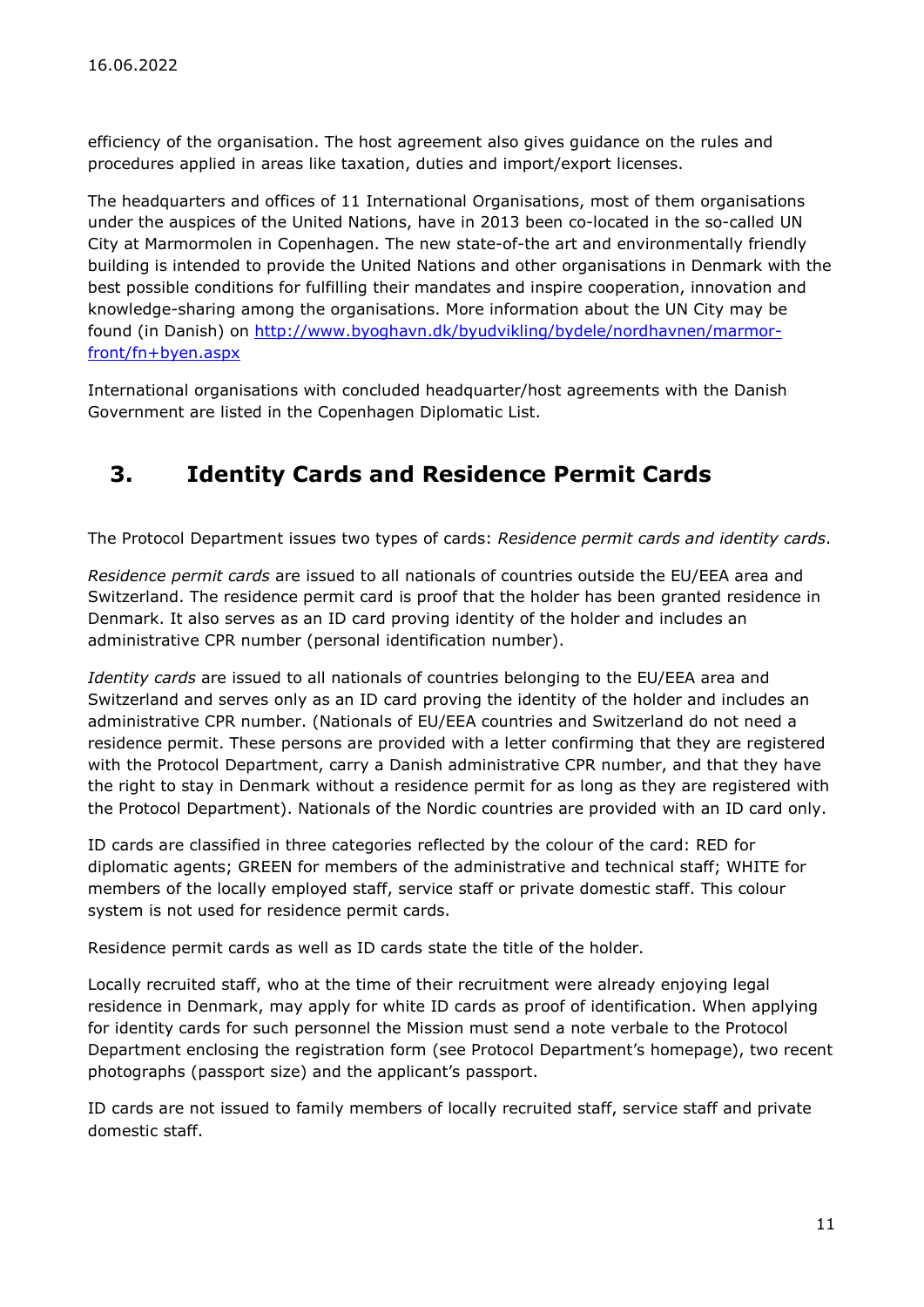-

Expatriate staff members of Diplomatic Missions and International Organisations and their dependant family members are registered in the Protocol Department with a so-called administrative CPR number, which will serve as proof of identity when dealing with Danish authorities, hospitals, doctors, shops, etc., in the same way as the CPR number given to Danish citizens.

Non-resident diplomats, accredited to Denmark, will be registered with a so-called CDR number (since they do not live in Denmark), which is only a diplomatic registration and does not have the same application in relation to Danish authorities, etc., as a CPR number.

Children should be more than 12 years old in order to obtain an ID card.

See section 4.7.2 below for special rules concerning registration of dependant family members who are EU/EEA/Swiss citizens and who do not hold a diplomatic passport. See also section 4.7.4 concerning registration of EU/EEA nationals and Swiss citizens working in International Organisations, including EU agencies/offices.

Holders of ID cards and residence permit cards are advised to carry their cards with them in order to be able to prove their identity and their registration with the Protocol Department.

Residence permit cards and ID cards must be returned to the Protocol Department by the Diplomatic Mission or International Organisation upon termination of duty of the staff member.

The following scheme provides a summary of various aspects of the rules and procedures applied by the Protocol Department (and the Danish Agency for International Recruitment and Integration) when issuing residence permit cards or ID cards.

|                                   | Vienna<br>lon.<br>Article: | Residence<br>Conventi permit given by: | Type of card<br>issued by the<br>Protocol<br>Department:       | <b>Status of</b><br>Holder: | ID card<br> colour: |
|-----------------------------------|----------------------------|----------------------------------------|----------------------------------------------------------------|-----------------------------|---------------------|
| Head of Mission                   | 1(a)                       | <b>MFA</b>                             | ID card if national of Diplomatic<br>an EU/EEA country         | agent                       | Red                 |
| Family<br>$M$ embers <sup>1</sup> | 37.1                       | <b>MFA</b>                             | lor Switzerland.                                               |                             |                     |
|                                   |                            |                                        | Residence permit if                                            |                             |                     |
|                                   |                            |                                        | national of all other<br>countries.                            |                             |                     |
| Non-resident<br>Head of Mission   |                            | <b>MFA</b>                             | ID card if national of<br>an EU/EEA country<br>or Switzerland. |                             | Red                 |

<sup>&</sup>lt;sup>1</sup> See below 4.7.2 for special rules concerning registration of dependant family members who are EU/EEA/Swiss citizens and who do not hold a diplomatic passport.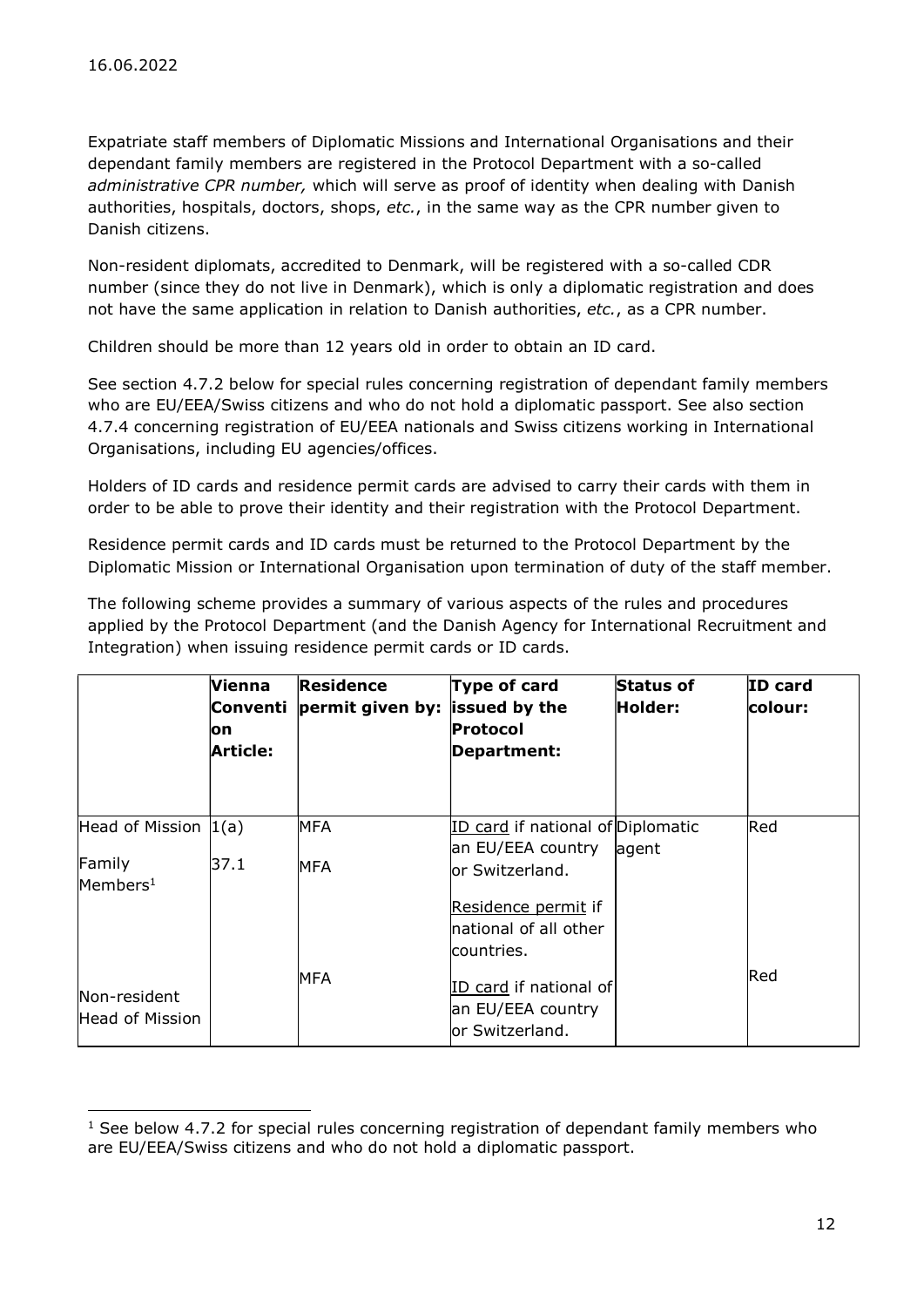|                                   |             |            | (Voluntary but                    |                 |       |
|-----------------------------------|-------------|------------|-----------------------------------|-----------------|-------|
|                                   |             |            | recommended).                     |                 |       |
|                                   |             |            | ID card if national of            |                 |       |
|                                   |             |            | all other countries.              |                 |       |
|                                   |             |            | (Voluntary but                    |                 |       |
|                                   |             |            | recommended).                     |                 |       |
|                                   |             |            |                                   |                 |       |
| Diplomatic Staff $ 1(d)$ and      |             | MFA        | ID card if national of Diplomatic |                 | Red   |
|                                   |             |            | an EU/EEA country                 | agent           |       |
| Family<br>$M$ embers <sup>1</sup> | 37.1        | MFA        | or Switzerland                    |                 |       |
|                                   |             |            | Residence permit if               |                 |       |
|                                   |             |            | national of all other             |                 |       |
|                                   |             |            | countries.                        |                 |       |
|                                   |             |            |                                   |                 |       |
| Adm./Technical                    | 1(f)        | <b>MFA</b> | ID card if national of Diplomatic |                 | Green |
| Staff                             | and37.2     |            | an EU/EEA country                 | agent           |       |
|                                   |             | MFA        | or Switzerland.                   |                 |       |
| Family                            |             |            |                                   |                 |       |
| Members <sup>1</sup>              |             |            | Residence permit if               |                 |       |
|                                   |             |            | national of all other             |                 |       |
|                                   |             |            | countries.                        |                 |       |
| Service staff of                  | $ 1(g)$ and | MFA        | ID card                           |                 |       |
| the Mission                       | 37.3        |            |                                   |                 |       |
| (Service                          |             |            |                                   |                 |       |
|                                   |             |            |                                   |                 |       |
| passport or<br>proof from         |             |            |                                   |                 |       |
|                                   |             |            |                                   |                 |       |
| Foreign Ministry<br>of status as  |             |            |                                   |                 |       |
|                                   |             |            |                                   |                 |       |
| posted service                    |             |            |                                   |                 |       |
| staff)                            |             |            |                                   |                 |       |
| Expatriate                        | $1(h)$ and  | <b>MFA</b> | Contract must be                  | Private service |       |
| Private Service                   | 37.4        |            | approved as                       | staff           |       |
| Staff in                          |             |            | condition for visa.               |                 |       |
| domestic service                  |             |            |                                   |                 |       |
| of diplomat                       |             |            | ID card if national of            |                 |       |
|                                   |             |            | an EU/EEA country                 |                 |       |
| (National                         |             |            | or Switzerland.                   |                 |       |
| passport)                         |             |            |                                   |                 |       |
|                                   |             |            | Residence permit if               |                 |       |
|                                   |             |            | all other                         |                 |       |
|                                   |             |            | nationalities                     |                 |       |
|                                   |             |            |                                   |                 |       |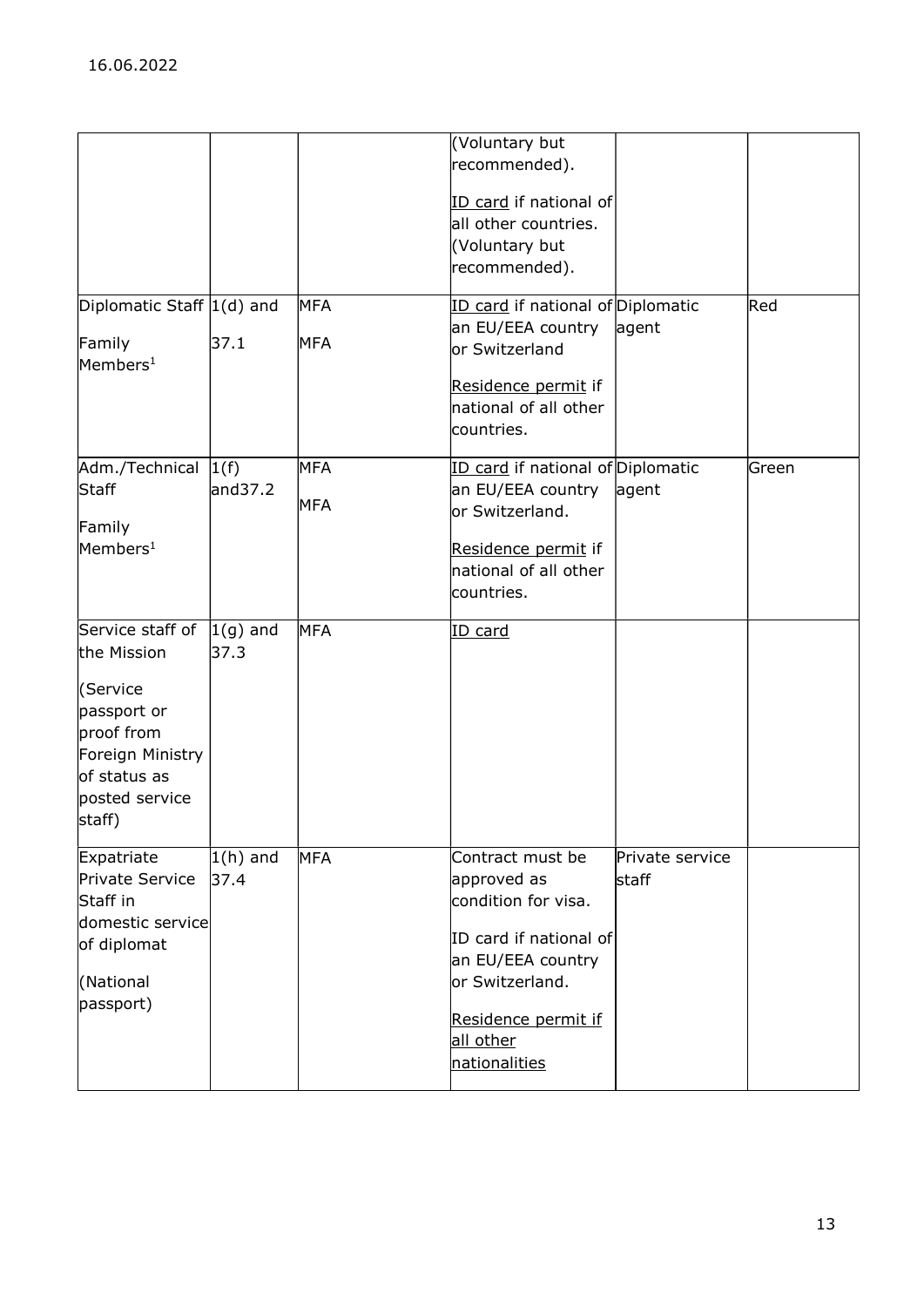| Locally               | Not.       | Not applicable            | ID card | Locally recruited White |  |
|-----------------------|------------|---------------------------|---------|-------------------------|--|
| recruited,            | applicable |                           |         | staff                   |  |
| Danish/Nordic         |            |                           |         |                         |  |
| citizens              |            |                           |         |                         |  |
|                       |            |                           |         |                         |  |
|                       |            |                           |         |                         |  |
| Locally recruited Not |            | Danish Agency for ID card |         | Locally recruited White |  |
| already legal         | applicable | International             |         | staff                   |  |
| residents in          |            | Recruitment and           |         |                         |  |
| Denmark all           |            | Integration or            |         |                         |  |
| other                 |            | Danish                    |         |                         |  |
| nationalities         |            | Immigration               |         |                         |  |
|                       |            | Service, depending        |         |                         |  |
|                       |            | on who issued the         |         |                         |  |
|                       |            | present permit.           |         |                         |  |
|                       |            |                           |         |                         |  |

# 4. Arrival in Denmark

### 4.1 Notifications of Arrival

In accordance with Article 10 of the Vienna Convention on Diplomatic Relations, Diplomatic Missions must notify the Protocol Department as soon as possible of the appointment, arrival (and final departure) of members of Diplomatic Missions and career consular posts as well as members of their families and private domestic staff (other than persons having legal residence in Denmark and not entitled to privileges and immunities).

International Organisations must notify the Protocol Department as soon as possible of the appointment, arrival (and final departure) of all officials of the organisations as well as members of their families and private domestic staff.

The Protocol Department requests Diplomatic Missions to notify the Protocol Department about locally recruited staff starting up work or leaving the Mission, cf. paragraph 1.6.

### 4.2 Agrément

The request for agrément for Ambassadors and defence attachés must be submitted to the Protocol Department with a note verbale from the sending State through the Embassy of the sending State. A Photo (passport type) and CV incl. date of birth should be enclosed.

A non-resident Ambassador must obtain agrément in the country where he/she has official residence before a request for agrément in Denmark will be handled. The date of agrément in the residing state should be stated in the note verbale when requesting agrément in Denmark.

### 4.3 Arrival in Denmark of a New Ambassador

The new Ambassador will be met on arrival in Copenhagen by a representative of the Protocol Department, provided that the Ministry of Foreign Affairs has been notified in advance of the date and hour of the arrival, and that the arrival takes place by air, ship or train from Monday to Friday between 9 a.m. and 5 p.m.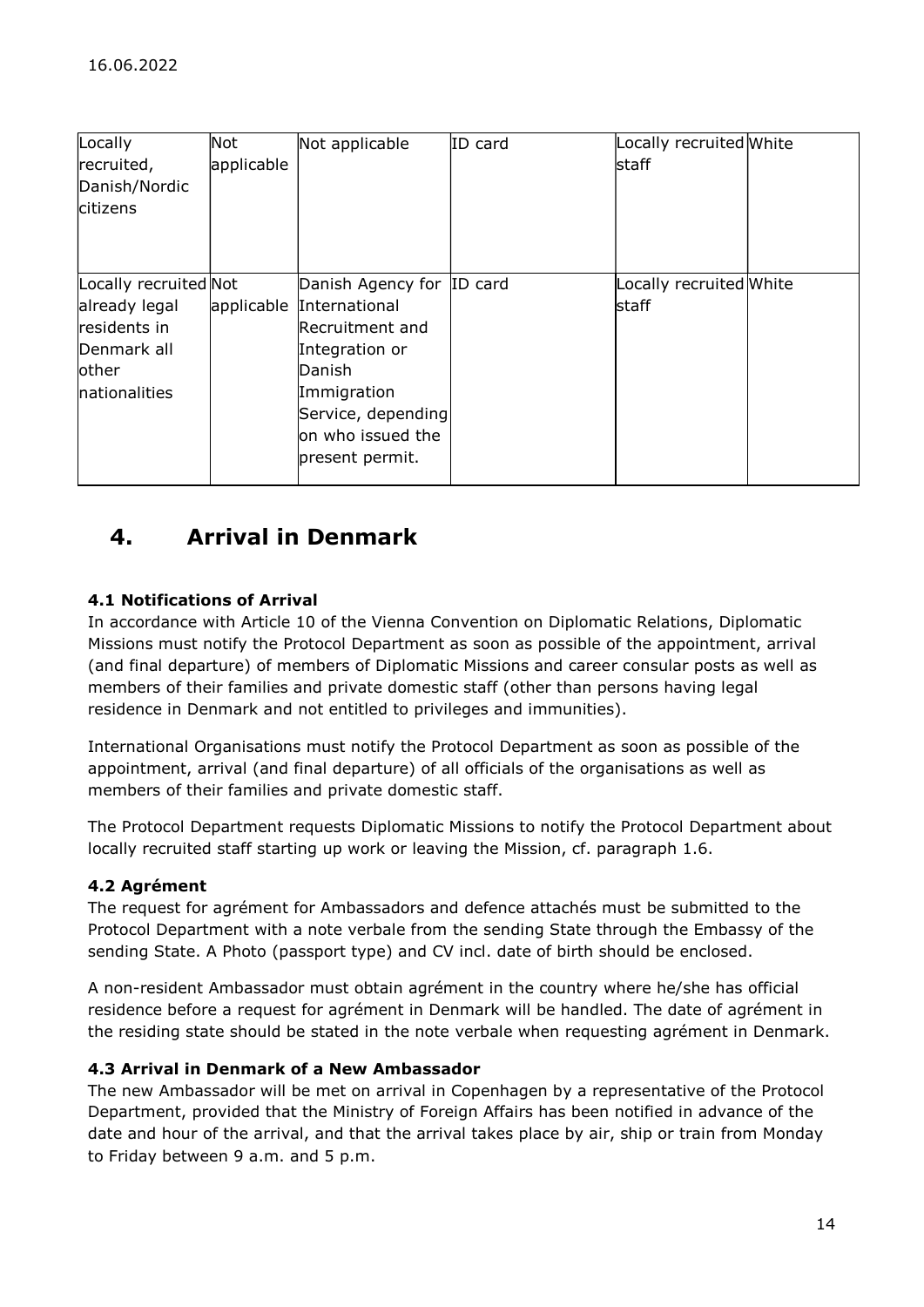Special service will only be arranged for a Head of Mission in connection with his/her first arrival in Copenhagen.

### 4.3.1 Presentation of Copies of Credentials

Shortly after the arrival in Copenhagen, the Ambassador must call on the Chief of Protocol in order to present a copy of credentials and also, where relevant, a copy of the predecessor's letter of recall. If the credentials are in a language other than English, French or German, they should be accompanied by a translation in Danish or one of the languages mentioned.

### 4.3.2 Courtesy Calls

The first courtesy call following the presentation of copy of credentials to the Chief of Protocol is expected to be with the Permanent Secretary of State of the Ministry of Foreign Affairs. Thereafter, the ministers of the Ministry of Foreign Affairs may be visited as well as staff of the Ministry of Foreign Affairs.

The Ambassador may also call on the Dean of the Diplomatic Corps and on other resident Ambassadors. Until the credentials have been presented, the Ambassador should refrain from making other calls.

If special events or urgent matters make it necessary, the Ambassador Designate may pay other visits in the company of the Chargé d'Affaires of the Embassy.

Guidance may always be sought from the Protocol Department.

In connection with the presentation of credentials, the Protocol Department assists non-resident Ambassadors if requested, in making appointments for customary courtesy calls within the Ministry of Foreign Affairs.

### 4.4 Arrival in Denmark of a Chargé d'Affaires e.p.

A Chargé d'Affaires e.p. should call on the Chief of Protocol upon arrival in Copenhagen. The Protocol Department will then arrange a meeting with first the Permanent Secretary of State and thereafter with the Minister for Foreign Affairs for the presentation of the letter of introduction.

Through the Protocol Department, the Embassy may arrange for airport and police authorities to be informed of the arrival to Denmark of a Chargé d'Affaires e.p. No special service reception is foreseen by the Protocol Department.

### 4.5 Defence Attachés

The request for agrément for a defence attaché must be submitted to the Protocol Department with a note verbale from the sending State through the Embassy of the sending State. A CV and a copy of the candidate's passport are to be attached separately.

### 4.6 Arrival in Denmark of a New Head of International Organisation

Heads of International Organisations are invited to present themselves to the Chief of Protocol upon arrival.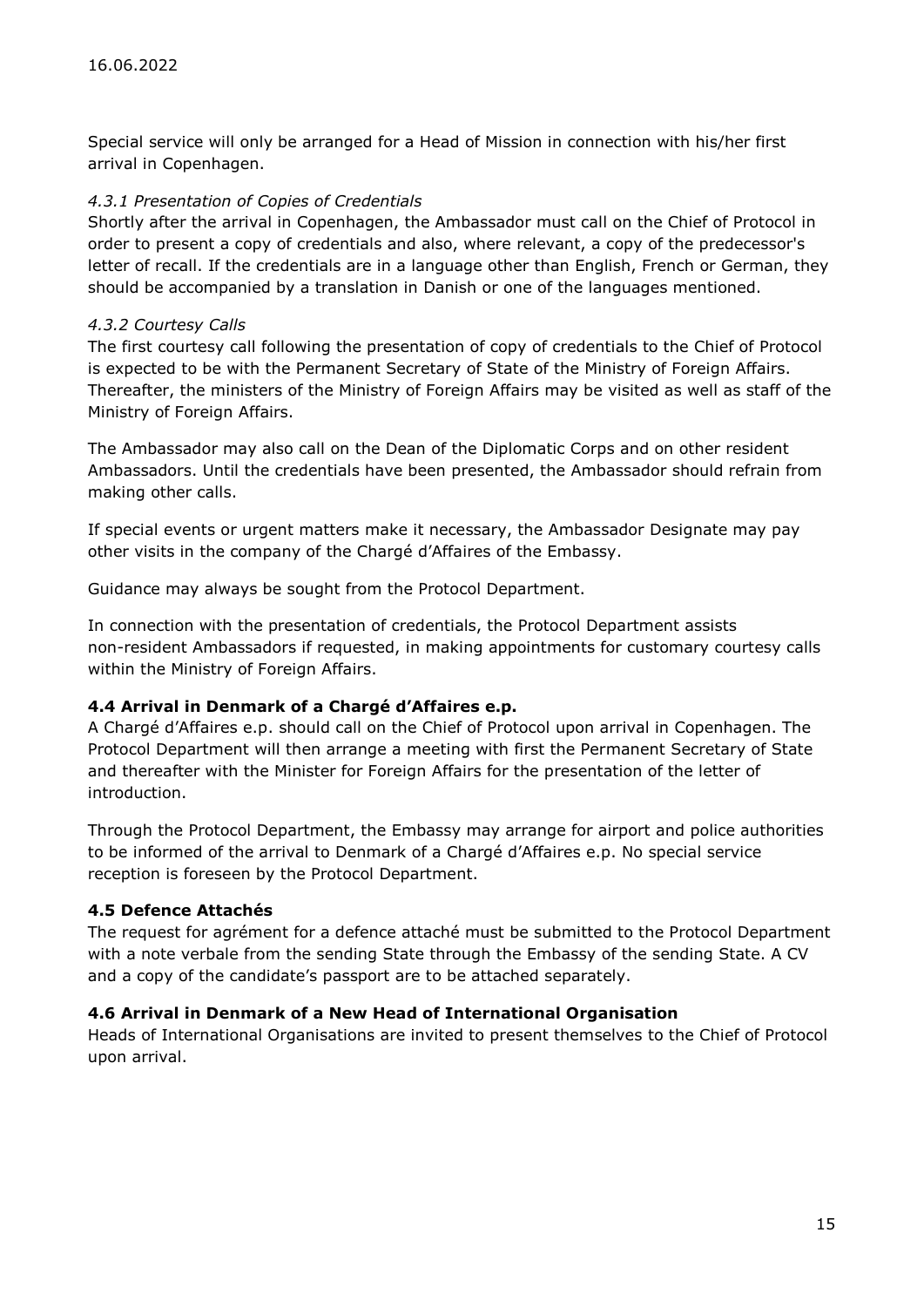### 4.7 Practical Arrival Procedures for Holders of Diplomatic or Service Passports

### 4.7.1 Procedure for visa holders

Heads of Mission, diplomatic staff, administrative and technical staff and service staff holding diplomatic or service passports (and their family members) from countries whose nationals need a visa for entry into Denmark are required to apply for visas by diplomatic note to the local Danish Diplomatic or Consular Representation. The passport(s) of the person(s) in question should be enclosed. This should be done well in advance of the departure for Denmark. In addition to the passport information, the note should state in what capacity and from which date the person will serve in Denmark.

You can find a list of countries whose citizens need a visa to enter Denmark on

### https://www.nyidanmark.dk/en-GB

You can read more about the Danish (and Schengen) visa regulations on

### https://www.nyidanmark.dk/en-GB

Upon arrival in Denmark, residence permit cards will be issued by the Protocol Department.

### 4.7.2 Procedure for citizens from countries not requiring a visa to enter Denmark, including citizens from EU/EEA countries and Switzerland

Registration with the Protocol Department will take place upon arrival in Denmark. ID cards and a letter confirming their registration with the Protocol Department, including an administrative CPR number, will be issued if the person is a national of an EU/EEA country or Switzerland. All others will receive residence permit cards which include an administrative CPR number.

Dependant family members who are EU/EEA/Swiss citizens and who do not hold a diplomatic passport may choose to register as EU-citizens with the Danish Agency for International Recruitment and Integration (SIRI) provided they in their own right meet the requirements for residence in Denmark. In case of registration in Denmark with SIRI and subsequent registration as a resident in Denmark in the CPR, dependant family members may not be registered with the Protocol Department, since they are not dependant family members according to the Vienna Convention or relevant Host Agreements, and they do not enjoy any diplomatic privileges or immunities.

### 4.7.3 The registration procedure with the Protocol Department

A copy of the passports (including passports for dependant family members) and registration forms (see Protocol Department's homepage) must be submitted to the Protocol Department with a diplomatic note. Children must hold their own passports and must also obtain residence permit cards/ID cards. Residence permit cards/ID cards can never be valid for longer than up to 3 months before expiration of passport.

A residence permit card/ID card may be granted to children of privileged persons up to the age of 21 (with exemption until 23; see chapter 1.9). Should other family members (children older than 21/23, parents etc.) wish to stay in Denmark during their relative's posting, they must apply for a visa through a Danish Diplomatic or Consular Representation in their home country or in another country where they have legal stay.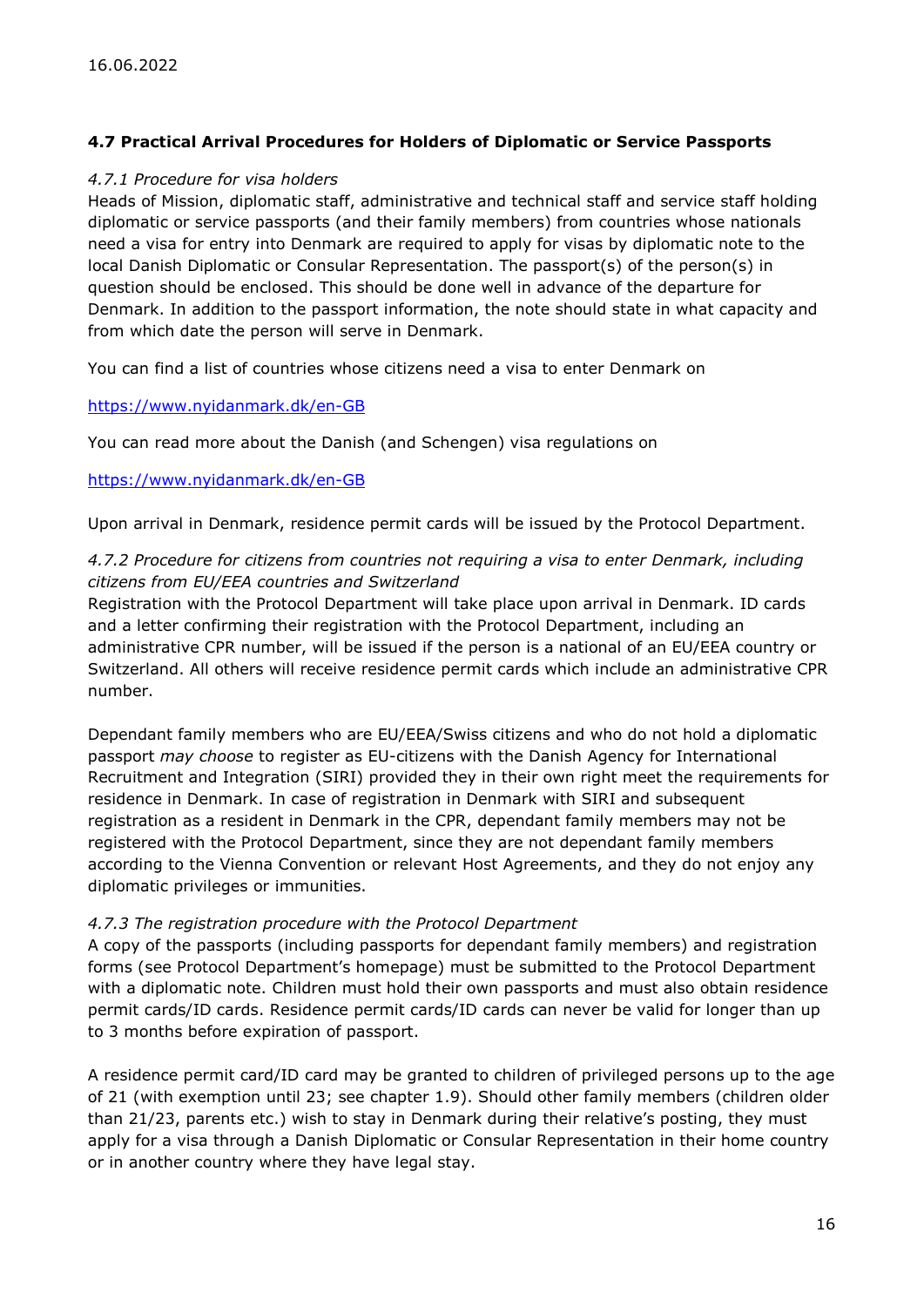A residence permit issued by the Protocol Department gives the spouse/partner and accompanying children the right to take up employment in Denmark without a work permit. Concerning consequences of privileged family members' engagement in gainful activities see chapter 7.

According to paragraph 18 of the Law on Civil Registration, aliens, who are registered with the Protocol Department, *may not* register with the Danish authorities and *may not* obtain a "resident" CPR number (a CPR number showing that a person has fixed abode in Denmark. In Danish: bopæls-CPR-nummer). Privileged persons, including dependant family members, must register with the Protocol Department in accordance with paragraph 47 in the Foreign Aliens Act. There are only two exemptions from this rule. One relates to dependant family members who are EU/EEA/Swiss citizens and who do not hold a diplomatic passport. These persons may choose to register as EU citizens with the Danish Agency for International Recruitment and Integration (SIRI). The other relates to EU/EEA nationals and Swiss citizens working in International Organisations, incl. EU agencies/offices.

### 4.7.4 Registration of EU/EEA-nationals and Swiss citizens working in International Organisations, incl. EU-agencies/offices

EU/EEA nationals and Swiss nationals who as migrant workers hold positions in International Organisations in Denmark, incl. in EU agencies/offices, may decide between

- 1) registration at the Protocol Department with an administrative CPR number including the right, upon application, to obtain the Special Health Security Certificate or
- 2) registration with Danish Agency for International Recruitment and Integration (SIRI) followed by application to be registered with the municipality with a (resident) CPR number and consequently a Health Security Certificate.

The organisation should notify the Protocol Department when an employee has chosen option no. 2 and the registration procedure has been completed. A duly completed form 3 B (Registration at the Protocol Department of Internationally Recruited EU/EEA/Swiss Officials to International Organisations in Copenhagen who have already registered with the Danish Agency for International Recruitment and Integration (SIRI) and with a resident CPR number) should be attached to the organisation's note verbale, cf.

### http://um.dk/en/about-us/the-protocol-department/standard-forms-for-diplomats/

The possibility to register with a resident CPR number includes persons of the abovementioned nationalities holding positions in International Organisations who for the time being are registered at the Protocol Department with an administrative CPR number. These persons do not need to fill out form 3 B, but should obtain a personal letter from the Protocol Department stating their right to change their registration to a resident CPR number, cf. below.

### Dependent family members

Registration of accompanying family members should, irrespective of their nationality, generally follow the protagonist's choice. However, dependent family members who are themselves EU/EEA/Swiss nationals will as hitherto be able to choose option 2 even if the protagonist choses option 1. In cases where the protagonist chooses the second option, the Protocol Department will no longer be able to grant residence permits to his/her dependent family members, irrespective of their nationality.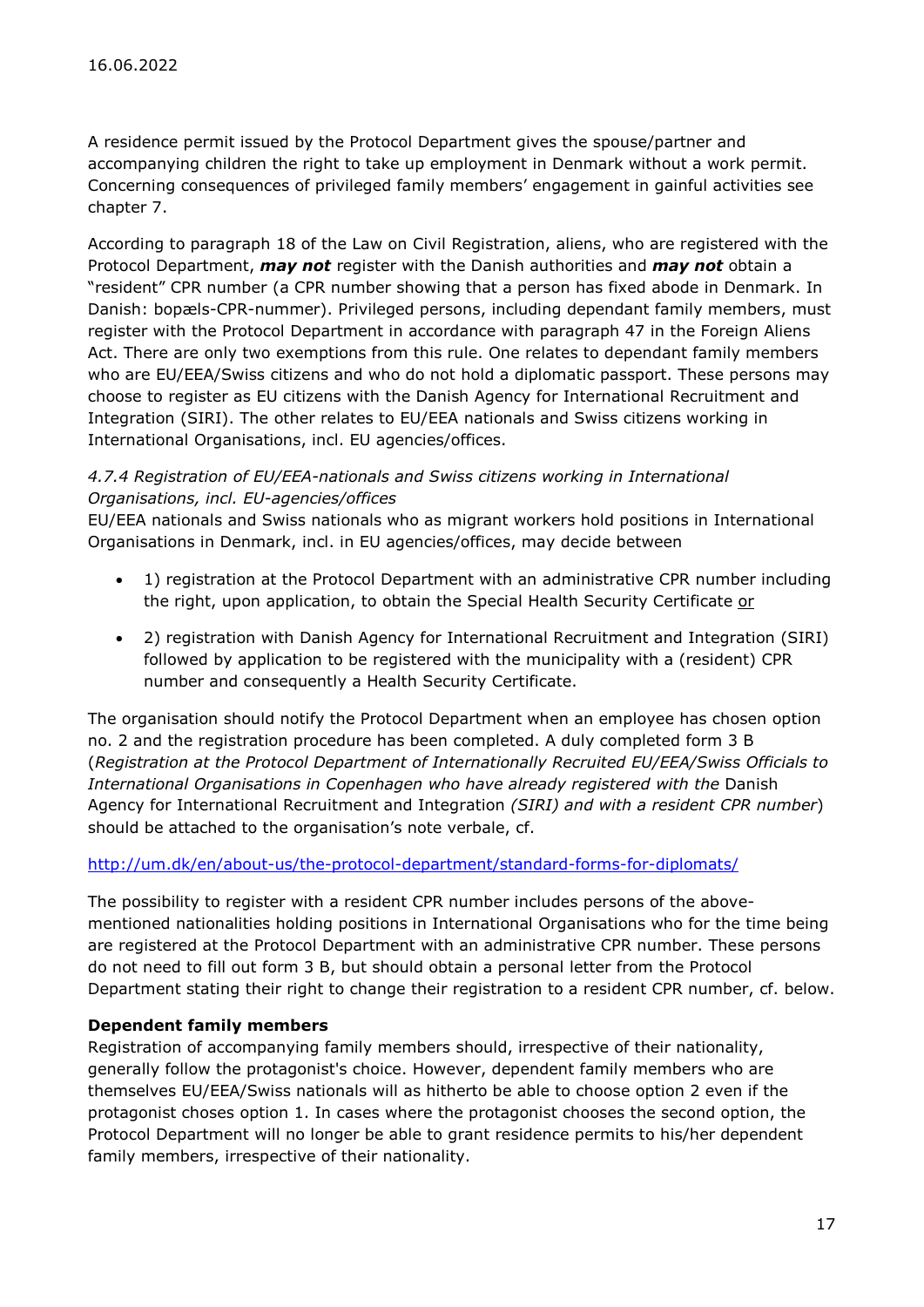### The practical procedure when choosing option 1

The procedure described above continues to apply.

### The practical procedure when choosing option 2

The practical procedure will differ depending on a) whether the person is already registered with the Protocol Department or b) whether the person is a newcomer. In order to initiate the procedure for persons belonging to group a) the organisation should notify the Protocol Department that the said person wishes to change his/her registration. The Protocol Department will then issue a personal letter stating his/her right to change registration. This letter should be shown to the Danish Agency for International Recruitment and Integration (SIRI) and the municipality during the registration process. These persons do not need to fill out scheme 3 B when the registration process is completed. Scheme 3 B should only be completed by newcomers, i.e. persons belonging to group b), when the registration with the Danish Agency for International Recruitment and Integration (SIRI) and municipality is completed.

Apart from the above-mentioned differences the registration procedure will be the same for both groups.

The registration procedure includes two steps: First (A) registration with the Danish Agency for International Recruitment and Integration (SIRI), then  $(B)$  registration with the municipality. (Please note that a residence certificate from the Danish Agency for International Recruitment and Integration (SIRI) is needed in order to get a resident CPR number).

A) Registration with the Danish Agency for International Recruitment and Integration (SIRI)

The employee should apply for an EU certificate of residence in Denmark under the executive order on EU residence. The residence certificate affirms the right to reside in Denmark and enables the applicant to obtain a Danish resident CPR number from the municipal registry in the municipality in which the applicant lives. The residence certificate is obtained from the Danish Agency for International Recruitment and Integration (SIRI).

All applicants must appear in person at one of the offices of SIRI when submitting the application. The application form may be found on SIRI's website www.nyidanmark.dk. The applicant should always bring his/her original passport or another valid travel document.

In addition to the actual application form (OD1) the applicant must always submit:

- A clear copy of his/her passport or other valid travel document. A colour copy is preferred.
- 1 passport photograph (EEA or Swiss citizens must submit 2 photos).

When registering a dependent family member, proof of family relationship with the EU citizen in the form of marriage certificate and/or birth certificate should be shown.

The above-mentioned personal letter issued by the Protocol Department should be shown if the person has been registered with the Protocol Department.

It must be underlined that the application must be submitted personally to the Danish Agency for International Recruitment and Integration (SIRI). Addresses and more information can be found on: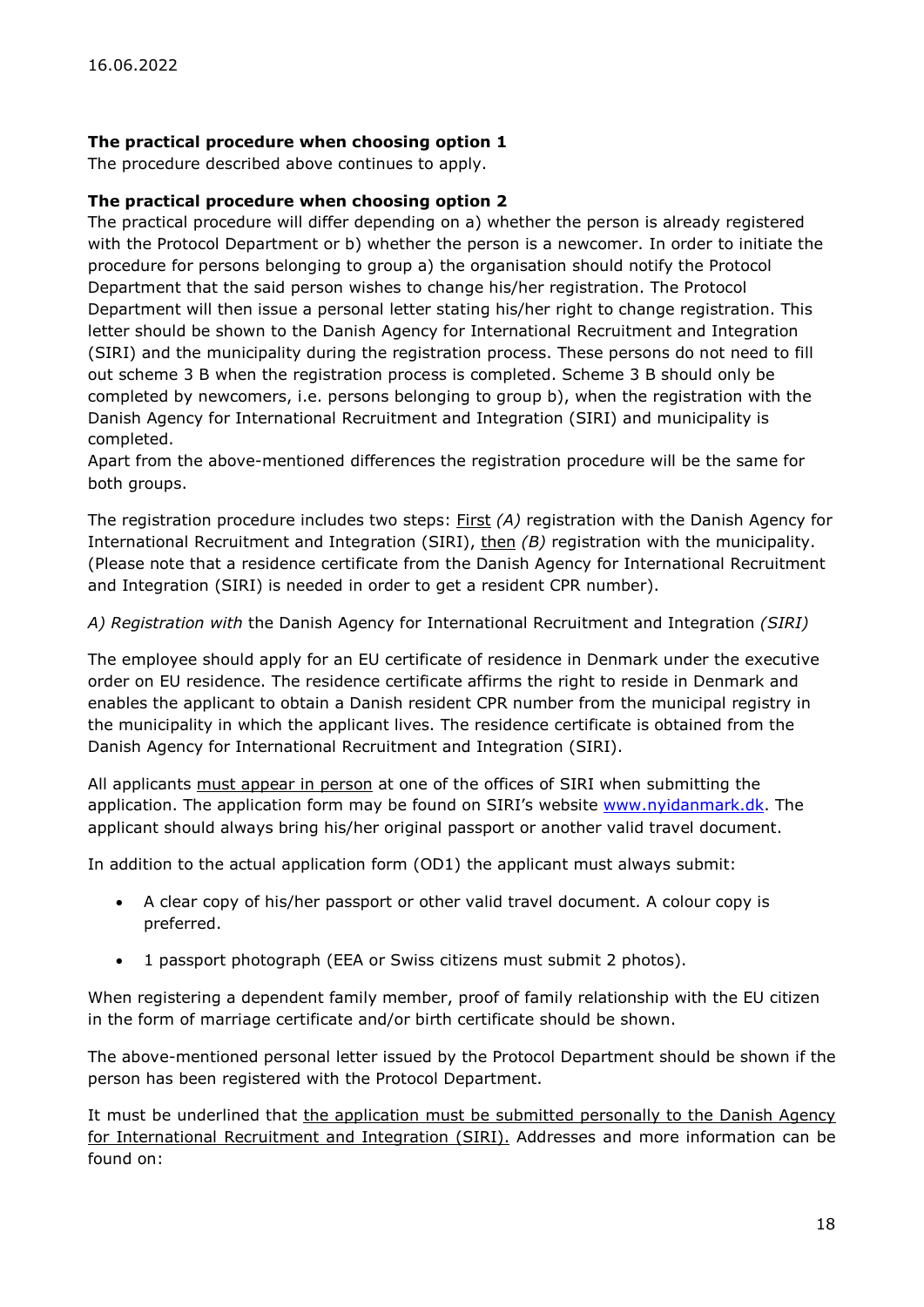SIRI's website website, cf.

www.nyidanmark.dk

### B) Registration with the municipality

Having received the residence certificate, the applicant should contact the Citizen Services of his/her municipality of residence in order to get a resident CPR number. Afterwards the applicant will receive a Health Security Certificate.

Citizens of Finland, Iceland, Norway or Sweden do not need to apply for a residence certificate. A citizen of a Nordic country has the right to reside in Denmark without a certificate.

All applicants must appear in person and bring the following documents:

- Valid residence certificate
- Passport/ID card with picture
- Nordic CPR number if entering from a Nordic country
- A proof of address (a signed and dated rental contract/letter from landlord, property deeds, certificate of shared ownership in a housing cooperative, receipt for a paid reservation at a hotel etc.)
- Marriage certificate, if married. Legalization (Apostille) might be necessary
- Children's birth certificates, if children.

The above-mentioned personal letter issued by the Protocol Department should be shown if the person has been registered with the Protocol Department.

More information about the registration procedure may be found at the relevant municipality's website.

4.7.5 Residence scheme for retired, internationally recruited staff from International Organisations or EU institutions/agencies

Internationally recruited staff of an International Organisation or an EU institution/agency who have lived in Denmark for an extended period of time based on a residence permit under the terms of Aliens Act section 47(1) can stay in Denmark after they have retired.

There are a number of requirements that need to be met in order to obtain a residence permit with the scheme. Among other things, the employee needs to have retired after having reached the pensionable age established by the organisation that he/she works for, and it is a requirement that the employee has turned the age of 60. The pensionable age established by an individual International Organisation may differ from the pensionable age in Denmark. Once the employee retires, he/she may only perform work that is unpaid and voluntary.

Furthermore, the employee must have held residence in Denmark for the past 12 years before retirement on the grounds of his/her employment with an International Organisation including an EU institution/agency.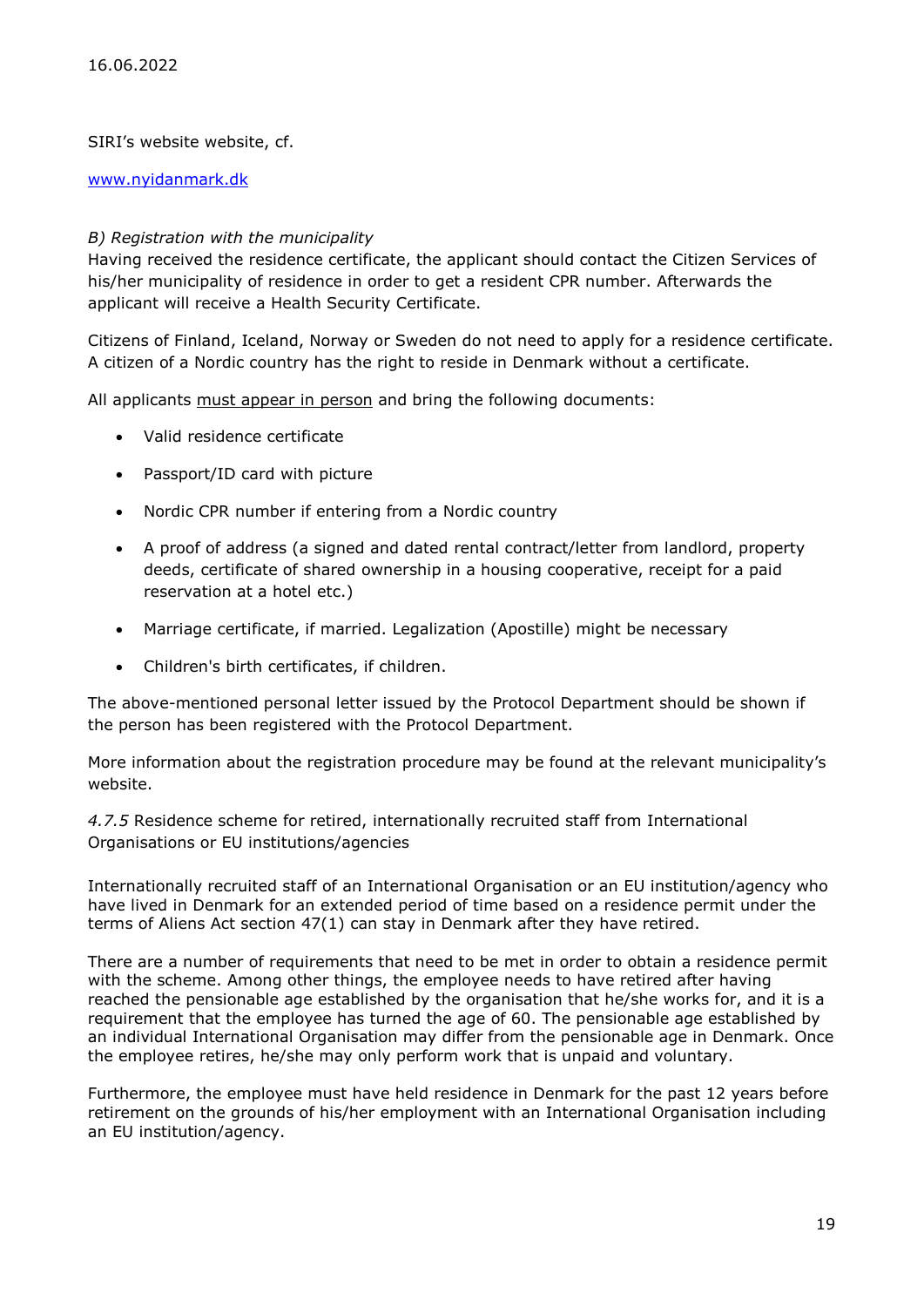It is also a requirement that the employee has an attachment to Denmark, is not receiving public financial benefits, has certain Danish language skills and is able to post a financial guarantee.

Accompanying family members in the form of a spouse/partner and minor children can, if certain requirements are met, also get a residence permit with the new scheme.

The employee can submit the application 6 months prior to reaching the pensionable age established by the relevant organisation and must submit the application before the residence permit issued by the Danish Ministry of Foreign Affairs under the terms of Aliens Act section 47(1) expires.

More information on the rules and procedures as well as application forms can be found on the website of the Danish Immigration Service.

The competent Danish authority to be addressed on this issue is:

The Danish Immigration Service (Udlændingestyrelsen) Citizen Service Ryesgade 53 2100 Copenhagen Ø

 Tel.: +45 3536 6600 www.newtodenmark.dk / www.nyidanmark.dk

### 5. Departure

The Ministry of Foreign Affairs should be notified by verbal note of the departure/termination of duty of all members of the Mission and consular officers and should, if possible, at the same time be informed of the name of their successors. The same applies to service staff, private domestic staff and locally recruited personnel.

Before departure, residence permit cards and ID cards must be handed in to the Protocol Department. Upon departure Non EU citizens must have an exit stamp inserted in their passport. Non EU citizens are instructed to bring the passport to the Protocol together with notification stating date of departure. While the staff member or his/her representative is waiting at the Protocol during public opening hours, an exit stamp will be inserted in the passport allowing the staff member to leave the country in due time.

The verbal note to the Protocol Department should include the date of departure (for locally recruited staff: the date of leaving his or her position).

The note should include the same information for all family members forming part of the household of the member of the Mission or consular officer leaving Denmark.

The Protocol Department should be notified at least three months in advance of the expected date of departure if a residing Ambassador wishes to be received in a farewell audience by Her Majesty the Queen.

The notification should be given by a verbal note and should include the following information: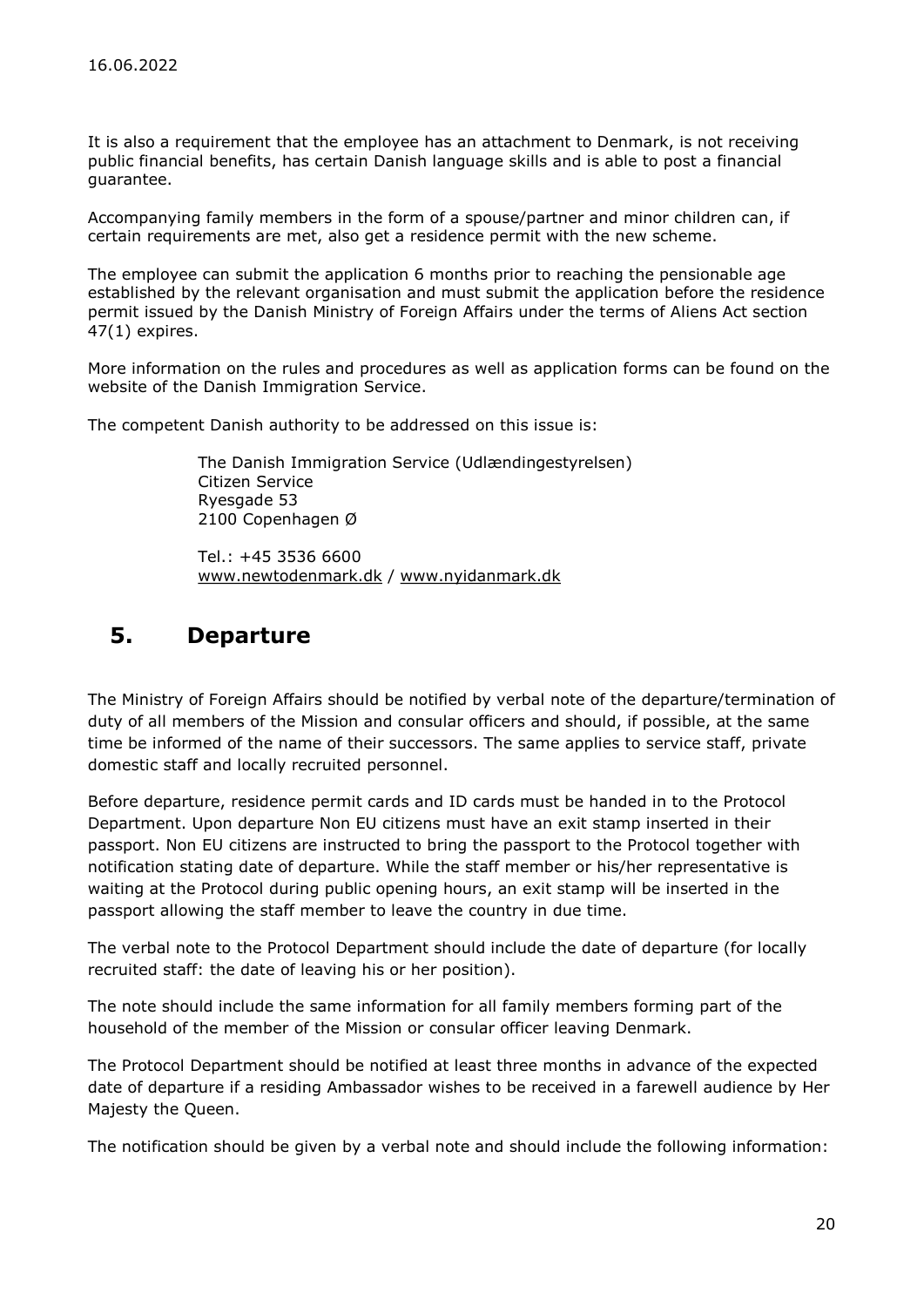- the Ambassador's expected date of departure;
- dates/periods until departure where the Ambassador is NOT able to attend an audience;
- if spouse/partner will attend the audience and the full name of the spouse/partner
- the language the Ambassador prefers to use during the audience (French, English or one of the Scandinavian languages).

The Dean of the Diplomatic Corps should be informed if the Ambassador wishes to hold a farewell reception. The Dean will in accordance with the tradition give a farewell speech for the Ambassador. The Ministry of Foreign Affairs does not give speeches, neither at departures nor at national day receptions.

The Permanent Secretary of State of the Ministry of Foreign Affairs receives all departing Ambassadors for a farewell call. Contact for an appointment should be made directly to the secretary of the Permanent Secretary of State.

Please note that it is not possible for Ambassadors to have farewell calls with the Ministers on departure.

### 6. Honorary Consuls to Denmark

With reference to Articles 10, 11 and 12 of the Vienna Convention of 24 April 1963 on Consular Relations you will find below an outline of the general policy concerning the appointment of honorary consuls to Denmark (incl. the Faroe Islands and Greenland).

### 6.1 Appointment of Honorary Consuls to Denmark

A candidate for the position of honorary consul in Denmark should have an unblemished record, should be in a financially sound position, and should not be in debt to public authorities or dependent on public support of any kind. In order to avoid a conflict of interest the candidate must not be a civil servant, a judge, or otherwise hold a position that might risk prejudicing his/her consular work and function. Furthermore, the nominee should not hold an office of profit or trust under the government, county or municipality or be an elected member of a political assembly. Anyone who takes up such a position after having been appointed honorary consul is to resign from his/her consular post.

An honorary consul is to be permanently resident in his/her consular jurisdiction, must be able to provide suitable office space for his/her function and must be able to communicate in speech and writing with Danish authorities and people in need of assistance.

As a general rule, a new honorary consul will not be accepted in the Capital Region if the country in question already has an Embassy in Copenhagen.

The procedure for the appointment of an honorary consul is as follows: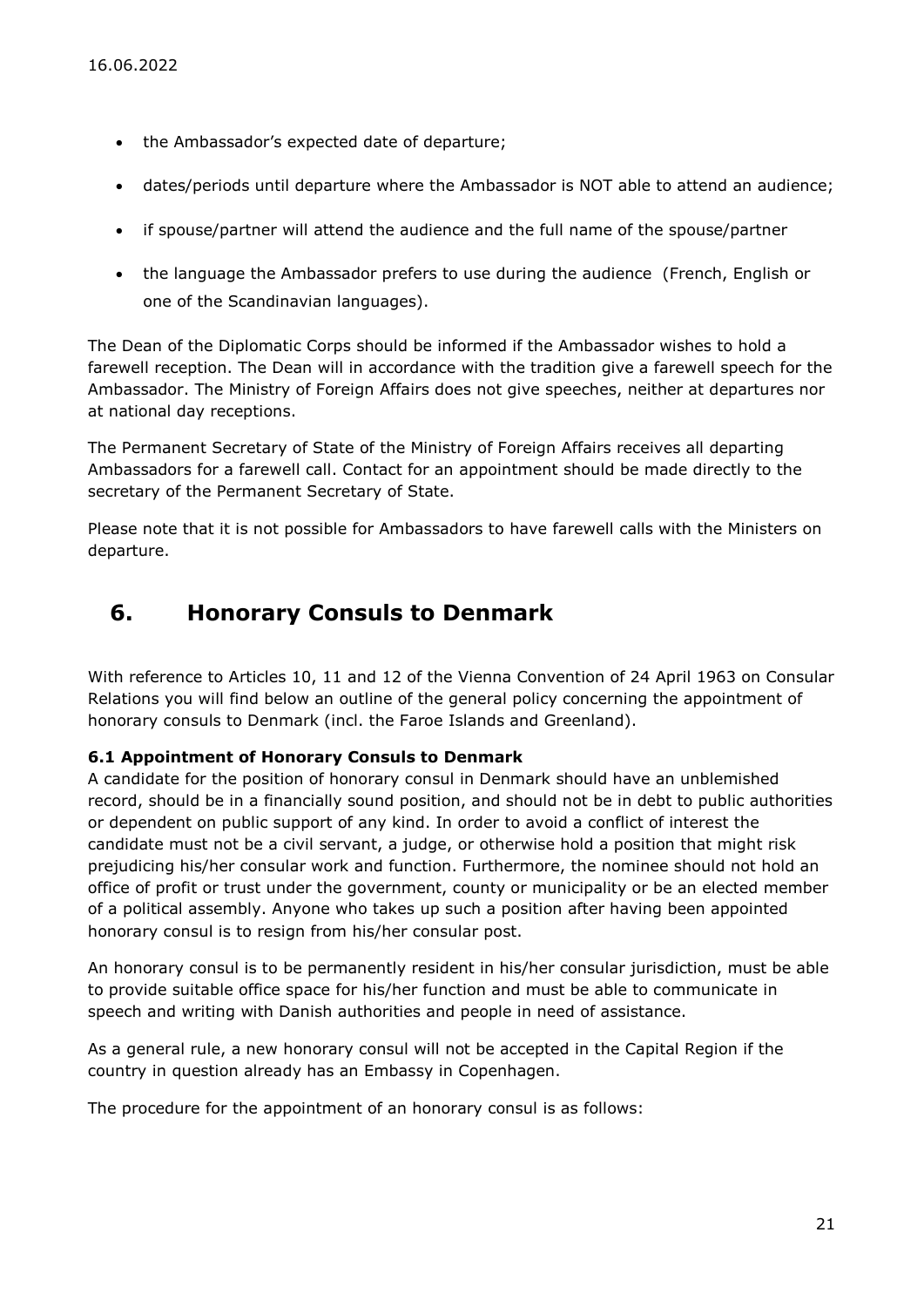The Embassy of the sending State should propose the candidate to the Ministry of Foreign Affairs by verbal note. The verbal note must state the full name of the candidate, category of consul, the proposed consular jurisdiction, the address of the consulate and the candidate's home address and email. The candidate's full CV and a list of Danish references must be enclosed. The Letter of Commission is not to be provided at this stage.

The Ministry of Foreign Affairs will communicate forms to be completed by the candidate either by regular mail or email. The candidate's written authorisation for the relevant authorities to make the necessary inquiries must be given in this context.

Once the Danish authorities have established that the candidate is not unsuitable to serve as honorary consul, the Ministry of Foreign Affairs' acceptance will be communicated to the Embassy by verbal note and the Embassy will at this time be requested to forward the Letter of Commission.

The Letter of Commission must:

- be issued by the competent authority of the requesting State and duly sealed and signed
- not apply to more than one honorary consul
- clearly state the honorary consul's district of jurisdiction

It is recommended that the consular jurisdiction area takes its point of departure from the Danish administrative units, i.e. the 5 Regions (the Northern Denmark Region, the Central Denmark Region, the Region of Southern Denmark, the Region of Zealand and the Capital Region) and the 98 municipalities.

An exequatur signed by the Chief of Protocol will be issued on the basis of a correct and complete Letter of Commission.

The Letter of Commission will be forwarded directly to the appointed Consul, and the Embassy will be notified by Note Verbale including a copy of the Letter of Commission with Exequatur. The appointment of the Honorary Consul will at the same time be published at the Ministry of Foreign Affairs' webpage and in Statstidende.

A Head of a consular post may not take up his or her duties until an exequatur has been issued.

### 6.2 Change of jurisdiction or class

If at any time the jurisdiction or class of an already appointed Honorary Consul changes, a new Letter of Commission with the change should be forwarded to the Protocol Department so that a new exequatur may be granted.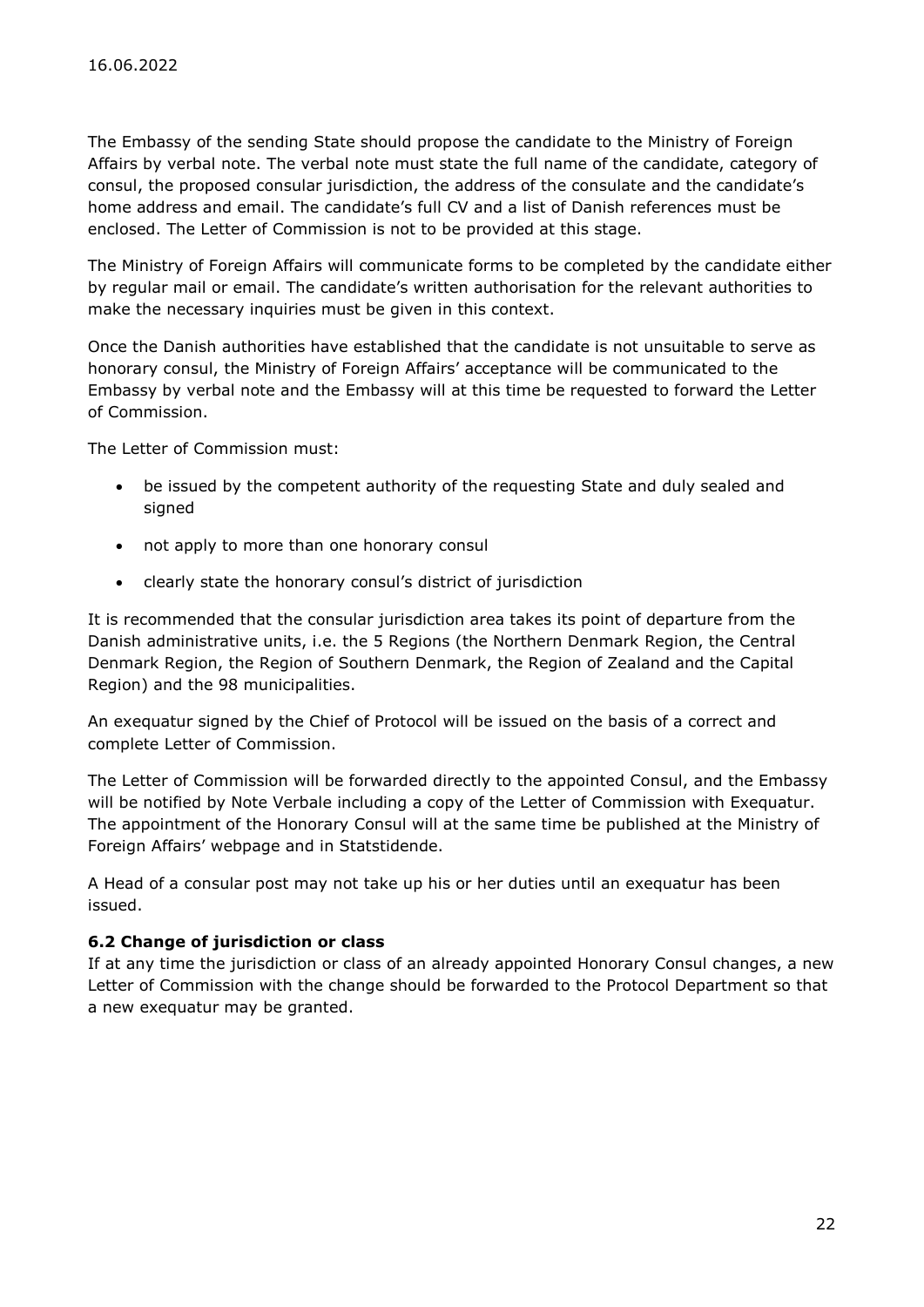# 7. Spouses/partners and children obtaining work while in Denmark

Spouses/partners and children of privileged persons do not need a work permit in order to work in Denmark, irrespective of their nationality.

Working spouses/partners and children will be liable to pay income tax on their salary.

In accordance with article 31 of the Vienna Convention, immunity from Danish civil and administrative jurisdiction will not apply in relation to any professional or commercial activity exercised by dependant family members.

In accordance with article 41 of the Vienne Convention, it is the duty of all persons enjoying privileges and immunities to respect the laws and regulations of the receiving State. In case of serious criminal acts, the Ministry of Foreign Affairs will therefore ask the sending State to waive the immunity of a diplomat involved in such activities, cf. article 32 of the Vienna Convention. This general rule also applies in relation to criminal activities performed by dependant family members in relation to any professional or commercial activity.

The Diplomatic Mission or the International Organisation must ensure that the Protocol Department is informed of spouses/partners or children working in Denmark.

### 8. Social security

### 8.1 Social security in general

According to Article 33 of the Vienna Convention on Diplomatic Relations, diplomatic agents are exempt from social security provisions which may be in force in the receiving State. Accordingly, diplomats and other privileged persons are not covered by the various Danish Social Security schemes (e.g. medical care), and it is assumed that the sending State defrays these costs or insures the employees and their families. However, this exemption does not apply to certain private domestic staff, cf. the Vienna Convention on Diplomatic Relations, Article 33, paragraphs 2 and 3.

In case of need for acute treatmentsee chapter on Health and Medical Care.

### 8.2 Work Accident Insurance

Pursuant to the Work Accident Insurance Act, all employers in Denmark, including Foreign Missions, are liable to take out accident insurance for persons in their employment unless exemption from this provision has been made based on EU regulations or bilateral agreements.

### 8.3 Holiday with pay

Employees in the public or private sectors in Denmark are entitled to annual holiday leave with holiday allowance according to the Holidays Act. The annual holiday leave amounts to 25 working days. Extra holidays ("særlige feriedage") have been introduced on the Danish labour market. At present, these holidays amount to 5 days a year. Please note that a new Holiday Act has entered into force on 1 January 2019.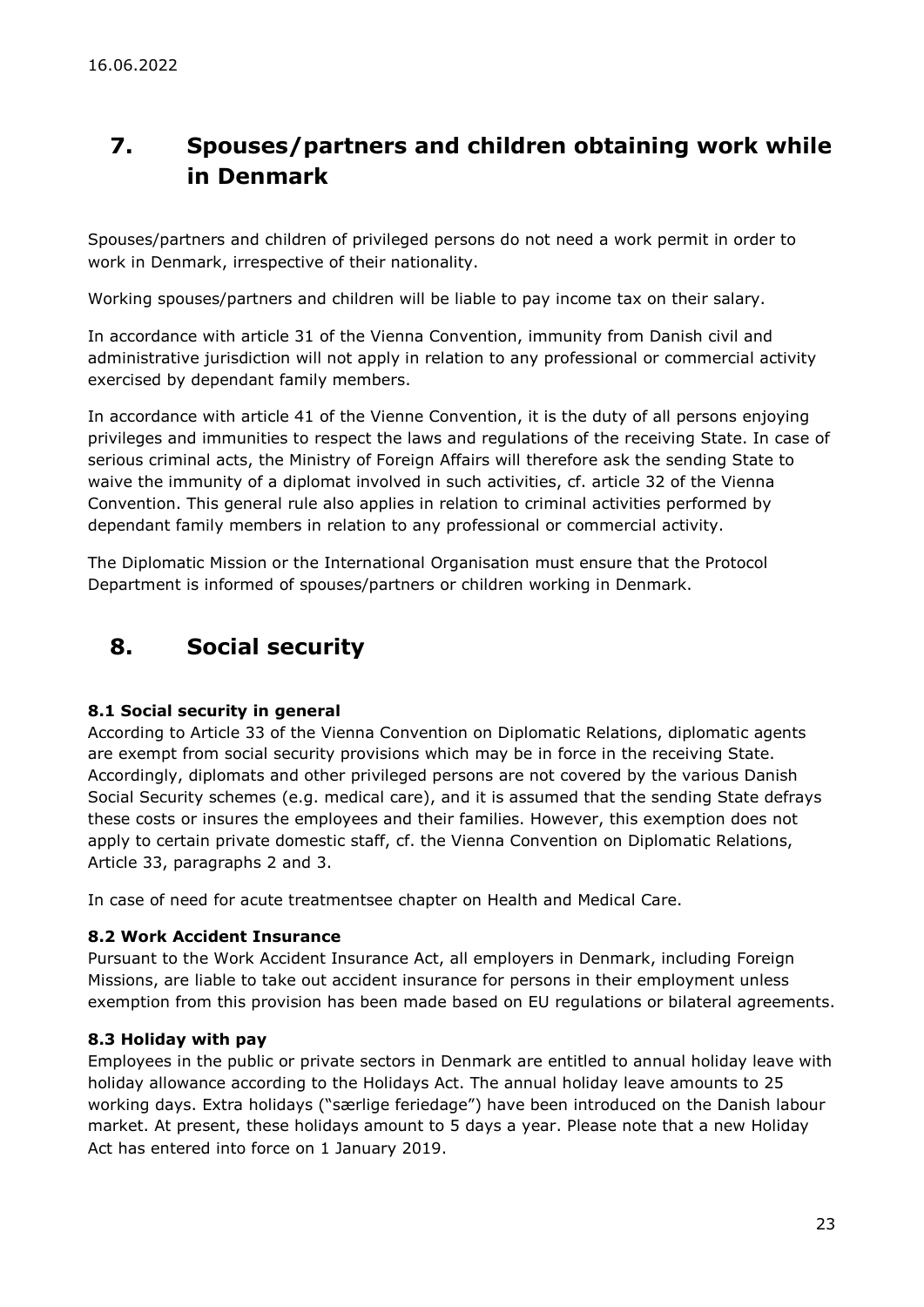# 9. Labour Market Supplementary Pensions Scheme (ATP)

### 9.1 Locally recruited staff of Diplomatic Missions

Locally recruited staff of Diplomatic Missions must be included in the Labour Market Supplementary Pensions Scheme (ATP), provided these locally recruited employees are Danish nationals (or nationals of another EEA/EU country or Switzerland) or permanent residents in Denmark.

However, locally recruited staff members from an EEA/EU country and Switzerland being employed by a Diplomatic Mission of their own nationality, and who have chosen not to be covered by Danish legislation on social security prior to 1 May 2010, are covered by relevant Social Pensions Schemes of the national legislation of these Missions. Locally recruited staff members who have made such choice prior to 1 May 2010 can keep their decision on social security coverage until 30 April 2020 given their employment carries on and their country of residence is unchanged. A later date applies to Switzerland (until 31 March 2022) as well as to Norway, Iceland and Liechtenstein (until 31 May 2022).

Citizens from Turkey, Pakistan, Serbia, Morocco, Montenegro, North Macedonia and Bosnia and Herzegovina in Denmark may likewise choose to be covered by the legislation on social security of the countries where they are citizens, respectively. They need to make this choice within 6 months from the date of their employment. If no such choice is made, they will be covered by Danish legislation.

### 9.2 Locally recruited staff of International Organisations

Locally recruited staff of International Organisations, who are nationals or permanent residents of Denmark and taxable to Denmark, who are engaged as consultants, individual contractors or with similar arrangements and who are considered neither "staff members" nor "officials" with privileges and immunities of the concerned International Organisation, must be included in the Labour Market Supplementary Pensions Scheme (ATP).

Questions relating to whether an employee at an International Organisation must be included in the Labour Market Supplementary Pensions Scheme (ATP) may be addressed to the Protocol Department.

### 9.3 General information about the ATP scheme

The ATP scheme is based on contributions paid by employers and employees. Employers pay 2/3 of the ATP contributions for their employees and 1/3 is deducted by the employer from the salaries of their employees.

The employees must meet certain criteria regarding age. The contribution per employee depends on the number of hours worked. Employers must report to the ATP about the total ATP contributions per employee, and ATP accordingly collects the total payments from the employers.

A personal pension is payable from the recipient's public retirement pension age (at present 65 years of age) based on these contributions.

As a general rule, employers with employees covered by ATP are obliged to register at the Danish Business Authority (Erhvervsstyrelsen, Langelinie Allé 17, København Ø; tel: +45 35 29 10 00; e-mail: erst@erst.dk).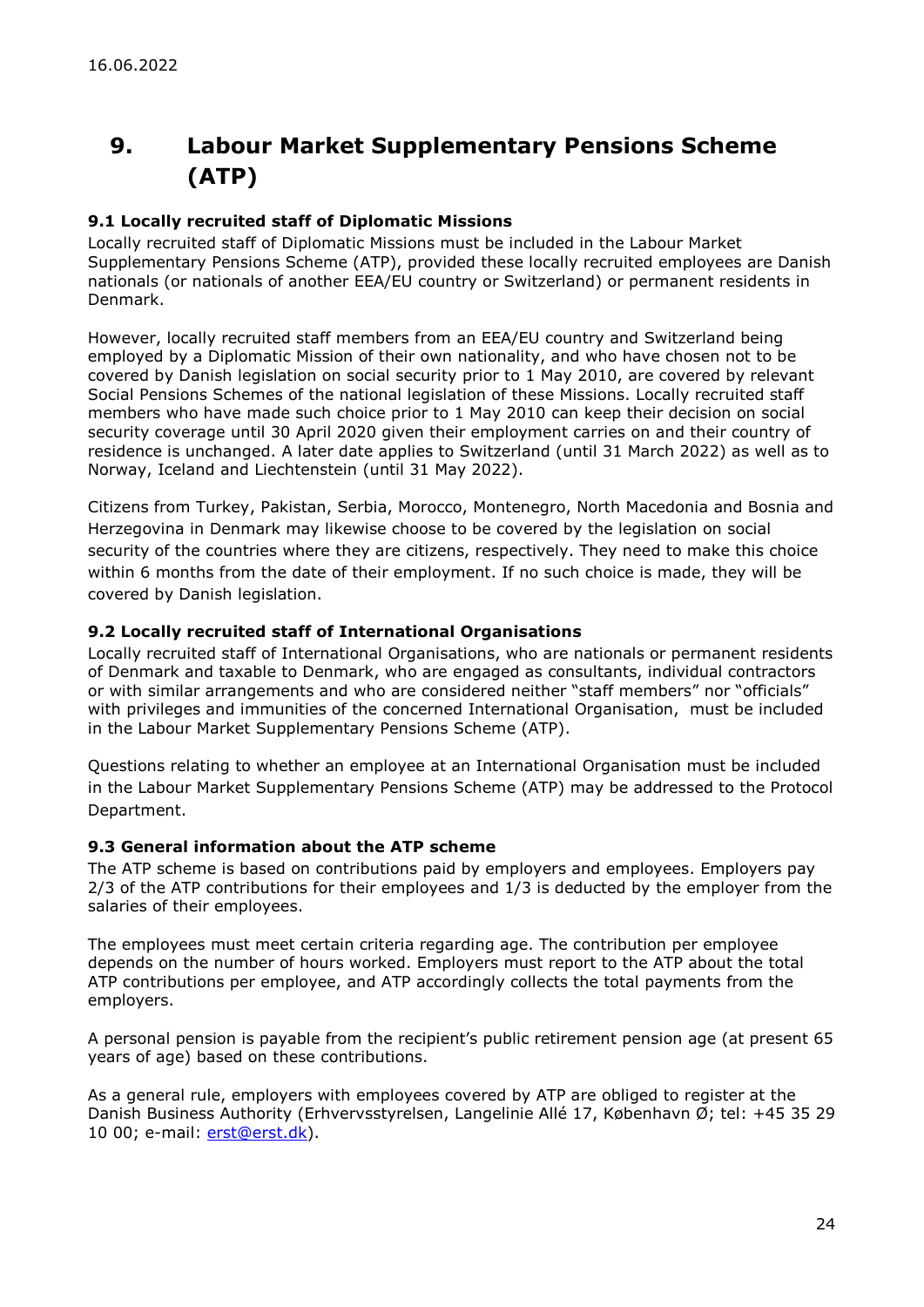Embassies included in the ATP Scheme should also pay to the Labour Market Occupational Diseases Fund (AES) and the Danish Labour Market Fund for Posted Workers (AFU). Payments are made through Samlet Betaling.

Specific questions concerning ATP reporting and payment may be addressed to:

ATP Kongens Vænge 8 3400 Hillerød Tel.: +45 70 11 12 01 Web: www.virk.dk

You may contact ATP on www.virk.dk/atp

### 9.4 General information about the AUB

The so-called "Arbejdsgivernes Uddannelsesbidrag" (AUB) is a system regulated in the Danish AUB Act (Consolidation Act No. 811 of 20 June 2018) whereby employers are levied a fee, the purpose of which is to provide work placements for trainees within the Danish vocational educations.

The Danish authorities have established that the AUB is to be considered a tax. Thus, in compliance with Article 23 of the Vienna Convention on Diplomatic Relations, Diplomatic Missions accredited to Denmark and International Organisations and other Missions resident in Copenhagen are exempt from paying contributions to AUB.

### 10. Health and Medical Care

### 10.1 Privileged Persons and the Danish Health Care System

### 10.1.1 General rule

As a general rule, persons with privileged status at Foreign Missions or International Organisations and their dependent family members in Denmark do not have access to treatment by the public Danish health care system, except in situations of need of acute treatment where these persons may receive the treatment at Danish public hospitals. These persons will be charged payment for the acute treatment, except acute treatment of persons under the age of 18 and acute pre-term or post-term birth giving. The said persons should be covered by health insurance schemes that will cover their expenses in connection with treatment in Denmark, see also below under 10.1.4.

### 10.1.2 Privileged persons from EU/EEA countries and Switzerland

The above-mentioned general rule does not apply to privileged persons from EU/EEA countries and Switzerland, and their dependent spouse/partner and/or children under the age of 18.

### "Special Health Insurance Card":

In accordance with relevant EU/EEA/Swiss arrangements, civil servants who are seconded by their government to work at a Diplomatic Mission or in an International

**Organisation in Denmark** are covered by the social security system of their home country. These persons as well as their dependent spouse/partner and children under the age of 18 may be provided with a so-called "Special Health Insurance Card" that will give them access to the public Danish health care system on the same terms as Danish residents. Most services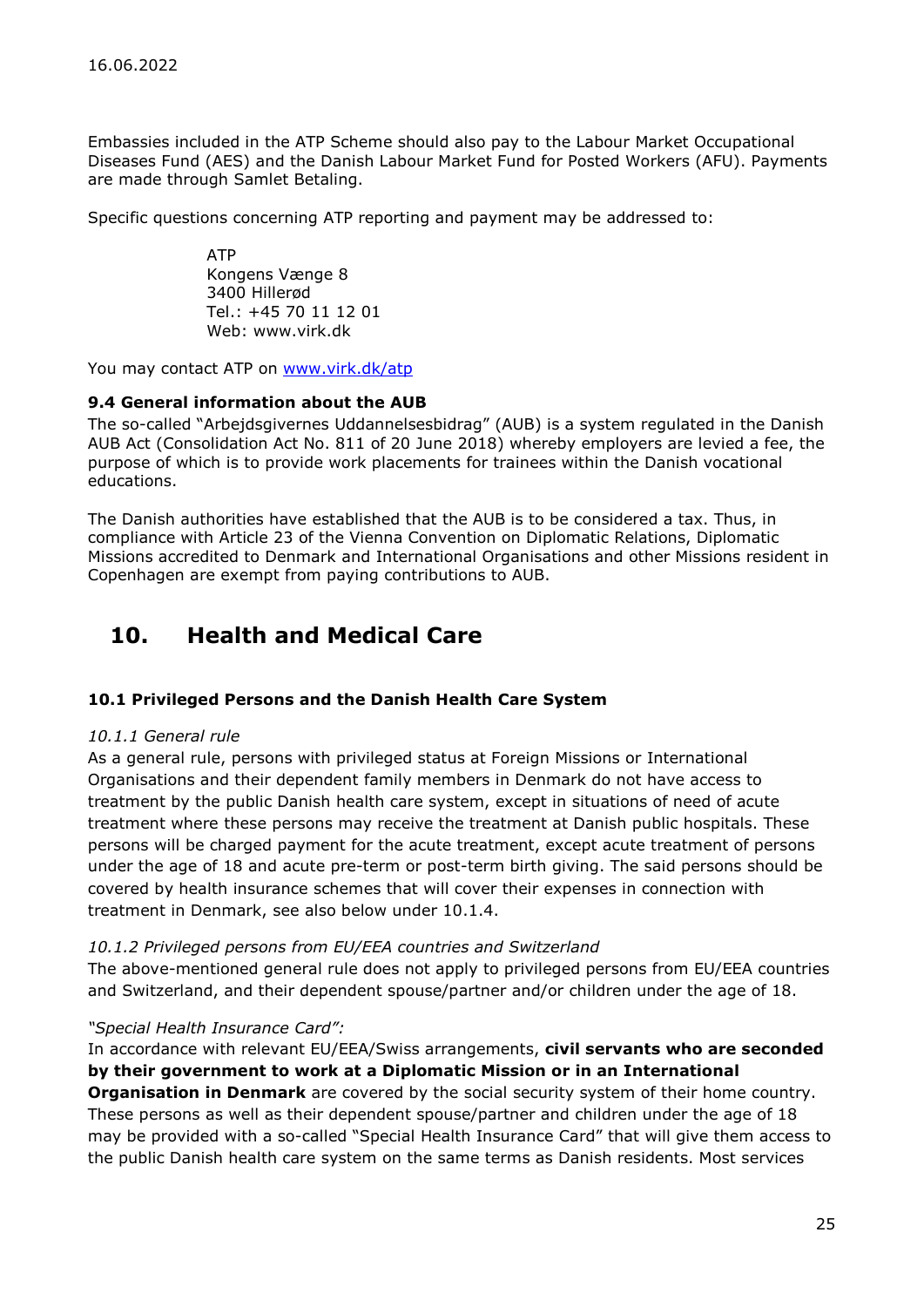within the public health care system are provided free of charge. An S1/E106 form obtained from their domestic (sending) state must be presented to Udbetaling Danmark when applying for a Special Health Insurance Card. EU/EEA nationals and Swiss nationals, who are employed by and receive their salaries from an International Organisation or an EU agency/office, may as migrant workers apply for a Special Health Insurance Card without an S1/E106 form.

### Health Insurance Card (the "yellow" card):

As described in section 4.7.4, EU/EEA nationals and Swiss nationals, who are **employed by** and receive their salaries from an International Organisation or an EU agency/office, may choose to register with the Danish Agency for International Recruitment and Integration (SIRI), instead of with the Protocol Department, followed by an application to be registered as residents with the municipality with a (resident) CPR number. In this case, they as well as their accompanying spouse/partner and children under the age of 18 apply for the "yellow" Health Insurance Card, that – as the "Special Health Card" - will give them access to the public Danish health care system on the same terms as Danish residents. Most services within the public health care system are provided free of charge.

Dependent family members, who are EU/EEA/Swiss citizens and who do not hold a diplomatic passport, may separately choose to register with the Danish Agency for International Recruitment and Integration (SIRI) instead of with the Protocol Department, see further section 4.7.2. In these cases, an accompanying spouse/partner and children under the age of 18 apply for the "yellow" Health Insurance Card. When choosing this possibility these persons are obliged to inform Udbetaling Danmark if they are dependent family members to privileged persons from EU/EEA countries and Switzerland.

### 10.1.3 The European Health Insurance Card

The European Health Insurance Card/EHIC (a blue card) gives access to medically necessary state-provided healthcare during a temporary visit/stay in another EU/EEA country and Switzerland.

EHIC may be issued by the domestic (sending) state to privileged persons, who are seconded by their government to work at a Diplomatic Mission or in an International Organisation in Denmark, and their dependent family members.

EHIC may be issued by Udbetaling Danmark to privileged persons from EU/EEA countries and Switzerland being employed by and receiving their salaries from an International Organisation or an EU agency/office in Denmark.

EHIC may be issued by Udbetaling Danmark to dependent family members, who are EU/EEA/Swiss citizens and who choose to register with Danish Agency for International Recruitment and Integration (SIRI), see section 4.7.2.

Samples of the different cards:

The "yellow" Health Insurance Card: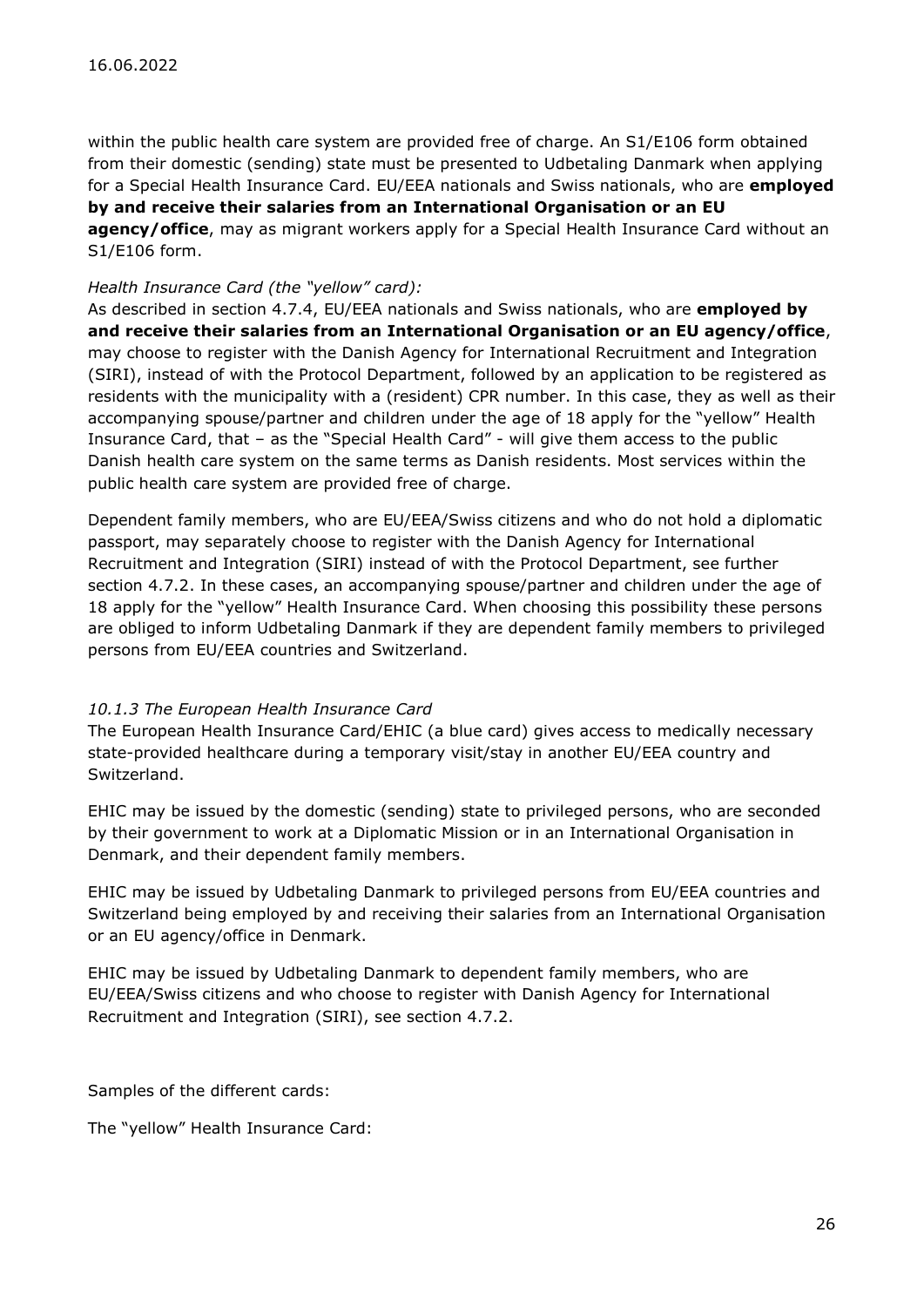

The Special Health Insurance Card:

| Socialt silvet land: |              | Cyldigt som rejsesygesikring - Valid as travel insurance card: |
|----------------------|--------------|----------------------------------------------------------------|
|                      | Silo.<br>or. | Gyldig fra/til - Valid from/to:                                |
|                      |              |                                                                |

The European Health Insurance Card/EHIC:



### 10.1.4 Additional information

Privileged persons not covered by the above-mentioned rules are encouraged to enter into an agreement with a private insurance company in order to obtain an adequate health insurance. It is for the privileged person himself/herself to decide which insurance company he/she would like to use. As far as the Ministry of Foreign Affairs is aware, inter alia, Tryg (https://tryg.dk/) offers a so-called "Embassy – Health Insurance". Other insurance companies may also offer health insurances.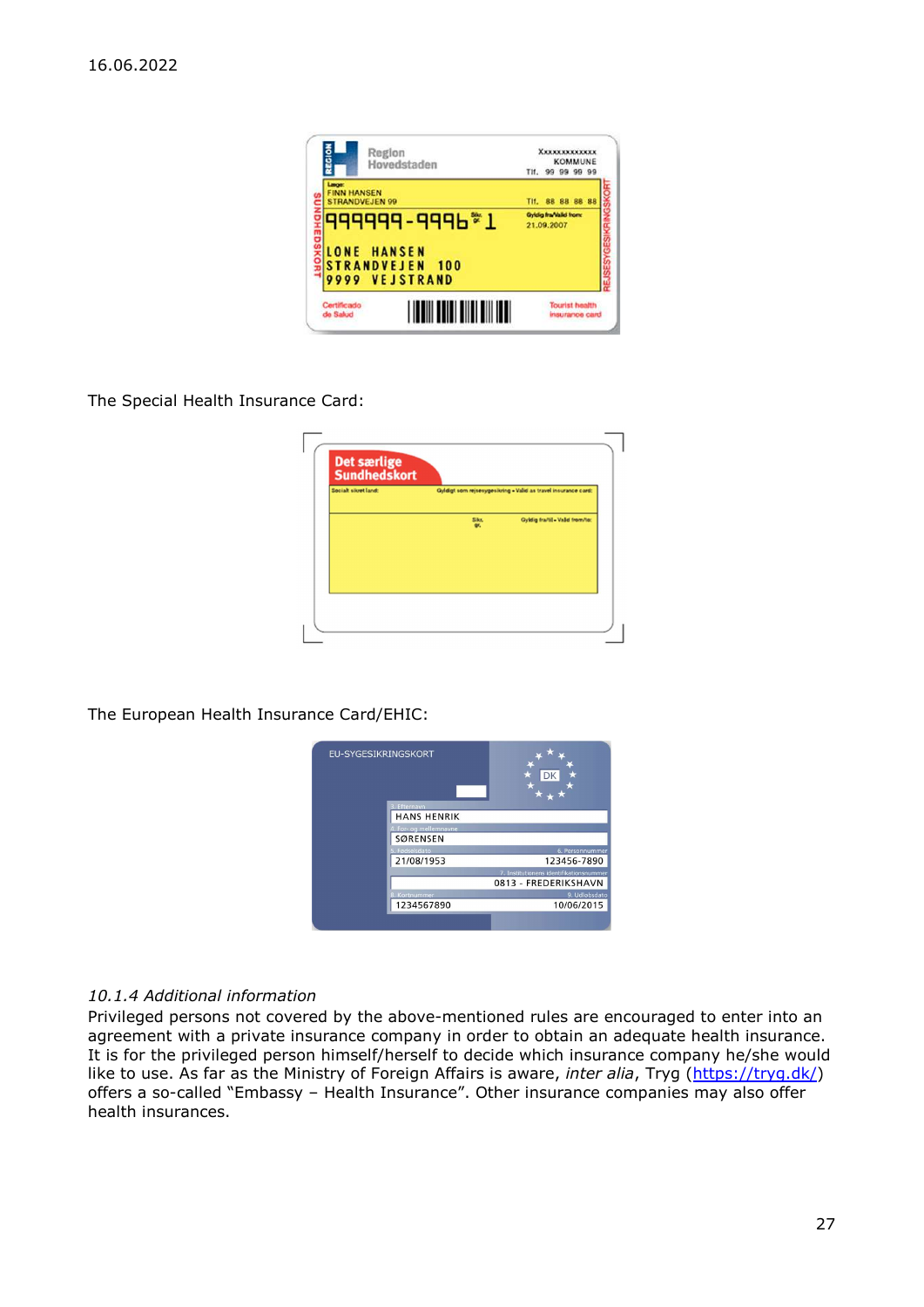Additional information regarding insurances offered by insurance companies may be obtained by contacting Insurance & Pension Denmark (IPD), which is the trade association of Danish insurance companies and industry-wide pension funds:

> Insurance & Pension Denmark (IPD) ("Forsikring og Pension") Philip Heymans Allé 1 DK-2900 Hellerup Tel.: +45 4191 9191 Email: fp@forsikringogpension.dk Webpage: www.forsikringogpension.dk

Additional information regarding privileged persons' access to health care in Denmark may be obtained by contacting:

> Danish Patient Safety Authority, International Health Insurance ("Styrelsen for Patientsikkerhed") Islands Brygge 67 DK-2300 Copenhagen S Tel.: + 45 7228 6600 Email: stps@stps.dk Webpage: https://stps.dk/

### 10.2 Tropical diseases

For persons arriving from overseas countries it may be useful to know that the following ward at the University Hospital of Copenhagen (Rigshospitalet) deals with tropical diseases:

> Infektionsmedicinsk Klinik Afsnit 8622 Opgang 86, 2. sal Esther Møllersvej 6 2100 København Ø Tel.: +45 3545 8622

Email: epiamb.rigshospitalet@regionh.dk

https://www.rigshospitalet.dk/afdelinger-og-klinikker/hjerte/infektionsmedicinskklinik/kontakt/Sider/default.aspx

As an exception to the general rule, this ward can be contacted directly without first consulting a general practitioner.

### 11. Security, vandalism

The Danish Security and Intelligence Service (in Danish the PET) is in charge of coordinating all security assignments, including official visits by heads of state etc., protection of Foreign Diplomatic Missions and International Organisations in Copenhagen and their staff residing in Denmark, including personal protection. Every Foreign Mission and International Organisation is assigned a PET contact officer who should always be considered the first option for contact on such issues.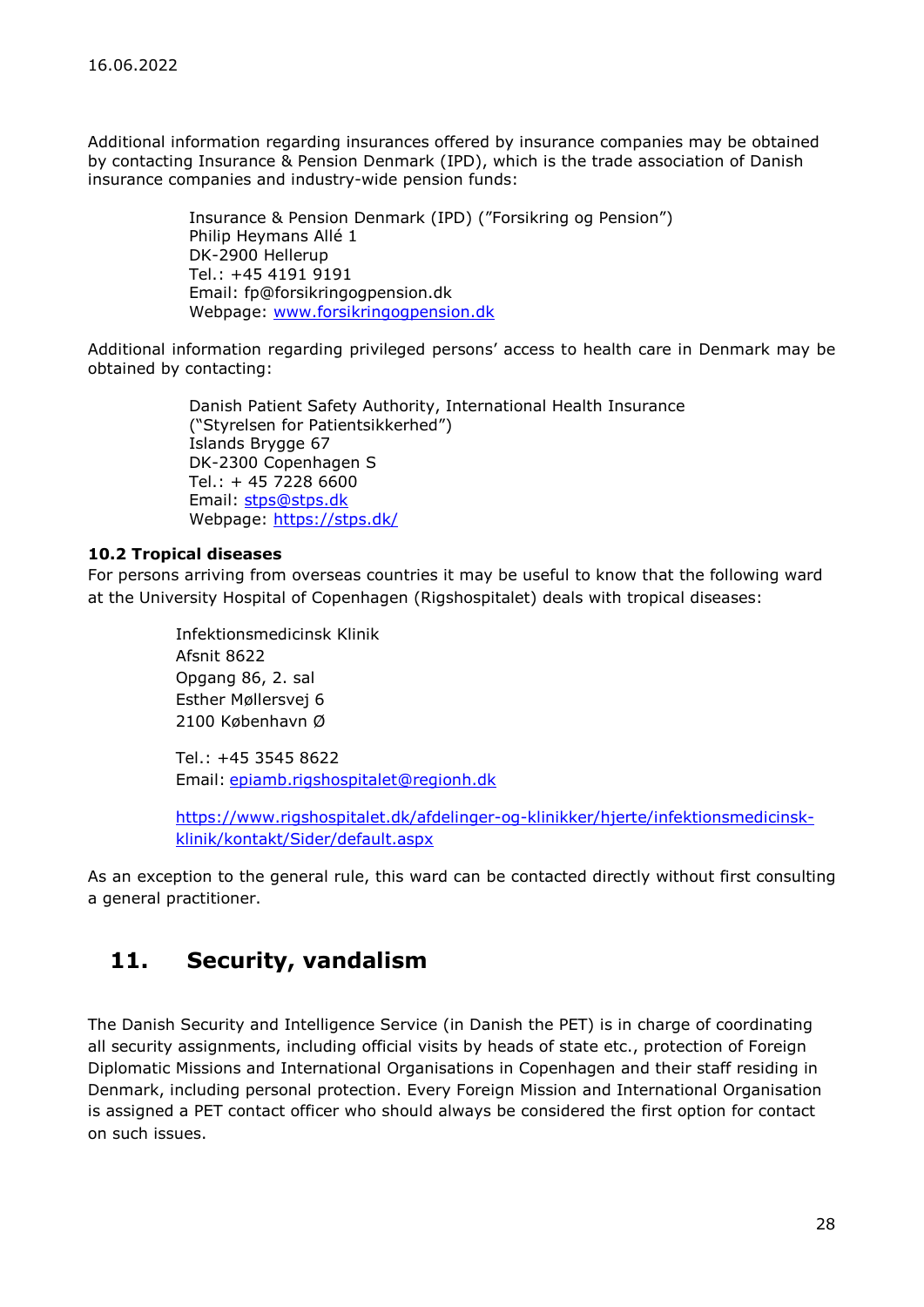All requests concerning security assignments to be undertaken by the police should be directed to the Danish Security and Intelligence Service which can be contacted by tel: +45 38 27 88 88 (24-hour service), by fax +45 33 43 01 88 or by mail: gamma@pet.dk

Should the premises of a Mission be damaged due to politically related vandalism, the Ministry of Foreign Affairs will pay for the necessary repairs in accordance with the Vienna Convention on Diplomatic Relations. All incidents of vandalism should be reported to the local police and to the Protocol Department. Smaller events, such as a broken windowpane, may be repaired immediately and the Mission will be reimbursed the cost against presentation of the invoice(s). In case of more substantial damage, the Mission is kindly requested to obtain two quotations and photos of the damages together with the request of reimbursement of the cost of the repair work.

In cases requiring immediate action, the Mission should at once contact the local police or call the emergency service on 112 or 114 (direct line to the nearest police station).

# 12. Taxes, Duties and Import/Export Licences, Movables etc.

### 12.1 Duty free imports

### 12.1.1 Resident Missions

Diplomatic Missions resident in Denmark and their diplomatic staff may import goods for official or personal use free of customs duties. The form 13.004 called "Customs Declaration for Diplomats" (may be found on www.toldst.dk) must be presented at the relevant Customs office, where the goods will be released.

### Web: www.toldst.dk

Form 13.004 must be signed by the applicant and endorsed by the Head of Mission and stamped with the Mission's official stamp. A similar form, 13.005 called "Customs Declaration for International Organisations" should be used by the International Organisations in Denmark.

Forms 13.004 and 13.005 may be found on http://www.toldst.dk

### 12.1.2 Purchase through bonded warehouses

Provisioning companies such as Peter Justesen Company A/S may supply goods exempt from customs and excise duties, provided the buyer is a Diplomatic Mission or a diplomatic agent. When ordering, the completed form 13.004 (or 13.005) should be sent directly to the supplier for immediate delivery of the goods. After the delivery, the supplier passes on the declaration to the customs authorities.

### 12.1.3 Non-resident Heads of Mission

Non-resident Heads of Mission, who wish to import duty-free goods for official purposes or for personal use during their temporary visits to Denmark, must apply for customs exemption by means of the declaration form 13.006 called "Customs Declaration for Heads of Mission and Persons of Equivalent Status Accredited to but Resident out of Denmark" (the form may be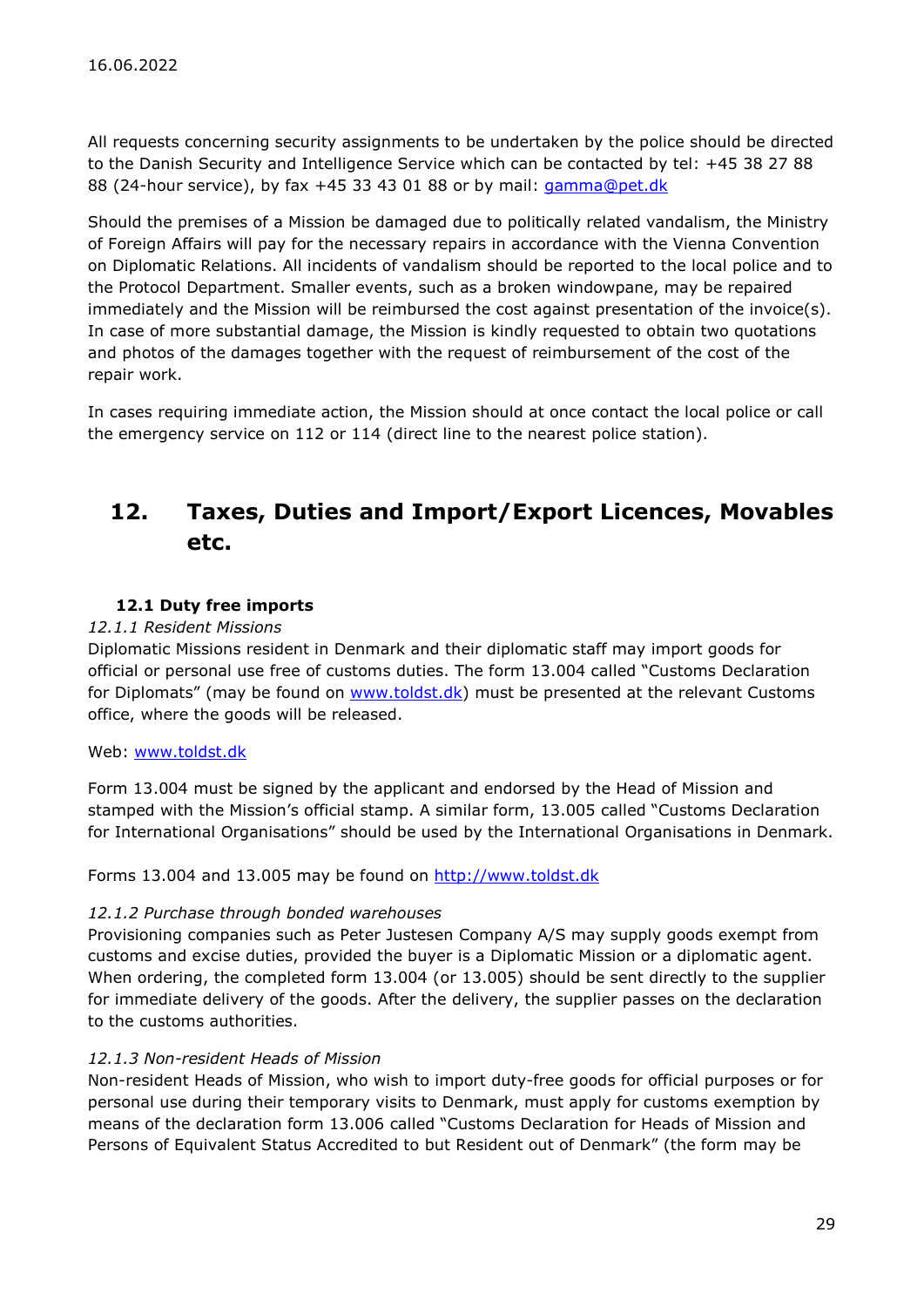found on http://www.skat.dk/SKAT.aspx?oId=56230&vId=0 ). The completed form signed by the Head of Mission must be sent to Skattecenter København for approval before the delivery of the goods. The period of the visit must be specified exactly on form 13.006.

Further questions about the mentioned forms can be made to Skattecenter København (contact info above).

### 12.2 Reimbursement of MOMS (VAT)

According to the Vienna Convention, Article 34, a diplomatic agent shall be exempt from all duties and taxes but not indirect taxes normally incorporated in the price of goods or services e.g. MOMS (VAT).

MOMS, which at present in Denmark is 25 per cent, the equivalent of 20 per cent of the retail price, is under the current legislation (the Danish Law on MOMS) reimbursed to Foreign Diplomatic Missions and their diplomatic staff (including technical and administrative personnel) and to the International Organisations and their diplomatic staff.

The purchases must be reasonable in quantity and meant to cover actual needs for the Missions, the diplomatic staff and their dependent family members residing in Denmark only.

MOMS is reimbursed on purchases of goods and services which have been bought in Denmark (but not in Greenland and the Faroe Islands), and are not mentioned in the list of nonexemption. Reimbursement is not possible on purchases older than 36 months.

MOMS is **not** reimbursed on the following items:

- □ Antiques
- □ Auction items
- $\Box$  Second hand articles
- $\Box$  Gift certificates, "gavekort" and items marked "Gavemærke"
- $\square$  Bridge tolls
- $\Box$  Admission fees for entertainment (cinemas, theatres, exhibitions etc.)
- $\Box$  Membership fees for clubs and associations
- $\square$  Medicine
- $\Box$  Ammunition and fire arms

 $\Box$  Renovation on a privately owned property is not considered as a purchase, but as an investment, and the expense will for this reason not be reimbursed, because it is not meant to cover actual needs for the diplomat.

 $\Box$  Construction material as well as installation and construction expenses in connection with renovation of privately owned property is considered as a personal investment.

 $\Box$  Expenses in relation to buving and selling property, such as but not limited to lawyer's fee.

 $\Box$  Insurance cases, when the expense is covered by the insurance company.

Reimbursement is not possible on any purchase older than 36 months.

Please note that no Danish MOMS is included in the price of the following items (and receipts for purchases of such items may not be submitted for reimbursement):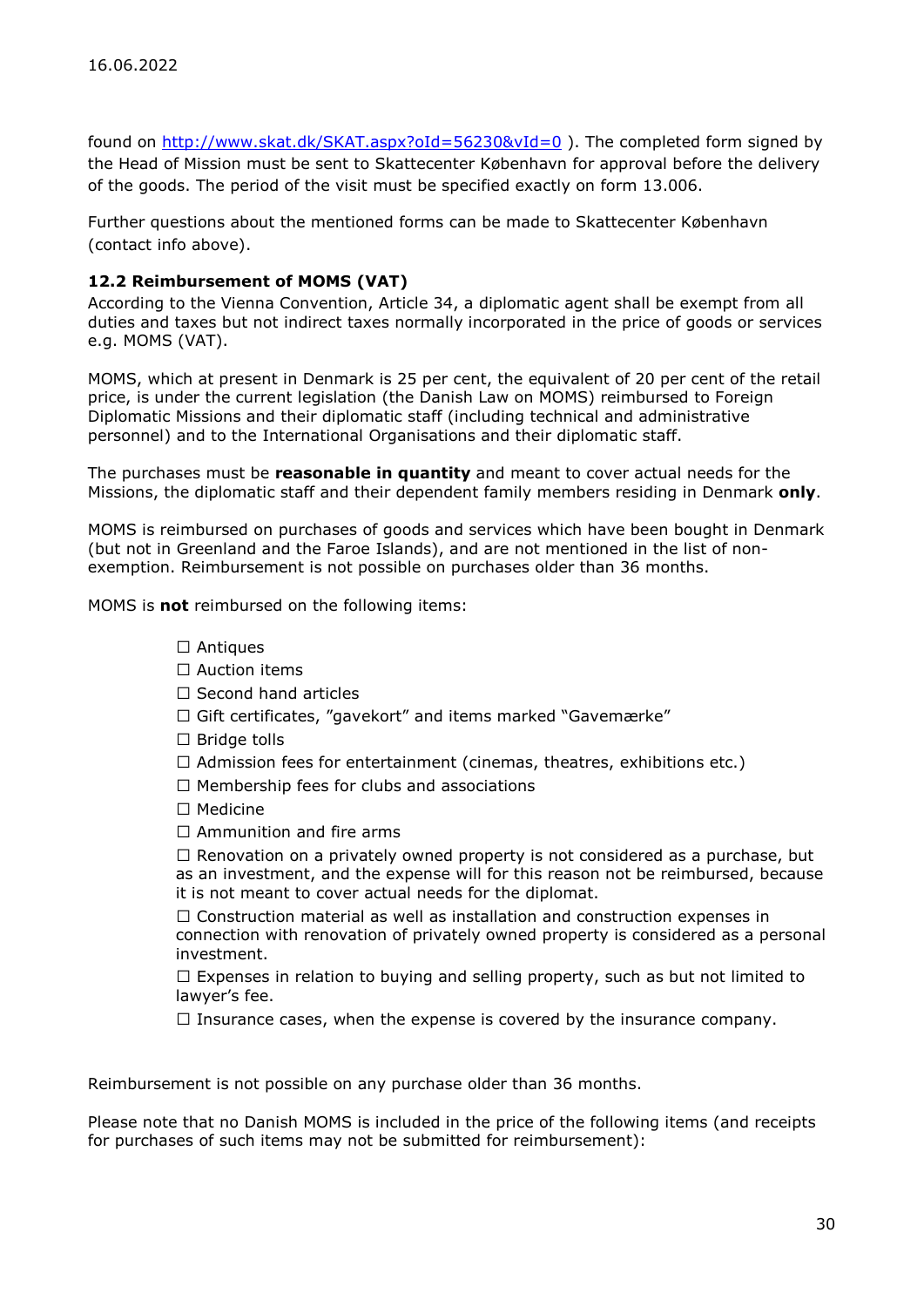- $\square$  Newspapers
- $\square$  Stamps
- $\square$  Passenger transport
- $\Box$  Dentists' and doctors' bills etc. (except for health certificates)
- $\Box$  Insurance policies
- $\Box$  Admission fees for museums
- $\Box$  School fees, private and public day care and play groups
- $\Box$  Tips

In order to have the MOMS reimbursed, each individual purchase made by the Mission, organisation or privileged staff member must at present

- amount to a minimum of DKK 1,500.00 and the MOMS amount no less than DKK 300.00
- appear on one single bill/invoice and
- be paid in one transaction

The minimum amount does not apply to supplies of electricity, town gas, natural gas, water, heating oil, district heating, waste disposal and sewage services.

The amount of DKK 1,500.00 may be subject to annual adjustment based on the development in the Danish consumer price index.

Claims will only be processed by the Protocol Department once they have been approved in PRO-Moms by the head of embassy, consulate or International Organisation or by a staff member authorized by him/her to approve claims for MOMS reimbursement.

### 12.3 Application for MOMS reimbursement to the Protocol Department

As of 1 July 2016 all MOMS reimbursement claims must be submitted in electronic form through the web based IT portal 'PRO-Moms'. Submission of claims to the Protocol Department may be performed on a quarterly basis during the period  $1^{st}$  – 20<sup>th</sup> of the month following the previous quarter (i.e.  $1^{st}$  – 20<sup>th</sup> January, April, July and October respectively). Purchases may be registered in 'PRO-Moms' and bills/invoices and proof of payment uploaded whenever convenient for the user. However, the Embassy/Organisation 'Approver' can approve only during the abovementioned periods ( $1<sup>st</sup>$  – 20<sup>th</sup> January, April, July and October). Requests for MOMS reimbursement are processed within 90 days after the final submission date.

Reimbursements will only be transferred to a Danish bank account stated in 'PRO-Moms' by the Embassy, International Organisation or privileged staff member respectively. Embassies, organisations and privileged staff members are themselves accountable for keeping their bank information updated and correct.

The flow and functionalities of 'PRO-Moms' are described in the manuals integrated in the system. The preconditions for reimbursement of MOMS on purchases as described above (in 12.2) are: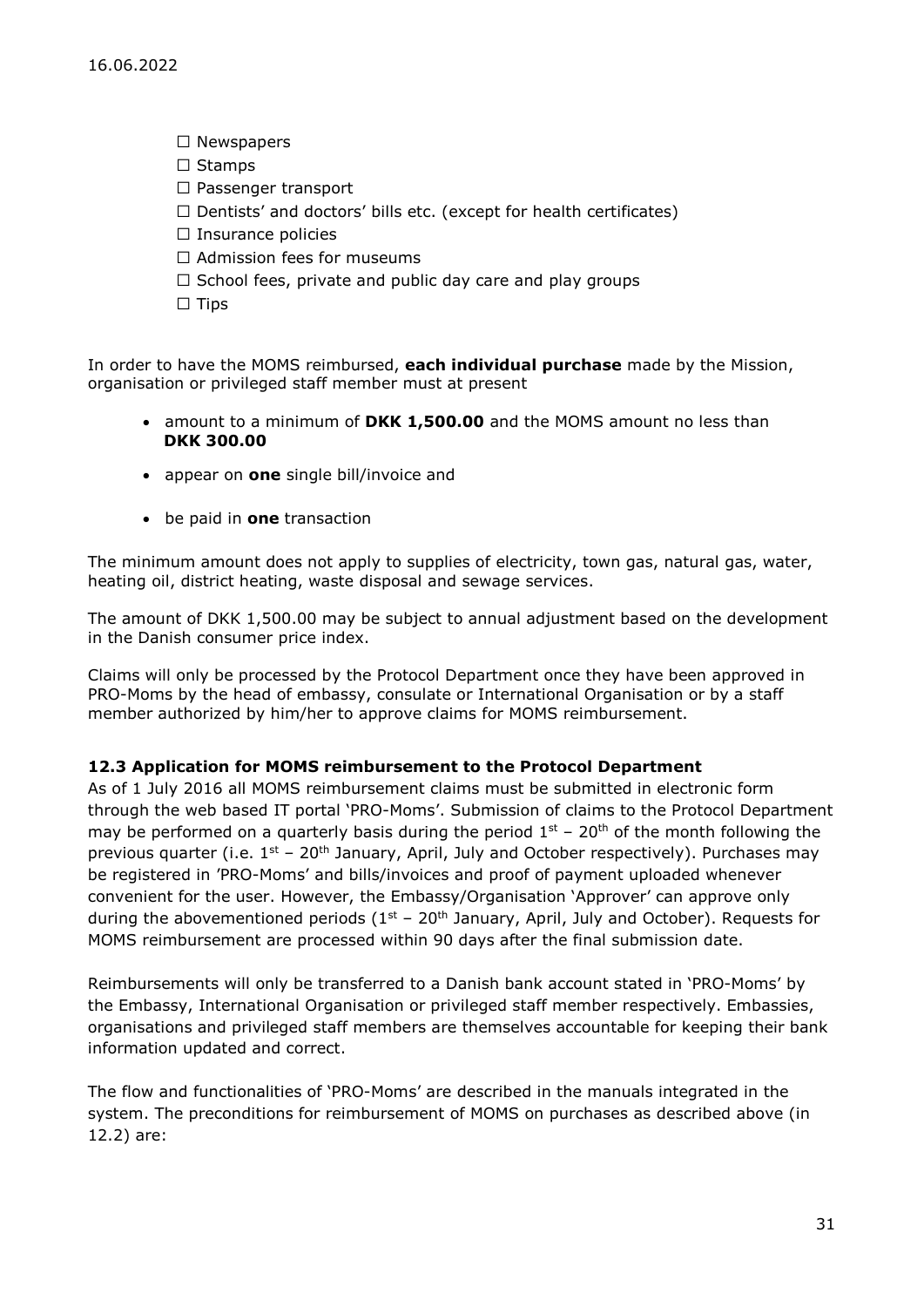Each individual purchase must be paid in full and it must be clear from the bill which goods or services have been purchased. All purchases not paid in cash must be accompanied by proof of payment. If payment is made by credit card, the card transaction slip must be submitted as proof of payment. If payment is made by a store account card (e.g. Magasin and Illum), the individual invoices (of DKK 1,500.00 or more) must be uploaded together with the store account statement (as proof of payment). In addition the MOMS amount must be clearly specified on the bill by the vendor in order to have the MOMS reimbursed.

Claims for any purchases that are not sufficiently documented or not subject to MOMS or MOMS reimbursement (see 12.2 above) will be returned through 'PRO-Moms'. Returned claims may be re-submitted during the subsequent submission period, provided that the lacking information is attached.

The Protocol Department's Moms-Team is available for any questions you may have to the procedures and guidelines. The contact information for the Moms-Team is available on the Protocol Department's homepage: https://um.dk/en/about-us/the-protocoldepartment/directory-of-the-protocol/diplomatic-section/

### 12.4 VAT exempt purchases in other EU countries

A Diplomatic Mission, International Organisation or diplomatic staff resident in Denmark may buy goods and/or services in another EU country exempt from VAT and excise duty using the exemption form "VAT AND EXCISE DUTY EXEMPTION CERTIFICATE (Directive 2006/112/EEC – Article 143 and Directive 92/12/EEC – Article 23 (1))". The form must be delivered to the seller at the time of purchase duly completed and certified by the Protocol Department in Copenhagen.

The form is accessible on the Protocol Department's homepage:

### http://um.dk/en/about-us/the-protocol-department/standard-forms-for-diplomats/

When the form has been filled in and signed by the buyer, it must be provided with the Mission's stamp and the signature of the Head of Mission and sent to the Protocol Department for certification, i.e. that

- the buyer is a Diplomatic Mission, International Organisation or diplomatic staff resident in Denmark, and
- the goods/services are exempt from MOMS in Denmark.

### 12.5 VAT reimbursement to non-resident diplomats

MOMS is not reimbursed to non-resident diplomats accredited to Denmark. If they are diplomats in another EU country, they may, however, from their country of residence make use of the EU VAT exemption scheme described above for purchases made in Denmark.

Concerning application for duty-free import of goods to Denmark for official purposes or for personal use during temporary visits to Denmark, please see 11.1.3.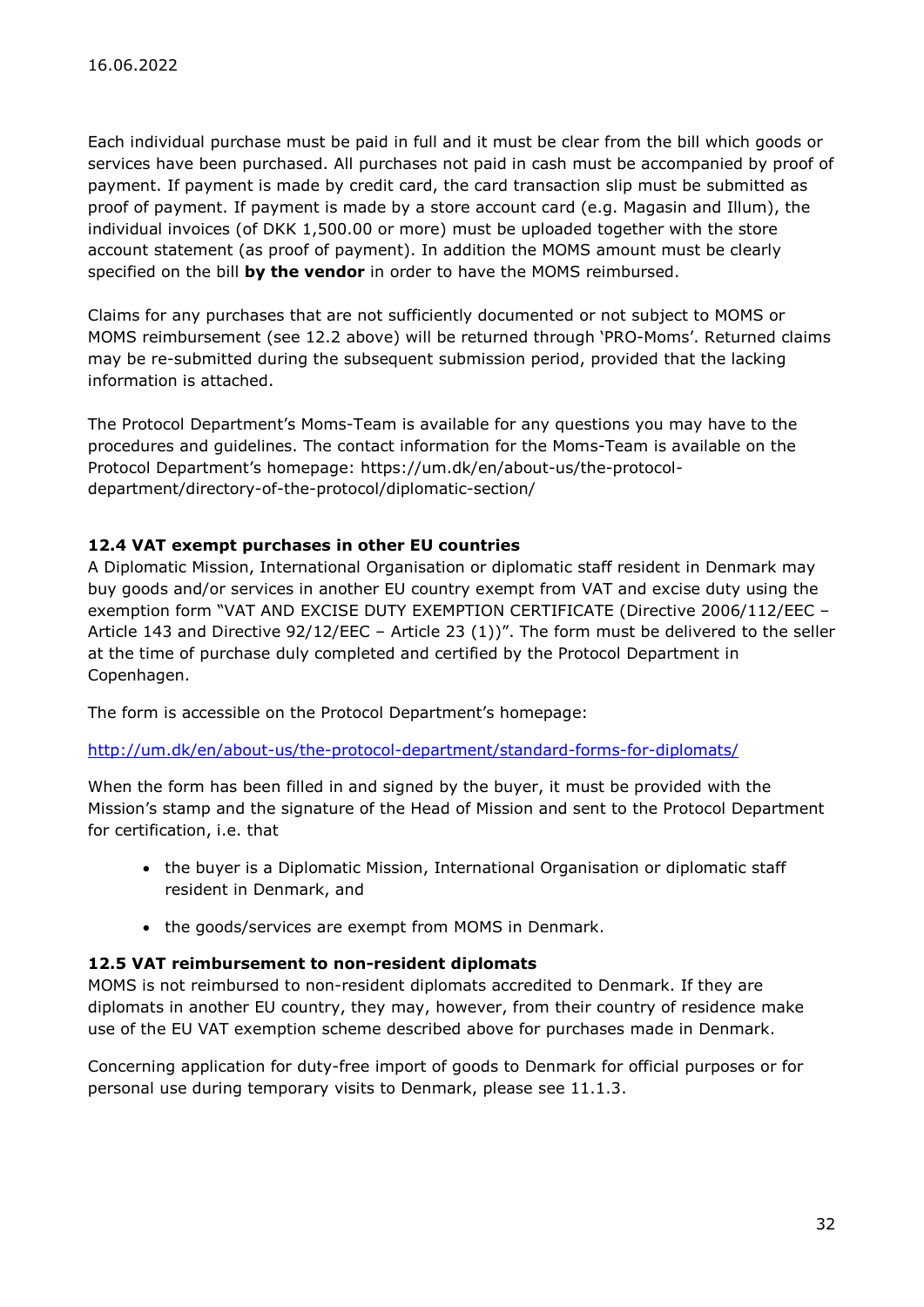### 12.6 Excise duties, exemption/reimbursement

12.6.1 Motor vehicles and fuel In the case of purchases of motor vehicles and motor fuel, see chapter 14 (motor vehicles).

### 12.6.2 Reimbursement by Customs and Tax Administration (SKAT)

Duties on electricity, gas, oil, water and district heating will be reimbursed to both the Diplomatic Missions and their privileged staff. The reimbursement of the duty on district heating covers the indirect duties on oil, coal and CO2 exhaust.

The reimbursement will be granted on application to Customs and Tax Administration / Punktafgifter København, form 23.006 (may be found on

https://skat.dk/skat.aspx?oid=108356) the application must comprise the consumption of the Mission itself and, if applicable, the privileged staff, and must cover a period of at least three months. The consumption on the application must be documented by copies of the invoices.

No reimbursement will be paid on invoices older than 36 months.

The Customs and Tax Administration has made a manual which describes how to apply for refund of energy taxes. Please contact The Customs and Tax Administration/Punktafgifter København to receive the manual.

The application for reimbursement of energy taxes should be sent to raadgiver@sktst.dk

Skattestyrelsen Nykøbingvej 76 Bygning 45 4990 Sakskøbing Tel.: +45 72 22 28 10

For further information, please consult the homepage of the Danish Ministry of Taxation: www.skat.dk

### 12.7 Honorary Consuls

Honorary consuls may receive reimbursement of VAT paid on purchases to the extent the purchased goods and services are fully applied in the consular service, cf. paragraph 45 (2) of the VAT Act.

Form 31.032 should be used (the form may be found on https://skat.dk/skat.aspx?oid=159043). The form should be sent to

> Skattestyrelsen Nykøbingvej 76 Bygning 45 4990 Sakskøbing Tel.: +45 7222 2810 Web: www.skat.dk

### 12.8 Taxation on Personal Income

According to the Vienna Convention, Article 34, a **diplomatic agent** shall – with some exceptions - be exempt from all dues and taxes, personal or real, national, regional or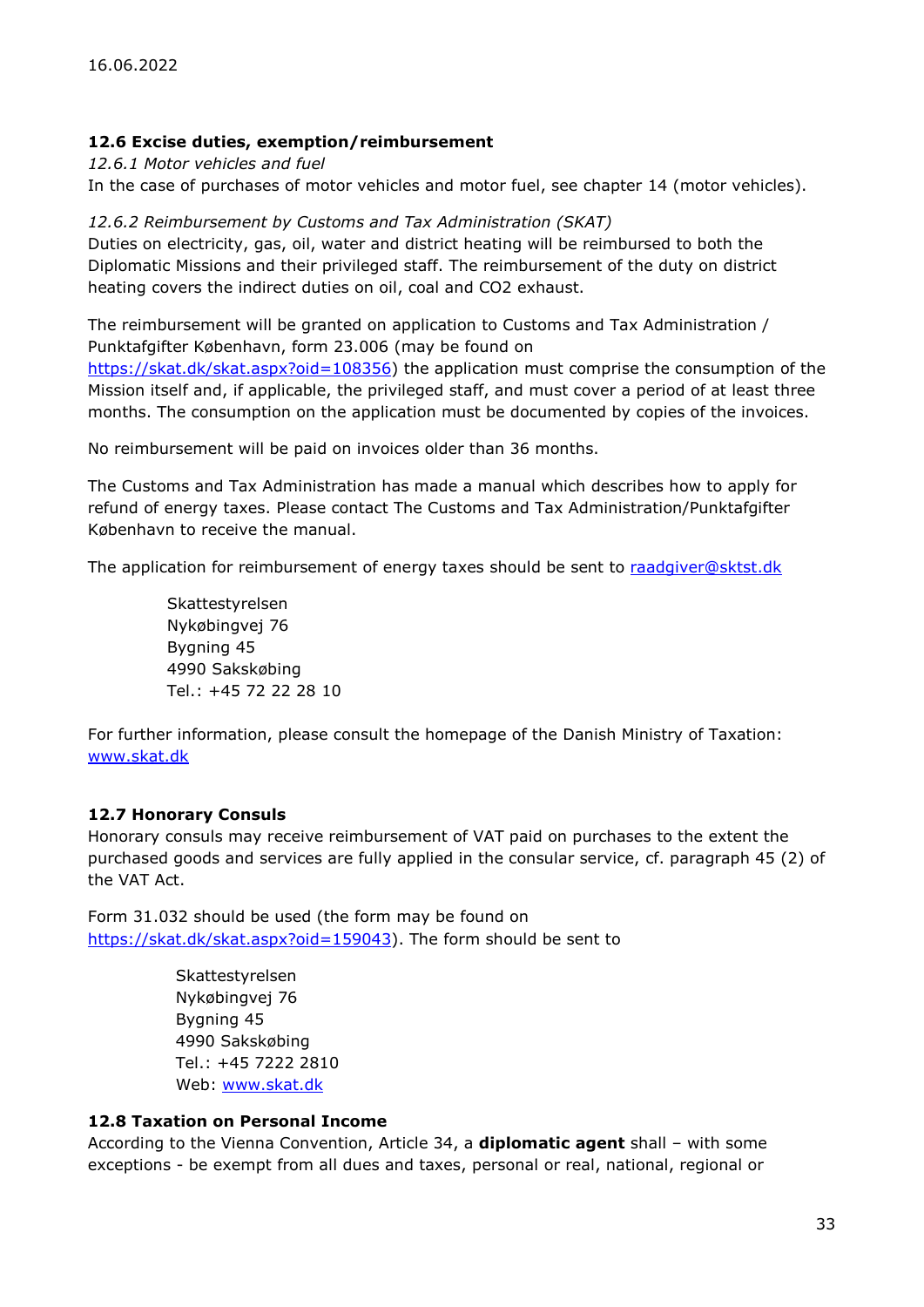municipal. Members of the family of diplomatic agents forming part of the household are equally exempt from paying taxes.

Administrative and technical staff of the Mission are together with their families exempt from taxes to the same extent as diplomatic agents.

Members of the service staff of the Mission and private domestic staff of members of the Mission are exempt from taxes on the emoluments they receive from their employment. Members of their families enjoy no tax exemption.

With regards to **International Organisations**, tax exemptions are regulated in the particular host agreement. Officials are normally fully liable to taxation in Denmark but exempt from paying tax on their salaries and emoluments from the International Organisation. In the event where officials in an International Organisation are entitled to employ a private domestic staff, the tax status of the private domestic staff depends on the Host Agreement.

**Danish nationals or persons residing in Denmark** at the time of employment are fully liable to taxation cf. section below.

### 12.9 Taxation of locally employed staff

Taxation on personal income in Denmark falls into two categories named "A income" and "B income". As regards "A income", the employer withholds part of the salary as an account payment of the tax (pay-as-you-earn taxation), while "B income" is other personal income. The "B" taxpayer must declare the income and pay the tax him/herself. As Missions are not obliged to withhold taxes, the salary of locally employed personnel is "B income", and the employees are themselves responsible for the declaration of income and payment of tax.

Missions are exempt from withholding labour market contribution ("arbeidsmarkedsbidrag") from the salaries of their employees as it is considered a taxation equivalent, whereas contributions to the Labour Market Supplementary Pensions Scheme (ATP) must be paid, cf. section 8.

### 13. Movables

### 13.1 Import and export of movables/personal belongings

When a person moves to Denmark, personal belongings may be imported free of customs duty from 6 months before until 12 months after the arrival in Denmark.

There are no restrictions on the export of movables except as indicated below.

### 13.2 Cultural heritage export restrictions

In order to protect the cultural heritage of Denmark, the following articles (except coins and medals) may only be exported by special permission:

- Cultural objects of pre-1660 origin
- Cultural objects older than 50 years and valued at DKK 162,000 or more
- Photographs, regardless of age, if they have a value of DKK 30,000 or more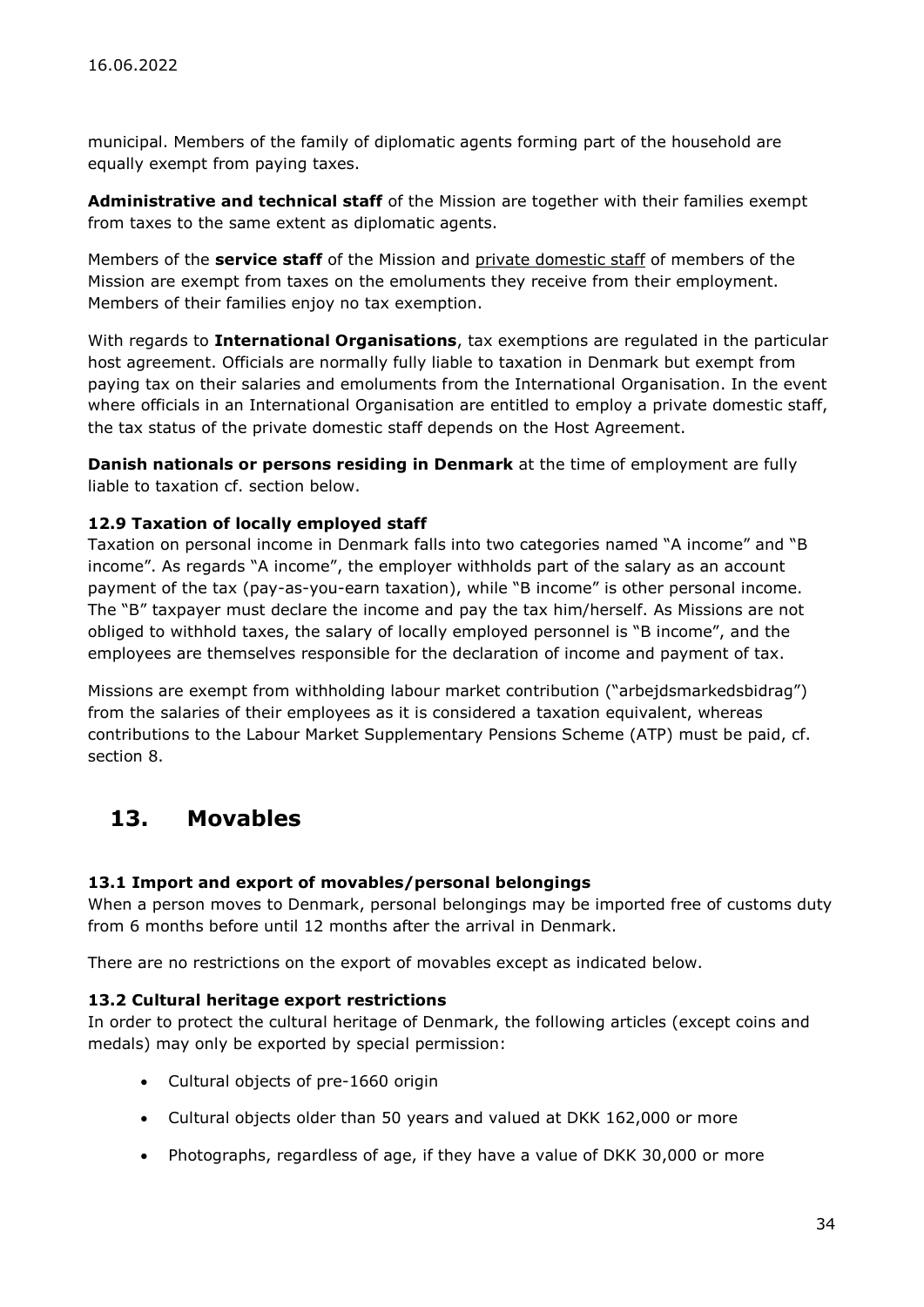An application form should be used and sent to the Danish Commission on the Export of Cultural Assets:

> Kulturværdiudvalget Sekretariatet Det Kgl. Bibliotek Søren Kirkegaards Plads 1 1016 København K

Tel.: +45 91324486 Email: kulturvaerdier@kb.dk

If an export licence is denied, Kulturværdiudvalget will offer to buy the object at a price to be fixed by evaluation.

More information may be found on http://kulturvaerdier.kb.dk/english/

# 14. Restrictions on cash money when travelling out of Denmark

Please observe that diplomatic agents are subject to the same restrictions as Danish citizens concerning the amount of cash to be carried when travelling out of Denmark. According to Danish legislation, cash amounts of more than Euro 10,000 or DKK 75,000 must be declared to the Danish Tax Authorities (SKAT) before being carried to any other country. More information may be found:

http://skat.dk/skat.aspx?oid=2234822

### 15. Motor Vehicles

### 15.1 General rules

For the Embassies, there is no fixed limit to the number of vehicles Missions or privileged persons may possess for official and private use, but the number may not exceed what might be considered reasonable considering the size of the Mission and household. For International Organisations and their employees, the rules on acquisition and possession of motor vehicles are to be found in the specific host agreement.

Since the purpose of the privileges granted to privileged persons is to ensure the efficient performance of their functions, the primary function of the vehicle must be passenger transportation. Thus i.e. the purchase of a motorhome/camper van (without paying duties and taxes) will not be accepted, since a motorhome/camper is not considered necessary to fulfil the functions of privileged persons whilst residing in Denmark.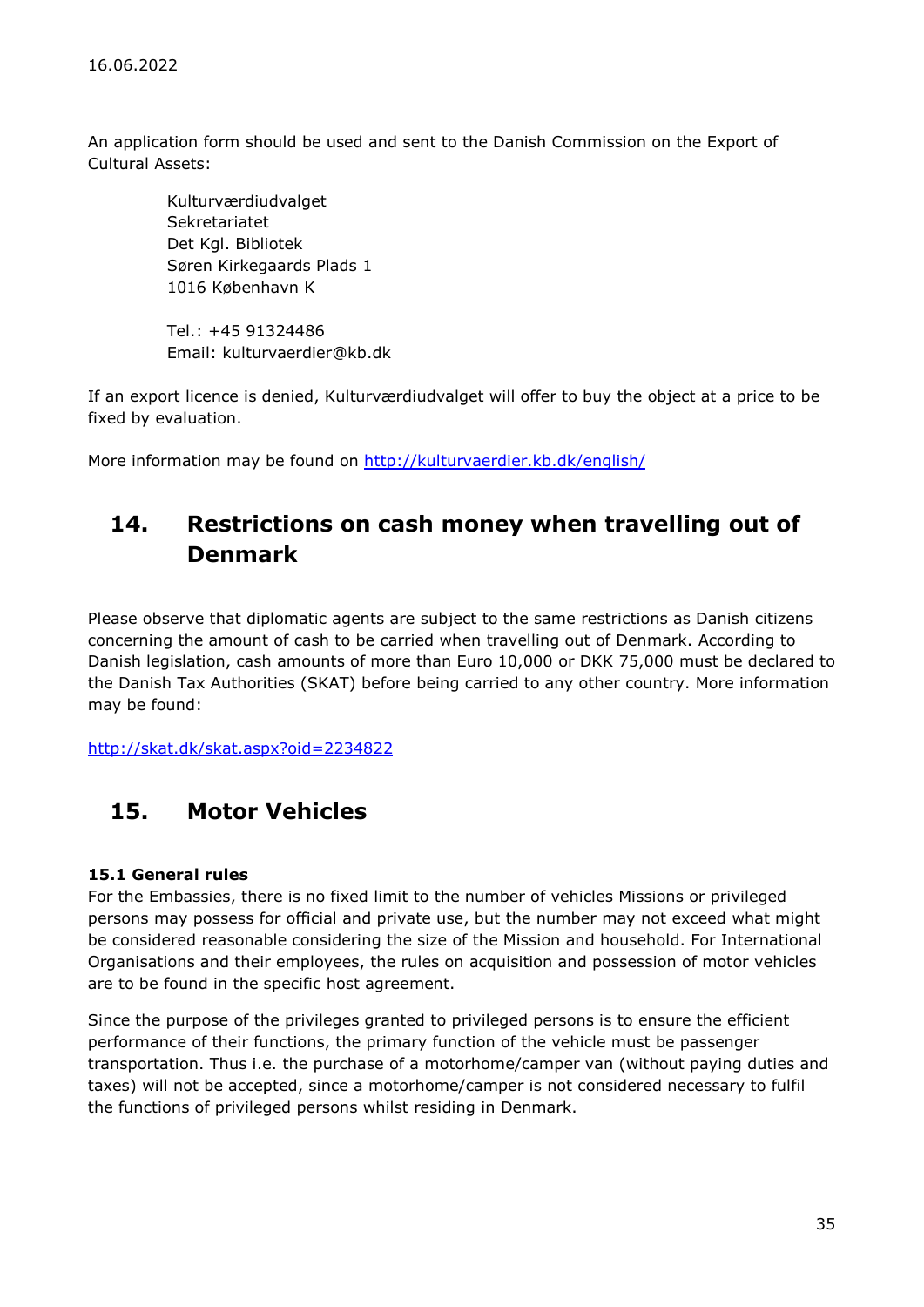A vehicle registered on diplomatic number plates may only be driven by members of the privileged person's family, forming part of the household, and by domestic staff on duty. A diplomatic vehicle may further be used in a family member's transportation to and from work but not for professional or commercial use (e.g. as a delivery vehicle).

The motor vehicles must at all times be in compliance with the Danish standards applicable for vehicles and covered by a valid compulsory third party liability insurance. A leased vehicle cannot be registered on CD plates.

### 15.2 Customs duties and MOMS (VAT)

### 15.2.1 New motor vehicles

Diplomats and members of the technical and administrative staff of the Mission are exempt from paying MOMS (VAT) when purchasing a new vehicle. Embassies and international organizations are to provide proof of employment/entitlement at the time of purchase and registration.

If a car with diplomatic registration is transferred to a non-privileged person within two years from the date of registration, customs duties and MOMS will be imposed on the car, unless the car is exported. After two years the car can be sold. However, if sold to a non-privileged person, usual duties and fees must be paid by the buyer and the diplomatic license plates must be returned, cf. below (15.5).

### 15.2.2 Used motor vehicles

Used motor vehicles may be imported free of customs duties and MOMS as part of the owner's furniture and household effects provided they are for his/her exclusive use. However, this exemption is withdrawn if, within one year after registration of the vehicle in Denmark, it is transferred to a non-privileged person.

Technical-Administrative Personnel (TAP) must have owned and used the vehicle for at least one year in order to import the vehicle without paying duties and MOMS.

Correspondence and queries concerning customs and other duties on motor vehicles may be addressed to the customs office in Copenhagen:

> Skattecenter Høje-Taastrup Helgeshøj Allé 9 2630 Taastrup

 Tel.: +45 7222 1818  $Fax: +4577386734$ Web: www.skat.dk

### 15.3 Registration

Application for registration and license plates must be sent to:

 Motorcenter Høje-Taastrup Helgeshøj Allé 9 2630 Taastrup

 Tel.: +45 7222 1515 Web: www.skat.dk/skat.aspx?oid=1713593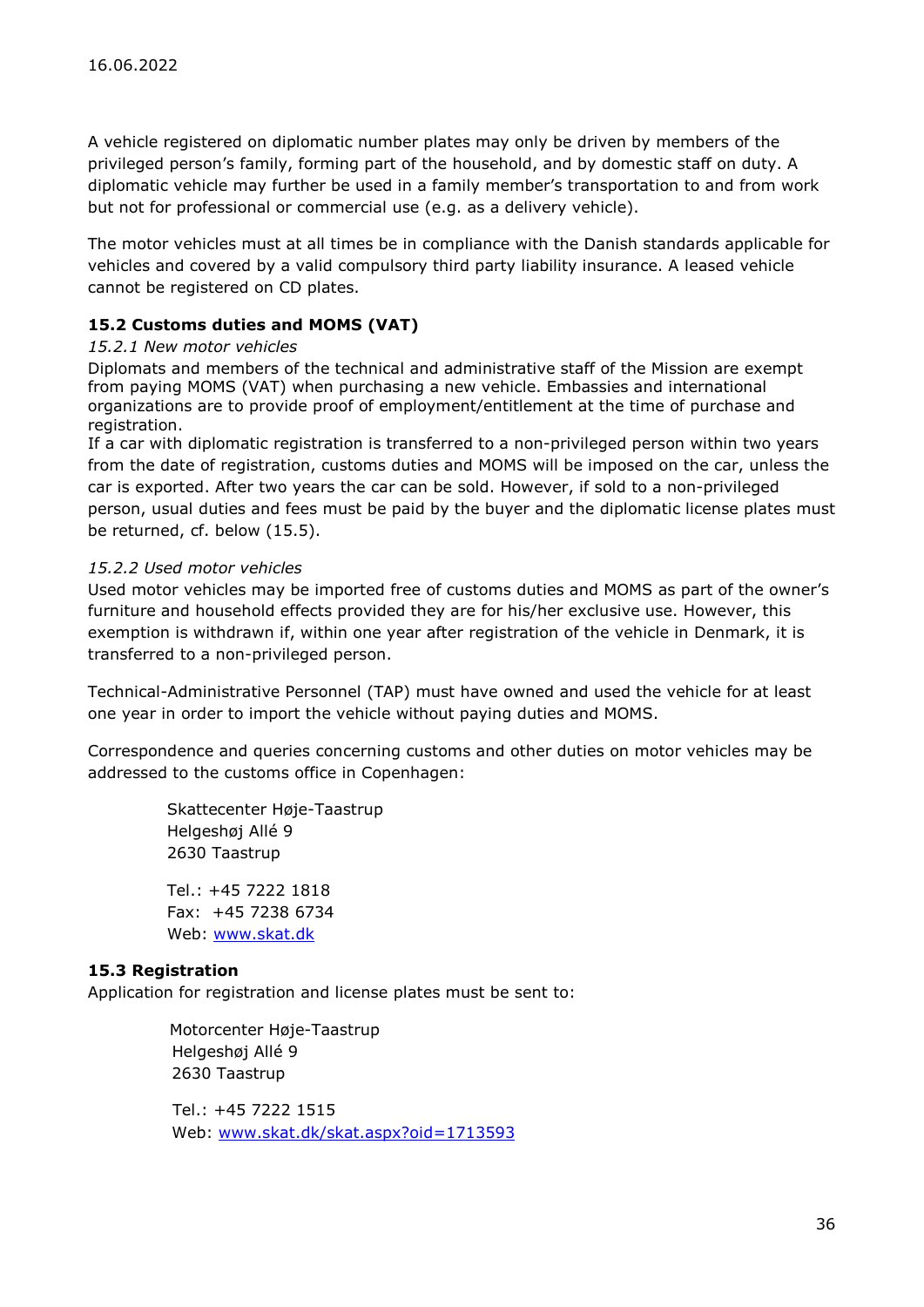When a privileged person employed by an embassy or an International Organisation in Denmark registers a vehicle in his/her name, the address of the organisation is to be stated in the registration (not the home address of the privileged person).

### 15.4 Registration fees

Exemption from registration fees is granted for new vehicles belonging to Missions and to privileged persons. The application for exemption from registration fees must contain a declaration to the effect that the vehicle is for the exclusive use of the Mission or the applicant in question.

Any vehicle exempt from registration fees shall be liable to a registration fee when the conditions for the exemption are no longer fulfilled. The taxable value of used vehicles is to be fixed by SKAT.

### 15.5 Withdrawal of a motor vehicle

Upon end of duty in Denmark license plates are to be returned to:

Skattecenter Høje-Taastrup Helgeshøj Allé 55 2630 Taastrup 32 Tel.: +45 7222 1818 Web: www.skat.dk

Deregistration of the privileged person's vehicle(s) is to be carried out as soon as possible and without undue delay. It is expected that deregistration is effectuated within 30 days after end of duty. It is an absolute condition that the mandatory third-party/liability insurance is valid until deregistration. The Mission/Organisation must ensure that their employees deregister their vehicles within the stipulated time limit.

If a privileged person remains in Denmark after deregistration with the Protocol, based on another set of rules, or sells the vehicle to a non-privileged owner in Denmark, the vehicle must be re-registered with a Danish registration office and the diplomatic license plates returned to the registration office.

### 15.6 Obligatory car inspection

All cars, including cars on diplomatic license plates, must regularly undergo obligatory car inspections. The first obligatory car inspection takes place when the vehicle is four years old and afterwards every second year. An inspection fee is charged. Further information may be obtained from the homepage of i.a. Applus Bilsyn or Quickbilsyn:

### www.applusbilsyn.dk

### www.quickbilsyn.dk

The Police isauthorized to remove the license plates from a car which has not undergone obligatory car inspection. If the license plates are removed due to the lack of car inspection, the vehicle must not be parked on public roads and must be removed as soon as possible and within 48 hours; otherwise it will be removed at the owner's expense. In order to obtain new license plates you should contact the Danish tax authorities, a vehicle inspection facility or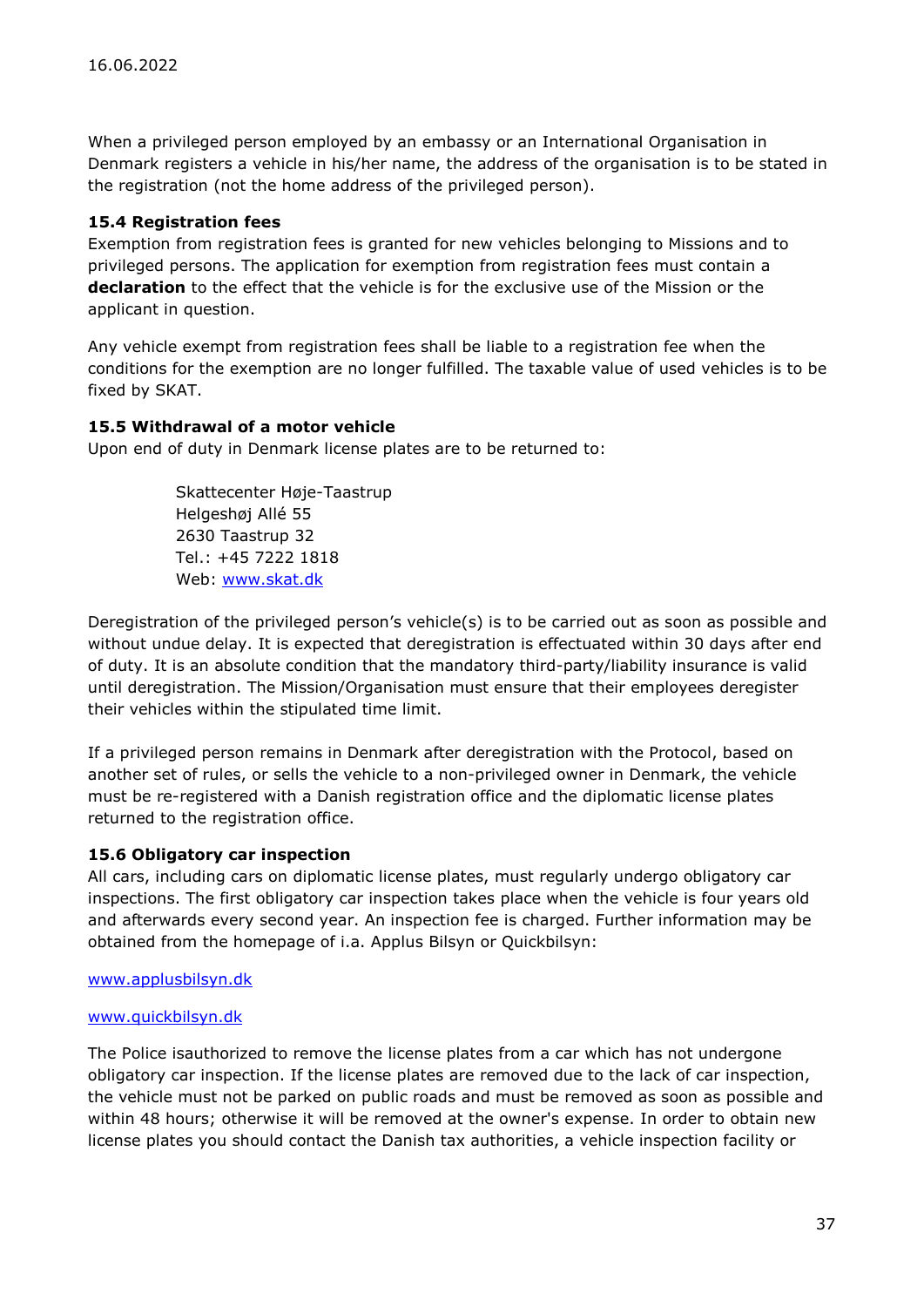another entity being authorized to hand out license plates. The price for new license plates is approx. DKK  $1,180 +$  possible handling fee.

### 15.7 Third party liability insurance

The owner of a motor vehicle to be registered on Danish license plates - including diplomatic license plates - is required to produce a valid compulsory third party liability insurance to the local Customs and Tax Administration ("skattecenter") before the vehicle can be registered. This insurance must be kept valid throughout the period of registration.

The Police is authorized to remove the license plates from a car being driven without a valid third party liability insurance. If the license plates are removed due to lack of insurance, the vehicle must not be parked on public roads and must be removed as soon as possible and within 48 hours; otherwise it will be removed at the owner's expense. In order to obtain new license plates you should contact the Danish tax authorities, a vehicle inspection facility or another entity being authorized to hand out license plates. The price for new license plates is approx. DKK  $1,180 +$  possible handling fee.

All inquiries regarding license plates should be addressed to the Danish tax authorities.

### 15.8 Exemption from petrol taxes

Petrol and diesel fuel for motor vehicles may be bought tax free at filling stations by use of special credit cards issued by the oil companies. The companies will send monthly specifications to the Missions together with a tax-free invoice.

# 16. Driving

### 16.1 Driving license

A valid driving license is necessary in order to lawfully operate a vehicle in Denmark.

Privileged persons and their dependent family members, including members of the service staff and private domestic staff, may drive a motor vehicle in Denmark provided they are in possession of one of the following valid driving licenses:

- A driving license issued in an EU/ EEA country or Switzerland.
- Other non-Danish driving licenses than the above-mentioned, if the driving license is drawn up in Latin letters or if it is supplemented with a translation into Danish, English or French, provided the translation is drawn up by a public authority or an organisation which is authorized to do so in the issuing country.
- An international driving license issued in accordance with the International Conventions of 24 April 1926 on Motor Traffic, 19 September 1949 on Road Traffic or 8 November 1968 on Road Traffic.

Embassy staff being posted to serve as drivers must present a valid national driving license respecting the above with their application for a residence permit with the Protocol Department.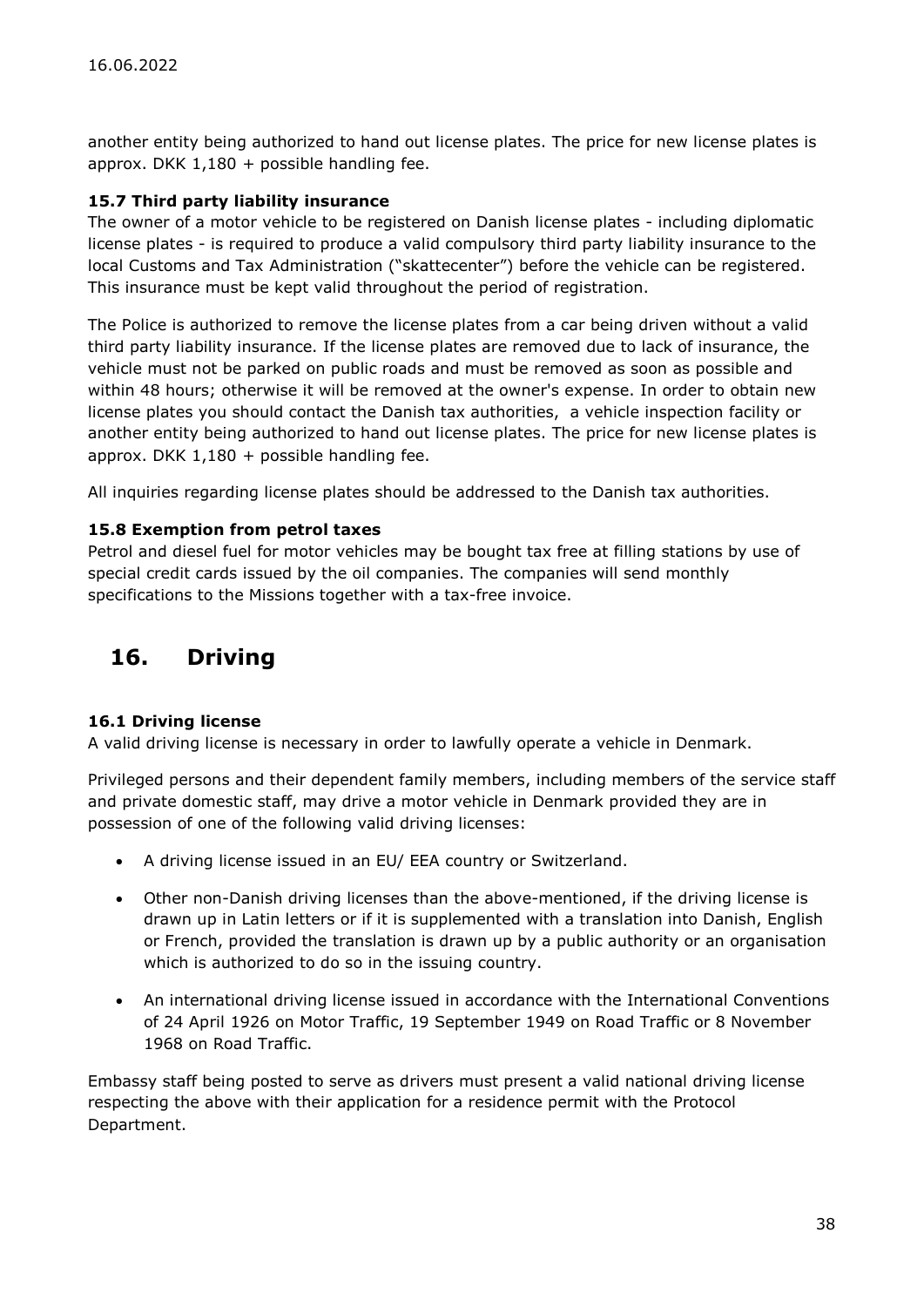Driving licenses should be **prolonged** in the country where they were issued. If the national rules of the issuing state do not allow a prolongation, the Danish Authorities may prolong the driving license. Applications for such prolongations must be presented at the latest 6 months before the expiration of the driving license in order to ensure that a new card be available in time before the expiration.

As a general rule, it is not possible for persons with a residence permit/EU residence document issued by the Protocol Department to obtain a Danish driving license. There are two exceptions: 1) National rules prevent the person from obtaining a driving licence in the sending State (for International Organisations: the State of citizenship) – documentation from the competent national authority to this effect is required. 2) Evidence can be produced that the applicant has been studying in Denmark for at least six months (high school, youth education and university. A Danish driving licence may be obtained in English and several driving schools offer driving lessons in English.

Inquiries relating to driving licenses may be addressed to:

The Danish Road Safety Agency (Færdselsstyrelsen) Sorsigvej 35 6760 Ribe Tel: +45 7221 8899 Email: info@fstyr.dk www.fstyr.dk

### 16.2 Important reminders when operating a vehicle

Operating a vehicle with a blood alcohol content 0.5 o/oo or more is in Denmark a serious offence in itself and even more so if involved in an accident. Persons who enjoy inviolability are not obliged to submit to a breathalyser, blood or urine test. However, the Protocol Department recommends that diplomats accept such tests. Regardless of whether the person submits to a test or not, the Police may decide that it is not in the interest of public safety to permit him/her to continue driving. Due to the seriousness of such an offense in Danish legislation the Protocol will be contacted in such cases.

In cases where, on the basis of the alcohol test or the police report, there is no doubt about the condition of the driver, the Ministry will take appropriate measures.

Severe cases may result in requests to the Head of Mission to waive the immunity of the person or to recall him/her.

Exceeding posted speed limits is also a serious offence. Danish Police is using a variety of measures (including permanent and temporary photo control posts) to reduce the number of violations of speed limits. A system is in place according to which penalties are fixed according to the location and the degree of the violation.

As per 1 February 2015 a new rule in the Danish Traffic Act establishes strict liability for the owner (or registered user) of a vehicle for violations of speed limits registered by an Automatic Traffic Control system, when the violation constitutes a maximum of 30% of the allowed speed, unless another person admits to being the driver of the vehicle at the time of the violation or unless the vehicle was in the unauthorized possession of another person, e.g. in case of theft.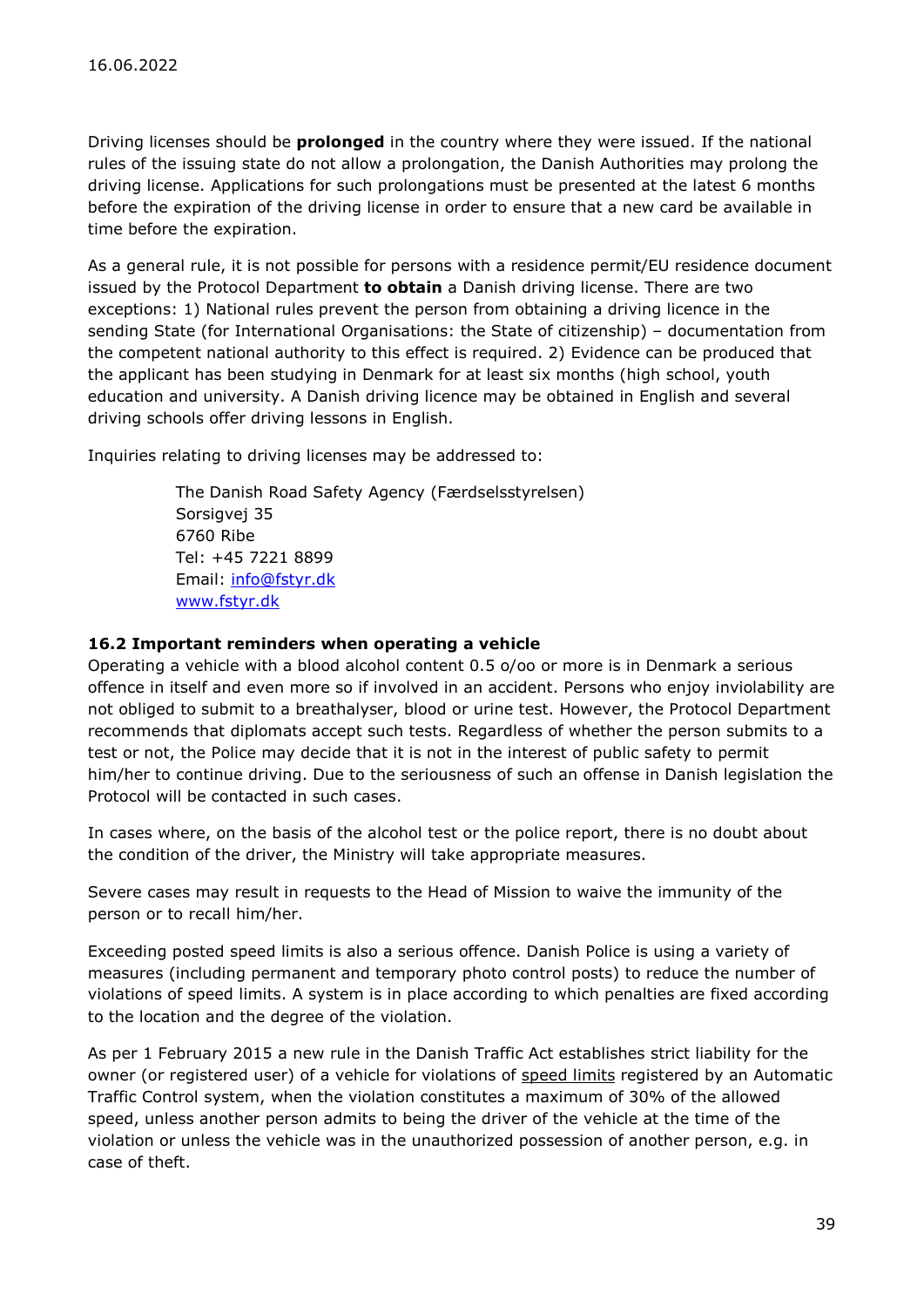The new rule implies that in such cases, the owner (or registered user) of a vehicle will automatically be notified and simultaneously presented with a fine notice indicating the fine to be paid and methods of payment.

The Protocol Department will receive information on these speeding offences and stay in touch with Diplomatic Missions on the matter.

When exceeding the posted limit by more than 30% the Police will handle the matter case by case. The Protocol Department will be informed and will contact the relevant Head of Mission about the matter.

The Danish penalty system is explained in detail on

https://www.sikkertrafik.dk/raad-og-viden/i-bil/klip-i-koerekortet

# 17. Parking

### 17.1. Parking in Central Copenhagen and the so-called bridge districts

Public parking is available across Copenhagen, but you have to pay to park or comply with time restrictions in some areas of the city

Central Copenhagen is divided into tariff zones and time restricted zones. The further you get from the city centre, the cheaper it is to park your car. Parking is free during weekends from Saturday at 5 pm until Monday at 8 am as well as on public holidays. Outside the pay zone, parking is free, but there may be time restrictions. You should always check the signs in the street, as they will tell you the precise rules in force at the location where you want to park your car. Electric cars, hydrogen cars and electric motorcycles can park for free at street level on public parking spaces.

The parking rules in Copenhagen are described in detail on the website on parking of the City of Copenhagen, see: https://international.kk.dk/artikel/public-parking-copenhagen Here you can also download a Mini Parking Guide which is available in English and German.

The payment system is digitalized and operates without the use of physical parking tickets.

### There are different ways to pay for parking:

- Card: Use the pay stations placed on the streets. Important: You need to enter your licence plate
- Mobile payment: Download an app from one of the providers
- Time interval cards: Buy a time interval card that is valid for a minimum of 5 weekdays (minimum 1 day for business use) at https://parkering.kk.dk/#!/
- Residential or commercial parking licence

Missions located in the City of Copenhagen can apply for **commercial parking permits**, allowing parking of missions' vehicles in public parking spaces in proximity to the missions'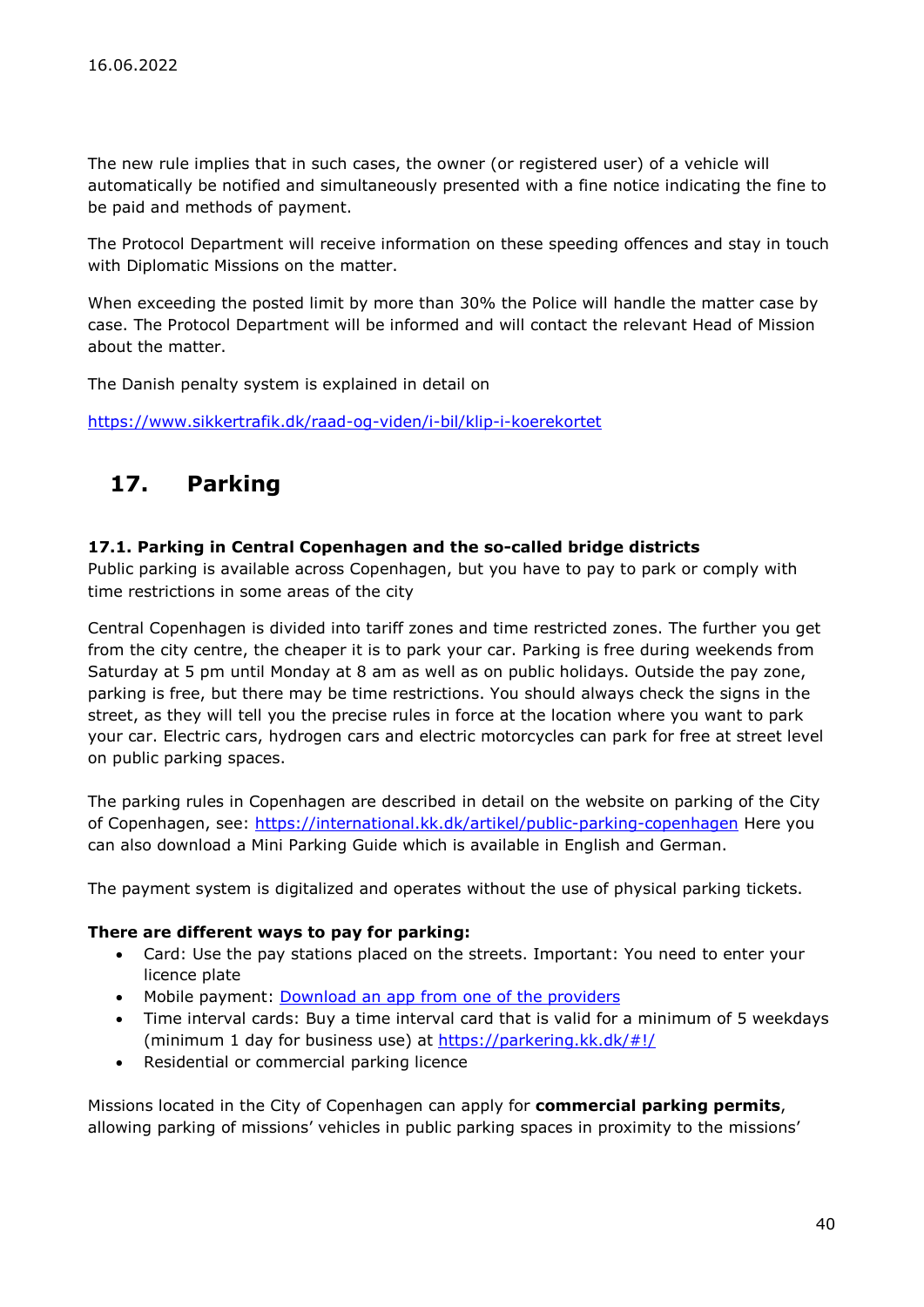addresses. The fees for the commercial parking permit can be found on https://parkering.kk.dk/#!/commercial-permit

If you live in the Park and Pay area, you can apply for a residential parking permit, which allows you to park in public parking spaces in your neighborhood at a reduced price. The fees for the residential parking permit can be found on https://parkering.kk.dk/#!/residentialpermit

It will be possible for posted staff with an administrative CPR number – provided that the car is registered with a c/o address at the mission - to choose to apply for a parking permit for their private car to be valid for parking in proximity to the mission rather than their residential address. In special circumstances, it may be possible to obtain a parking permit for both the mission's and the residential address.

To apply for a commercial or a residential parking permit as a mission or a privileged person, use the link: https://parkering.kk.dk/ or contact:

 Borgerservice Nyropsgade 7 1602 Copenhagen V Tel.: +45 70 80 80 90

Having a parking permit does not exempt missions and staff from complying with any local parking restrictions in places where there are special signs giving time limits or other parking restrictions. Parking fines levied for illegal parking must be paid, also for Diplomatic vehicles, whether issued by the municipality of Copenhagen ("Center for Parkering"), the police or private companies, such as Europark and Cityparkering.

Remember always to use the parking disc for time-restricted parking. On parking, set the pointer to the time of arrival. If parking before a time restriction starts and continues into the time restriction, set the pointer to when the time restriction actually starts.

Please note that the municipality of Frederiksberg is not a part of the City of Copenhagen and different parking rules and prices apply.

### 17.2 Reserved parking at Diplomatic Missions

A Diplomatic Mission can be favoured with one or two reserved parking spaces in front of either their Chancery or Residence if conditions allow. Please write to the relevant municipality (Copenhagen Municipality: parkering@kk.dk, Gentofte Municipality: parkering@gentofte.dk) for more information. Some Diplomatic Missions may for historical or security reasons have been allocated more than two reserved parking spaces.

The reserved parking spaces outside a Diplomatic Mission are not reserved for the exclusive use of the Mission's vehicles, but for all vehicles with business at the Mission. In case of unauthorised parking in reserved parking lots, the Diplomatic Mission should contact the Copenhagen Parking Centre at tel: +45 70 80 80 95 and a parking attendant of the district will seek to issue a parking fine.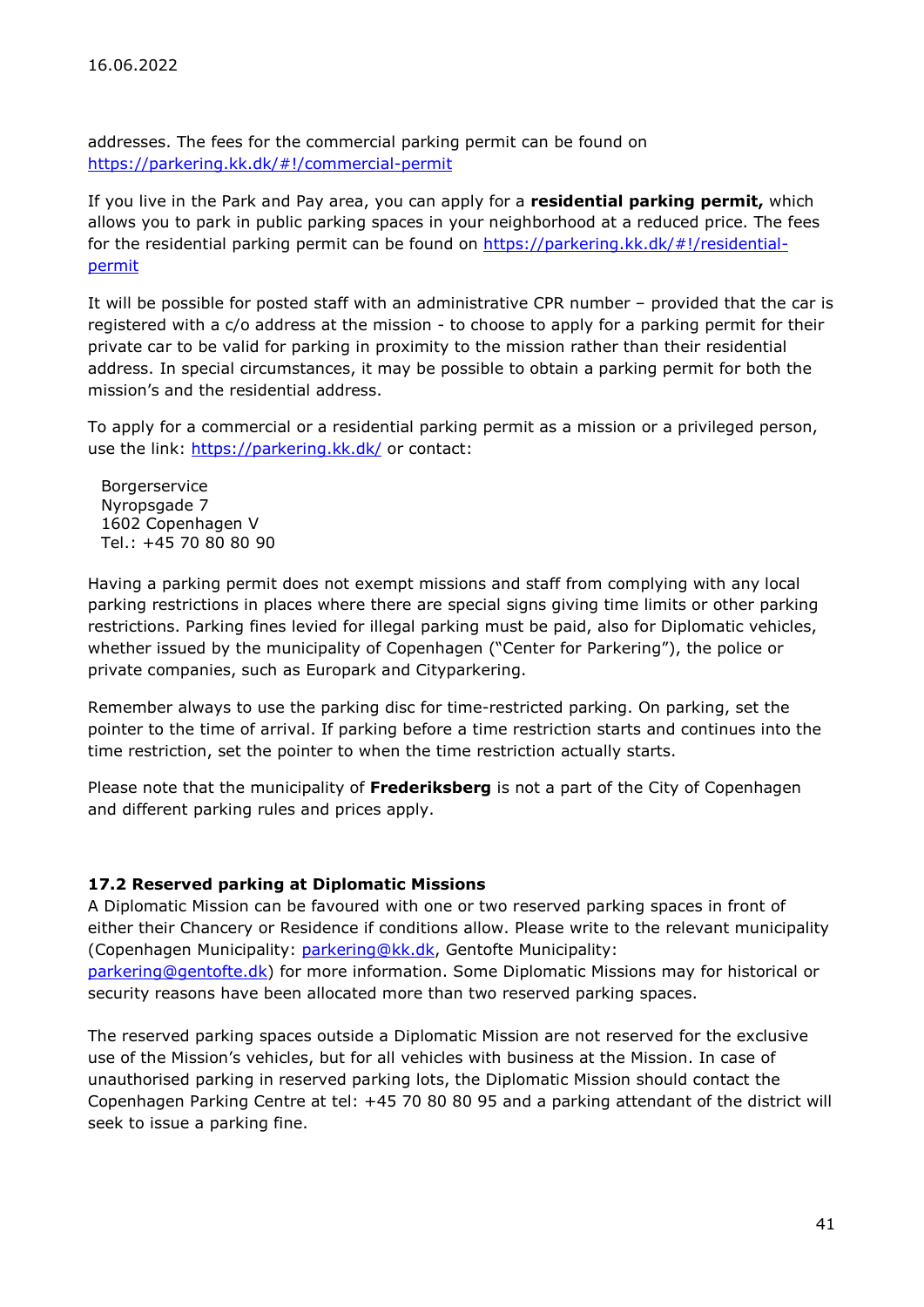All vehicles, both vehicles belonging to the mission and vehicles with business at the mission, must comply with the relevant parking regulations and pay the parking fees if the reserved parking space is located within a pay zone, and they do not have a parking permit valid for the specific area.

### 17.3. Parking at the Ministry of Foreign Affairs

In the vicinity of the Ministry of Foreign Affairs, there is a limited number of parking spaces available. These fall under the City's Parking regulations and have a time limit of 60 minutes. The Protocol Department has been issued with two parking permits that diplomats can borrow on request when attending meetings in the Protocol. The card should be placed visibly in the front screen of the vehicle and returned to the Protocol Department on departure.

Parking in front of the government conference centre Eigtveds Pakhus is generally prohibited. However, the conference centre has been issued with a number of parking permits for the use of guests invited by the Ministry of Foreign Affairs. The permits can be obtained from the Reception at the conference Centre. Please note that the permits are only valid for one day, i.e. if a meeting or conference is for more than one day, a new permit must be obtained from the Reception every day. In case of special events the prohibition may be waived.

The area is public property, and vehicles illegally parked there are subject to penalty parking fees.

### 18. Schools

### 18.1 Schools

In the public school system, children of diplomats are normally accorded the same conditions (free tuition) as Danish children. Some municipalities, however, charge a certain amount for some services, such as remedial and special needs education.

In Denmark there is ten years of compulsory education starting with one year of pre-school class for children by the age of 5-6. The "Folkeskole" is the Danish municipal primary and lower secondary school, which is attended by 87 per cent of all children. It offers nine-year primary and lower secondary school and an optional tenth grade.

Primary and lower secondary education is also offered by private schools of which there are some 400 spread throughout the country. The state covers 80-85 per cent of the expenditures while the parents pay the remaining 15-20 per cent (fees vary between the different schools and grades).

Children may be admitted to a general or a vocational (commercial and technical) upper secondary education when they have completed ten years of basic education. To be admitted to general upper secondary (gymnasium), the lower secondary school of origin or the headmaster of the receiving upper secondary school must approve the applicant as being qualified. Admission schemes for technical and commercial upper secondary schools may vary from one education to another.

An overview of the Danish educational system may be found at: http://eng.uvm.dk/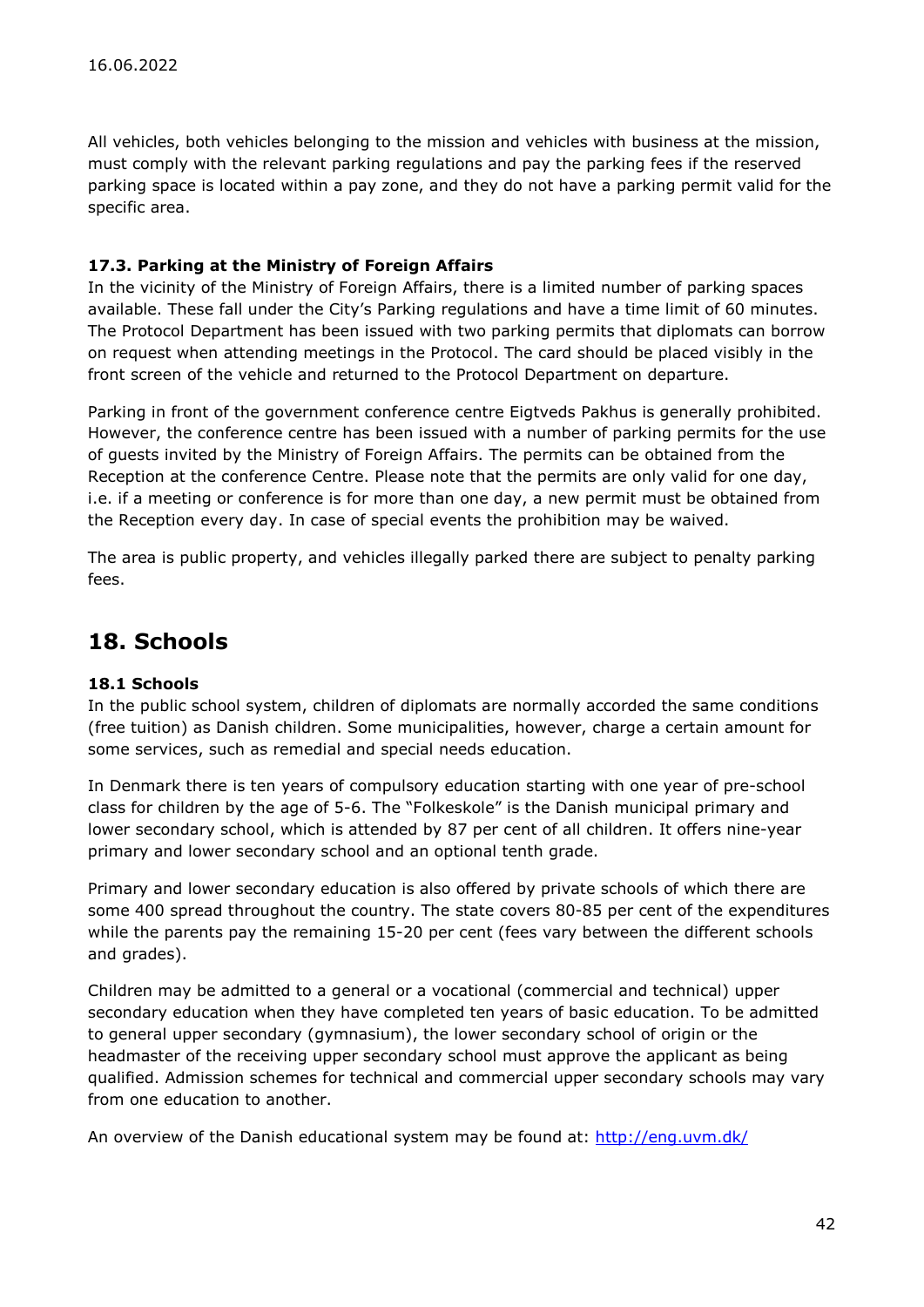### 18.2 Schools with teaching in foreign languages and kindergartens

There are several major schools (and kindergartens) with international curricula and teaching in foreign languages offering the International Baccalaureate (IB) in the Copenhagen area. The largest of the international schools is Copenhagen International School/CIS. CIS has about 900 students and 145 teachers representing 24 countries (31% US, 15% UK, 14% DK).

A European School opened in August 2014 with a limited number of classes and languages. The school is planned to develop over the years. The school will have room for 13 year groups and 900 students when fully phased in by 2021. The school is free of charge.

| <b>In Copenhagen Municipality</b>                                                                                                                                                                      | Amager's International School<br>Engvej 141<br>2300 København S<br>Tel.: +45 3258 7242<br>Fax: +45 3284 7242<br>Web: www.a-i-s.dk                                                                 |
|--------------------------------------------------------------------------------------------------------------------------------------------------------------------------------------------------------|---------------------------------------------------------------------------------------------------------------------------------------------------------------------------------------------------|
| Puljebørnehaven på Nørrebro<br>(Kindergarten) (Arabic/Somalian)<br>Rådmandsgade 58<br>2200 København N<br>Tel.: 35 85 27 35<br>Web: www.boernehaven-<br>sanna.dk<br>Email:<br>boernehavensanna@mail.dk | Bjørn's International School<br>Gartnerivej 5<br>2100 København Ø<br>Tel.: +45 3929 2937<br>Fax: +45 3918 3842<br>Web: www.b-i-s.dk<br>Email: kontoret@b-i-s.dk                                   |
| Copenhagen International School<br>Levantkaj 4-14<br>2150 København Ø<br>Tel.: 39 46 33 00<br>Fax: 39 61 22 30<br>Web: www.cis-edu.dk<br>Email: cis@cis.dk                                             | Montessori International Preschool<br>Maglekildevej 8, 1853<br>Frederiksberg C<br>Tel.: +45 3511 4911<br>Web:<br>http://montessoripreschool.dk/<br>Email:<br>frederiksberg@montessoripreschool.dk |

The following schools and kindergartens are known by the Protocol Department: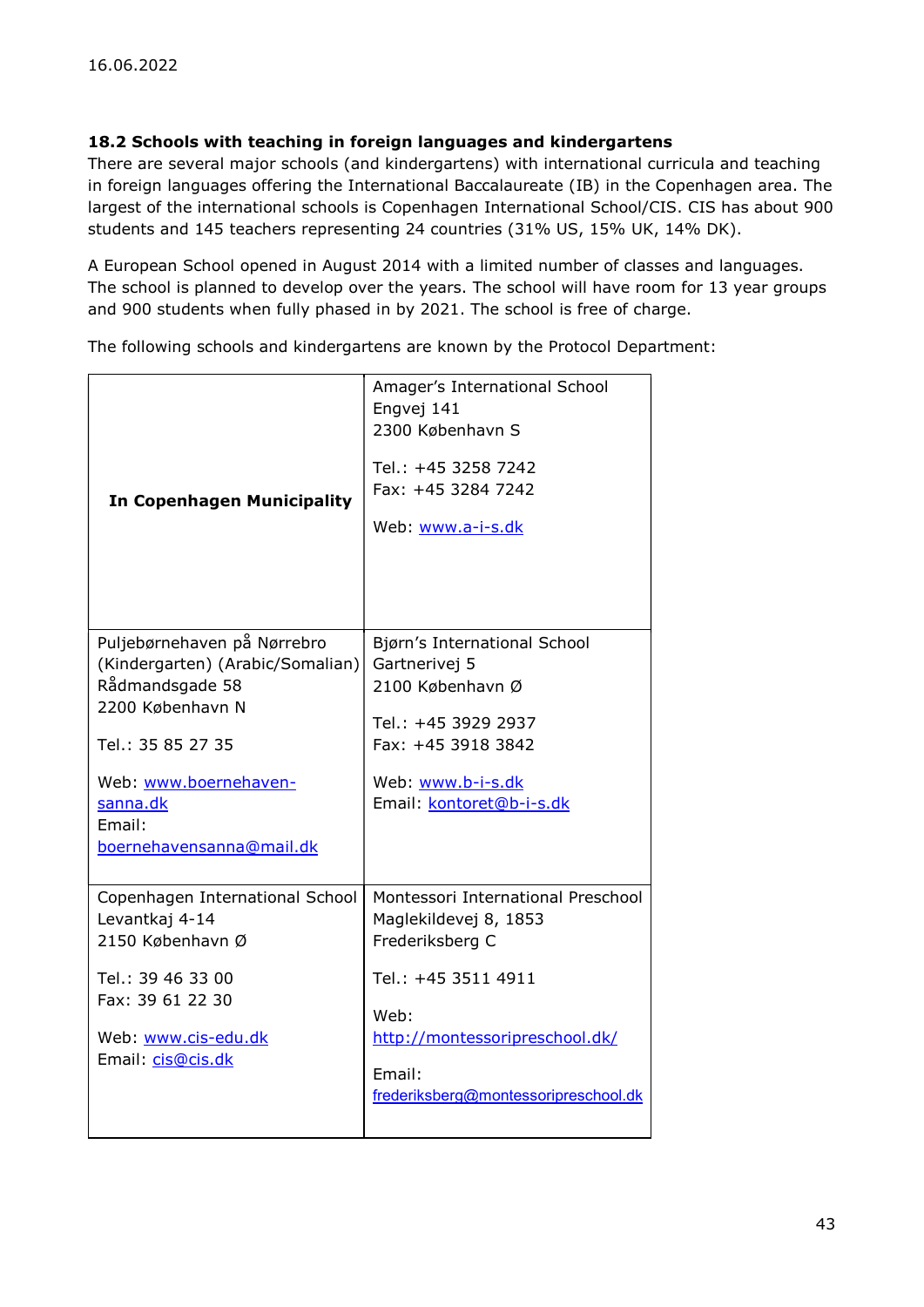| Sankt Petri Skole (German)      | Copenhagen City School                             |
|---------------------------------|----------------------------------------------------|
| Larslejstræde 5                 | (English/Danish)                                   |
| 1451 København K                | Gl. Kongevej 15C                                   |
|                                 | 1610 Copenhagen V                                  |
| Tel.: 3313 0462                 | Tel.: +45 3325 2248                                |
| Fax: 3314 2462                  | Fax: +45 3325 2249                                 |
| Web: www.sanktpetriskole.dk     |                                                    |
|                                 | Web:                                               |
| Email:                          | http://cityschool.skoleporten.dk/sp                |
| kontor@adm.sanktpetriskole.dk   |                                                    |
|                                 | Email: info@cityschool.dk                          |
|                                 |                                                    |
| Prins Henriks Skole (French)    | <b>Valby Preschool</b>                             |
| Frederiksberg Allé 22A          | Søndermarksvej 13                                  |
| 1820 Frederiksberg C            | 2500 Valby                                         |
| Tel.: 33 55 00 64               | Tel: +45 3511 4911                                 |
| Fax: 33 21 23 80                |                                                    |
|                                 | Email: info@montessoripreschool.dk                 |
| Web: www.lfph.dk                |                                                    |
| Email: info@lfph.dk             | Web:                                               |
|                                 | http://montessoripreschool.dk/                     |
|                                 |                                                    |
| The European School             | Institut Sankt Joseph                              |
| Copenhagen                      | (Danish/English)                                   |
| Blommehaven 10,                 | Dag Hammerskjolds Alle 17                          |
| 2500 Valby                      | 2100 Ø                                             |
|                                 |                                                    |
| Tel: 6136 5619                  |                                                    |
|                                 | Tel: 3538 4735                                     |
| Web: www.europaskolen.sag.dk    |                                                    |
|                                 | Web: www.sanktjoseph.dk                            |
| Email: admin@escph.kk.dk        | Email: isi@sanktjoseph.dk                          |
|                                 |                                                    |
|                                 | Rygaards Skole (Catholic),<br>Int.Dept.            |
|                                 | Bernstorffsvej 54                                  |
|                                 | 2900 Hellerup                                      |
|                                 |                                                    |
|                                 | Tel.: +45 3962 1053                                |
| <b>In Gentofte Municipality</b> | Fax: +45 3962 1081                                 |
|                                 |                                                    |
|                                 | Web: www.rygaards.com<br>Email: admin@rygaards.com |
|                                 |                                                    |
|                                 |                                                    |
|                                 |                                                    |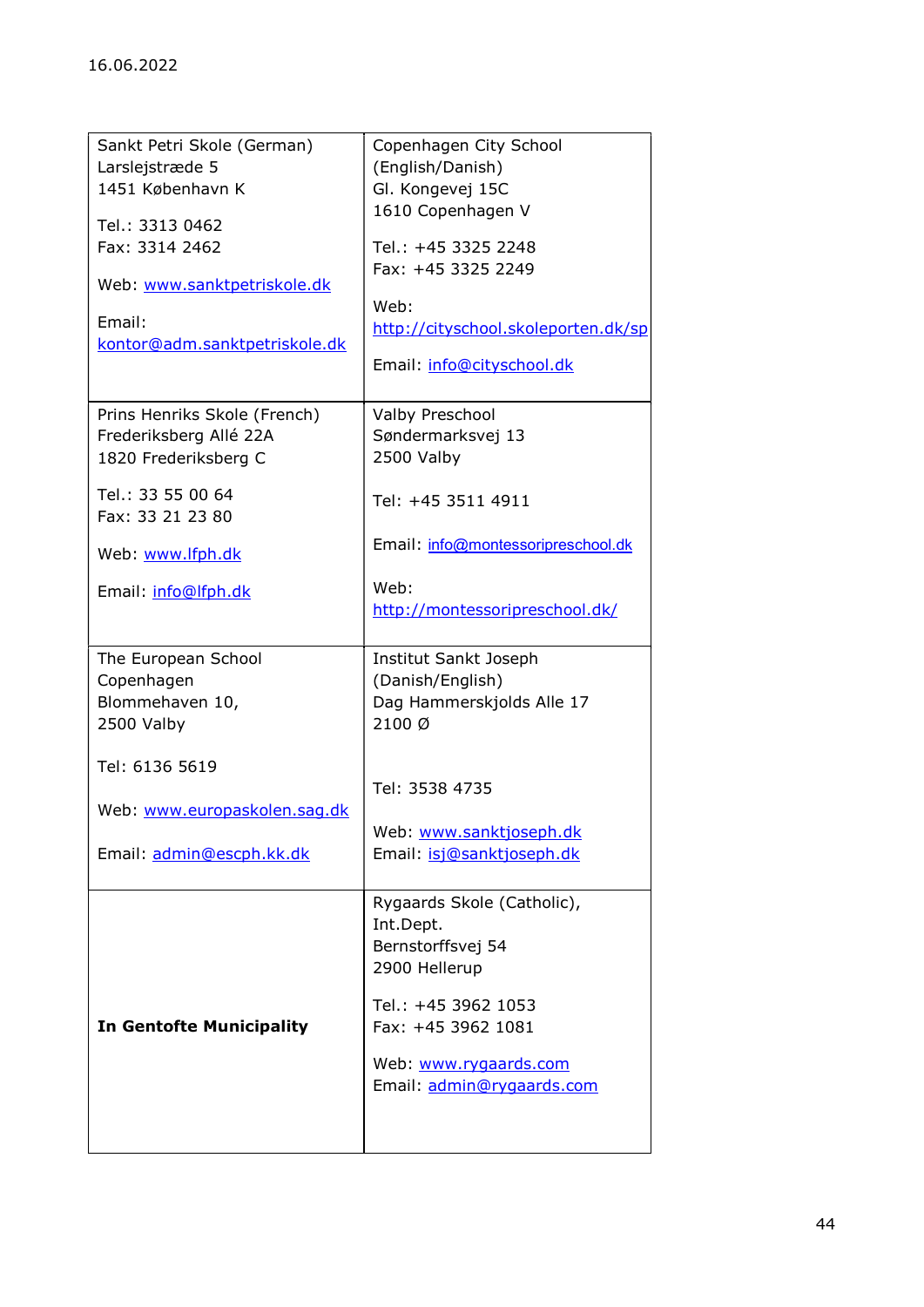| Hellerup Montessori Kindergarten                                                                                         | The Little Montessori School                                                                                                                                                                                  |
|--------------------------------------------------------------------------------------------------------------------------|---------------------------------------------------------------------------------------------------------------------------------------------------------------------------------------------------------------|
| Rygaards Allé 57                                                                                                         | Lundtoftevej 97                                                                                                                                                                                               |
| 2900 Hellerup                                                                                                            | 2800 Kgs. Lyngby                                                                                                                                                                                              |
| Tel.: 39 62 40 43<br>(Only children in the municipality<br>of Gentofte)<br>Web:<br>http://www.hellerupmontessori.d<br>k/ | Tel.: +45 4593 5295<br>Fax: +45 4593 5295<br>Email:<br>littlemontessorischool@mail.dk                                                                                                                         |
| International School of Hellerup                                                                                         | Bernadotteskolen                                                                                                                                                                                              |
| Rygaards Allé 131                                                                                                        | Hellerupvej 11                                                                                                                                                                                                |
| 2900 Hellerup                                                                                                            | 2900 Hellerup                                                                                                                                                                                                 |
| Tel: 7020 6368                                                                                                           | Tel.: +45 3962 1215                                                                                                                                                                                           |
| Web: http://ish.dk/                                                                                                      | Web:                                                                                                                                                                                                          |
| Email: admissions@ish.dk                                                                                                 | https://bernadotteskolen.dk                                                                                                                                                                                   |
| info@ish.dk                                                                                                              | Email (English section):                                                                                                                                                                                      |
| <b>In Roskilde Municipality</b>                                                                                          | tlh@bernadotteskolen.dk<br>Skt. Josef's International School<br>Frederiksborgvej 10<br>4000 Roskilde<br>Tel.: +45 4635 2526<br>Web: https://sktjosef.com/<br>Ms Rikke Holm, Admissions<br>Tel.: +45 4630 4605 |

### International baccalaureate

At the following schools students may prepare themselves for the International Baccalaureate (IB):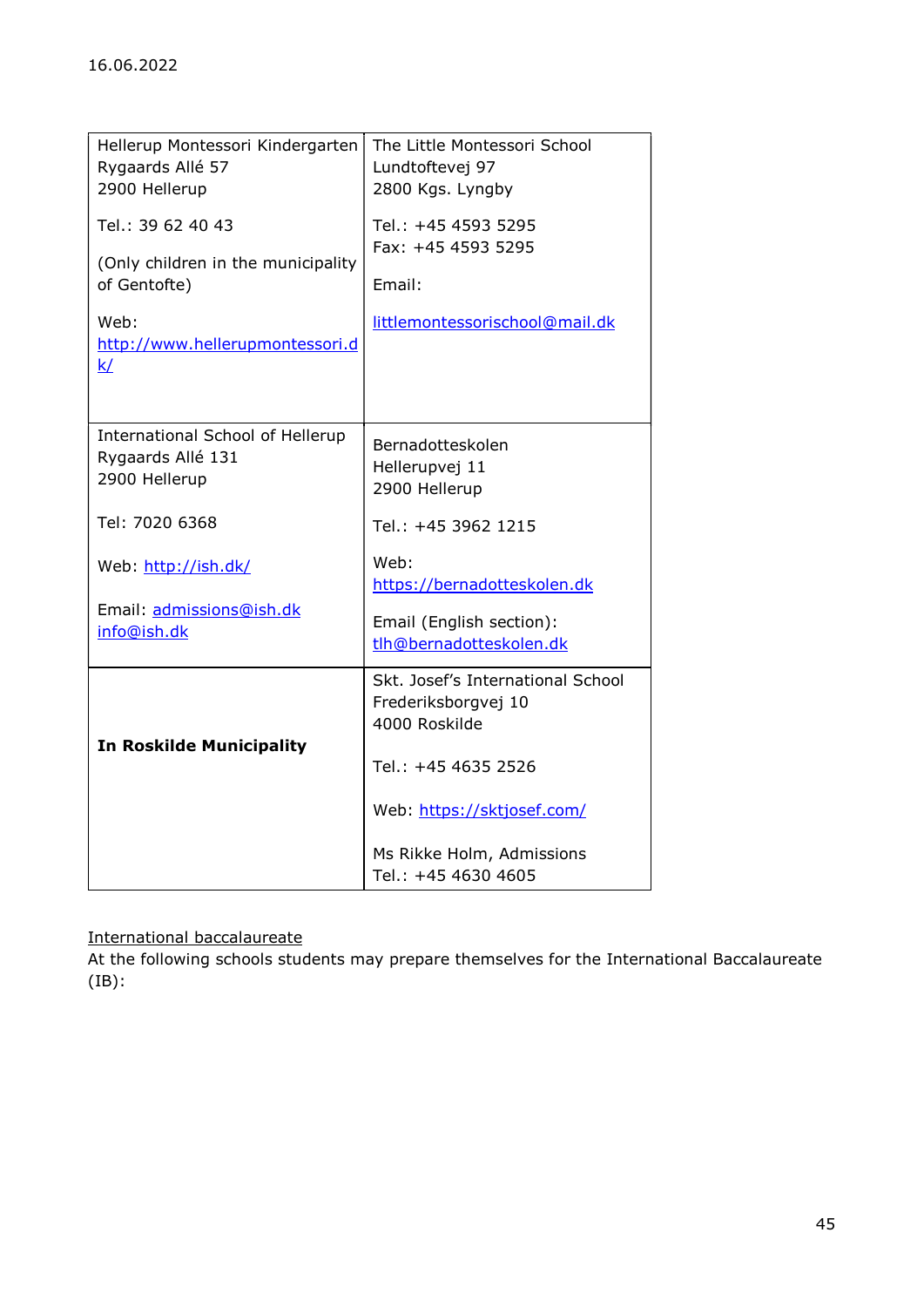| Herlufsholm Skole og Gods   |
|-----------------------------|
| (partly boarding school)    |
| Herlufsholm Allé 170        |
| 4700 Næstved                |
| Tel.: +45 5575 3500         |
| Fax: $+45$ 5575 3514        |
| Web: www.herlufsholm.dk     |
| Email:                      |
| rektorkontor@herlufsholm.dk |
|                             |
| Nørre Gymnasium             |
| Mørkhøjvej 78               |
| 2700 Brønshøj (Copenhagen)  |
|                             |
| Tel.: +45 4494 2722         |
| Fax: +45 4494 2669          |
|                             |
| Web: www.norreg.dk          |
| Email: ng@norreg.dk         |
|                             |
|                             |
|                             |

More information about international schools:

https://www.workindenmark.dk/Moving-to-DK/Bring-your-family/School-and-Education

### 18.3 Universities

There are general and specific admission requirements for foreign students. For the University of Copenhagen, information can be obtained from:

> Study Division University of Copenhagen Fiolstræde 1 1171 København K

 Tel.: +45 3532 2929 Fax: +45 3532 2892

Web: www.ku.dk/english/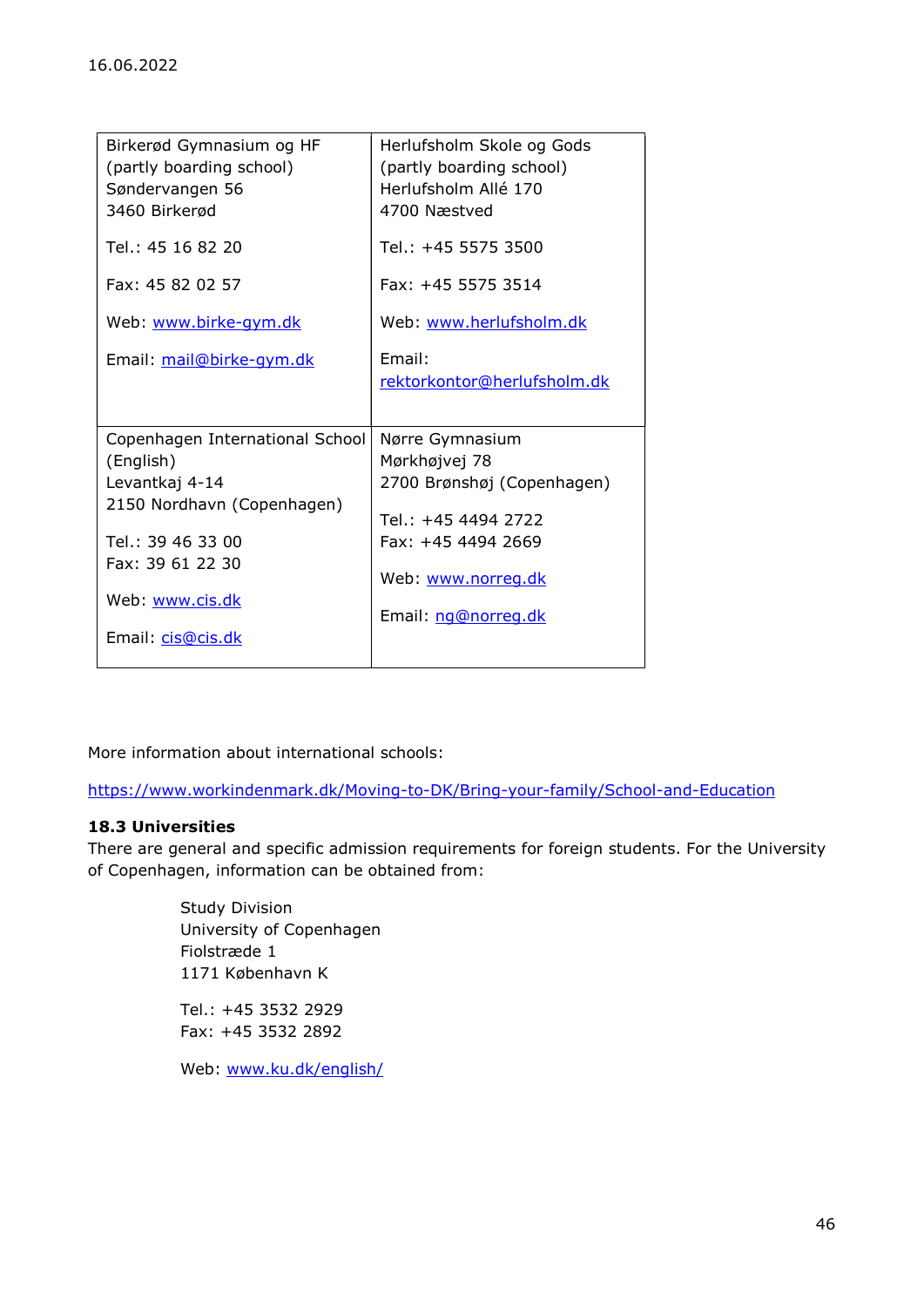### 18.4 Danish language courses

There are several institutions offering Danish language courses, which can be found through the search engine at the link below to the website of the Ministry of Education. Currently, this search engine only exists in Danish, cf.

https://www.uvm.dk/institutioner-og-drift/institutionsregisteret

An overview of the language courses offered in Denmark can also be found at the link below:

https://statistik.uni-c.dk/instregvisning/Liste.aspx?InstType=1052

More information can be obtained from:

The Ministry of Education Frederiksholms Kanal 21 DK-1220 Copenhagen K

Tel.: +45 3392 5000 Fax: +45 3392 5567

### 19. Firearms License, Game License and Angling License

### 19.1 Firearms license

19.1.1 Firearms licence for the personal protection of privileged persons The Copenhagen Police (Københavns Politi) issues firearms licences for the personal protection of privileged persons in Denmark.

The licence is issued for weapons meant for the owner's personal protection, and one firearms licence is issued for a handgun (pistol/revolver). Only one licence per person. No licence will be issued for automatic weapons.

There is no fee in connection with the issue of the firearms licence.

Applications for a firearms licence must contain personal information about the applicant as well as specifications for the firearms for which the applicant applies. The application must be endorsed by the Head of Mission and sent to:

> Københavns Politi Operativ Planlægning & Analyse Politigården 1567 København V Tel.: +45 3314 1448, ext. 2540

Fax: +45 3343 0060

Copy of both sides of the applicant's Danish diplomatic ID card or residence permit card, copy of the page showing name and photo from the applicant's passport as well as the page with the Danish visa must be enclosed with the application.

The application may be obtained from the above address.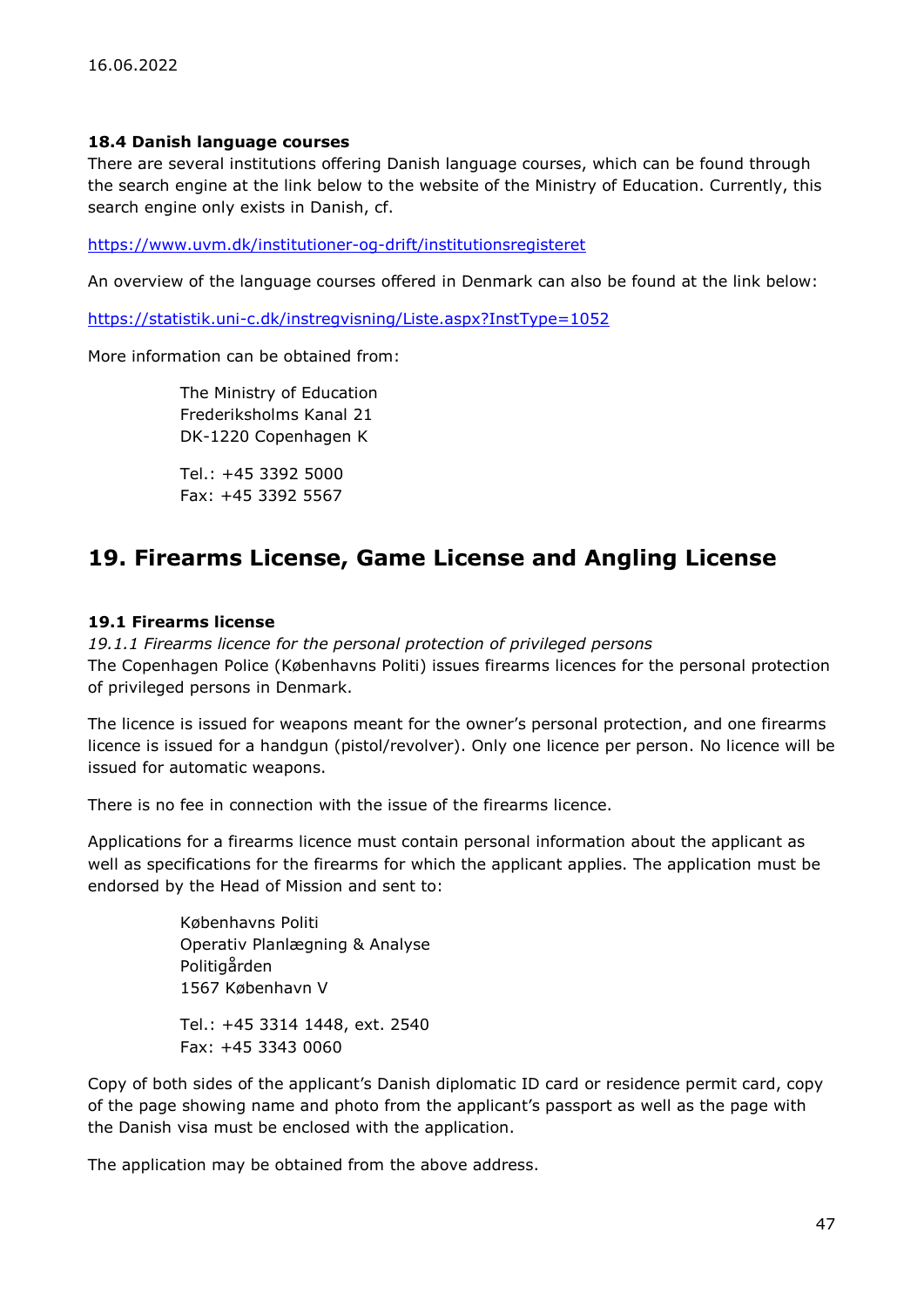### 19.1.2 Firearms licence for staff at embassies

The Danish Security and Intelligence Service (PET) issues firearms licences to staff at Foreign Embassies in Denmark based on a security need.

PET may issue firearms licences for small arms – with the exception of machine pistols, fully automatic rifles and machine guns – and ammunition for such arms to staff at Foreign Embassies in Denmark. The licence can only be issued to a natural person.

Embassies that wish to apply for firearms licences for its members of staff based on a security need may approach the embassy's contact person in PET, who will hand out the application form and provide guidance. Under Section 6 b of the Danish Weapons and Explosives Act, the submission of an application for a firearms licence is subject to a fee.

Firearms licences remain valid for a period of two years, cf. Section 6 d (1) of the Danish Weapons and Explosives Act. The certificate can be renewed upon application.

The licence is subject to the condition that the weapon may not be stored or carried outside the extraterritorial area. Carrying the weapon outside the extraterritorial area is, however, permitted in connection with entry into and departure from Denmark.

Furthermore, it will be possible to apply for special permission to carry and use the weapon outside the extraterritorial area for the purpose of training at a shooting range.

The licence is personal, and the holder of the licence must always carry the certificate together with the weapon. Upon termination of the holder's functions with the Mission, the licence must be returned to PET.

Permission to buy weapons or ammunition in Denmark is also obtained from PET. The dealer will return the used permission to the PET.

If a Mission wishes to import or export firearms or ammunition, a request for a permission must be sent to the Ministry of Justice, att. Politikontoret, and the import/export permit must be produced at customs.

### 19.1.3 Firearms licence for hunting

Applications for firearms licences for purposes such as hunting will be processed by the police district in which the applicant is domiciled, cf.

https://www.politi.dk/da/borgerservice/vaabentilladelse/

You are only allowed to possess barrelled weapons if you have a game licence.

### 19.2 Danish temporary game licence

Under the Hunting and Wildlife Administration Act, first-time applicants for a Danish game licence must pass a test. Generally, persons residing abroad (e.g. tourists) can obtain a temporary game licence without passing the test in Denmark, provided they have a valid game licence issued in their country of residence. This facility has been extended to diplomats and to members of administrative and technical staff of the embassies, provided they are not citizens or permanent residents of Denmark.

A temporary game licence may be obtained on the web on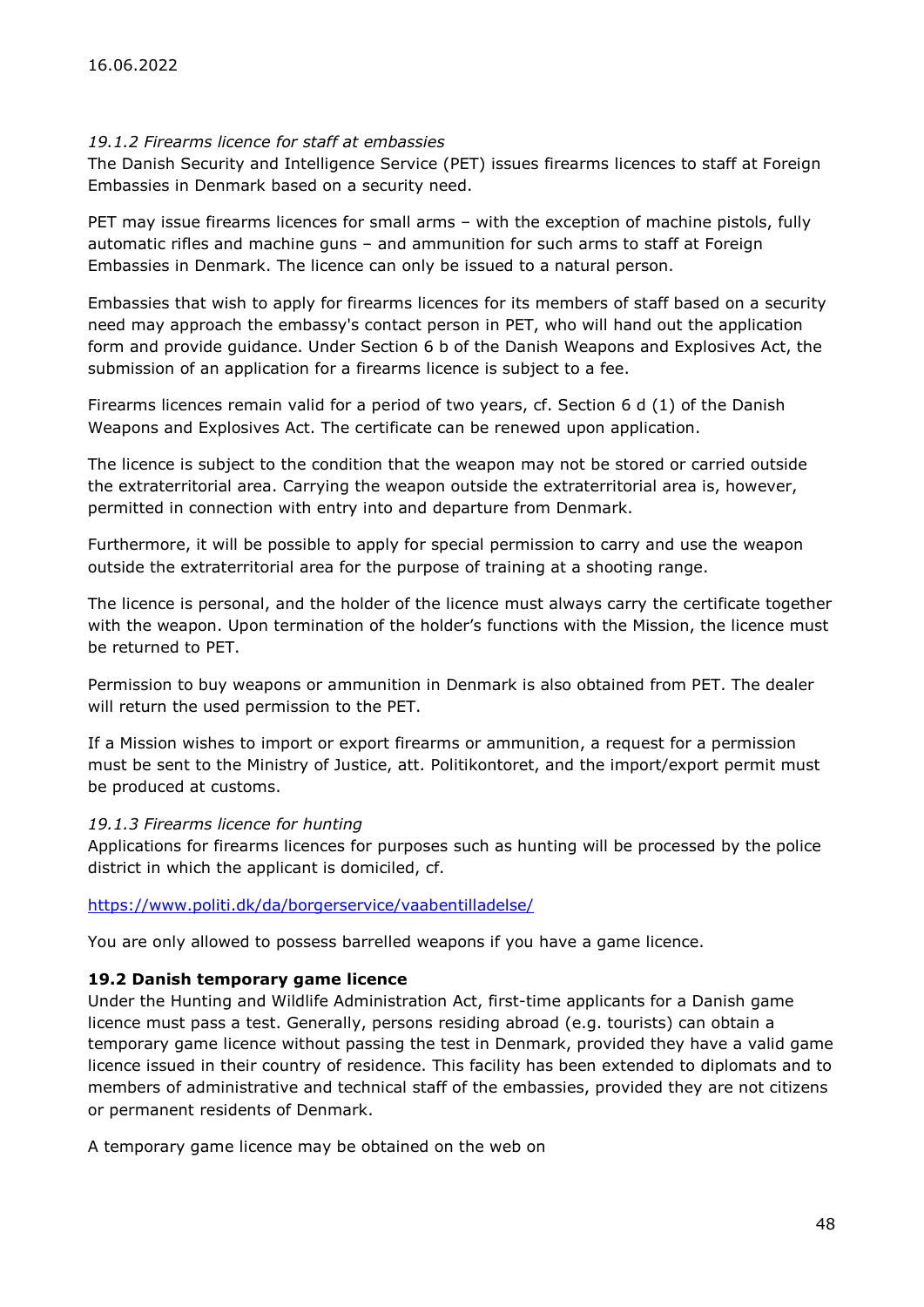### http://www.naturstyrelsen.dk/International/English/Topics/Hunting/

Inquiries should be addressed to

 Styrelsen for Vand-og Naturforvaltning Jagttegnsadministrationen Haraldsgade 53, 1 2100 Købehavn Ø

 Tel.: +45 7254 2000 (hours 9:00 - 12:00) Email: jagttegn@nst.dk

Web: http://eng.mst.dk/

First-time applicants must enclose a copy of their passport, documentation of their connection to an embassy, valid game licence issued in their country of residence and documentation if they are entitled to hunt with sporting rifles.

Applicants who have earlier had a temporary Danish game licence only need to enclose a copy of their passport and documentation of their connection to an embassy.

A fee must be paid for a game licence. The temporary game licence is valid with a receipt stamp from a post office or a bank. A game licence comprises a third party liability insurance for accidents in connection with shooting caused by the person in whose name the game licence has been issued. Applicants should allow the Danish Forest and Nature Agency 3 weeks for processing a game licence.

A temporary Danish game licence is valid for a period of one year from 1 April - 31 March.

### 19.3 Angling licence

Everyone between the ages of 18 and 65 angling in Denmark must hold a valid angling licence. Angling is fishing using light hand tackle. Fishing in trout lakes, called "put and take", does not normally require an angling license, but a pass, which can be purchased on the site.

The system is described on the following English web address:

https://www.fisketegn.dk/fisketegn/common/setLocale.do?language=en

The angling licence may be obtained on the following English web address:

https://www.fisketegn.dk/fisketegn/common/setupAnglerFisherType.do

Many campsites, fishing tackle dealers and vacation home rental agencies also sell angling licences.

Your angling licence is personal and you must carry your fishing number or receipt for payment while fishing together with personal identification. The income from angling licences is used to care for fish stocks.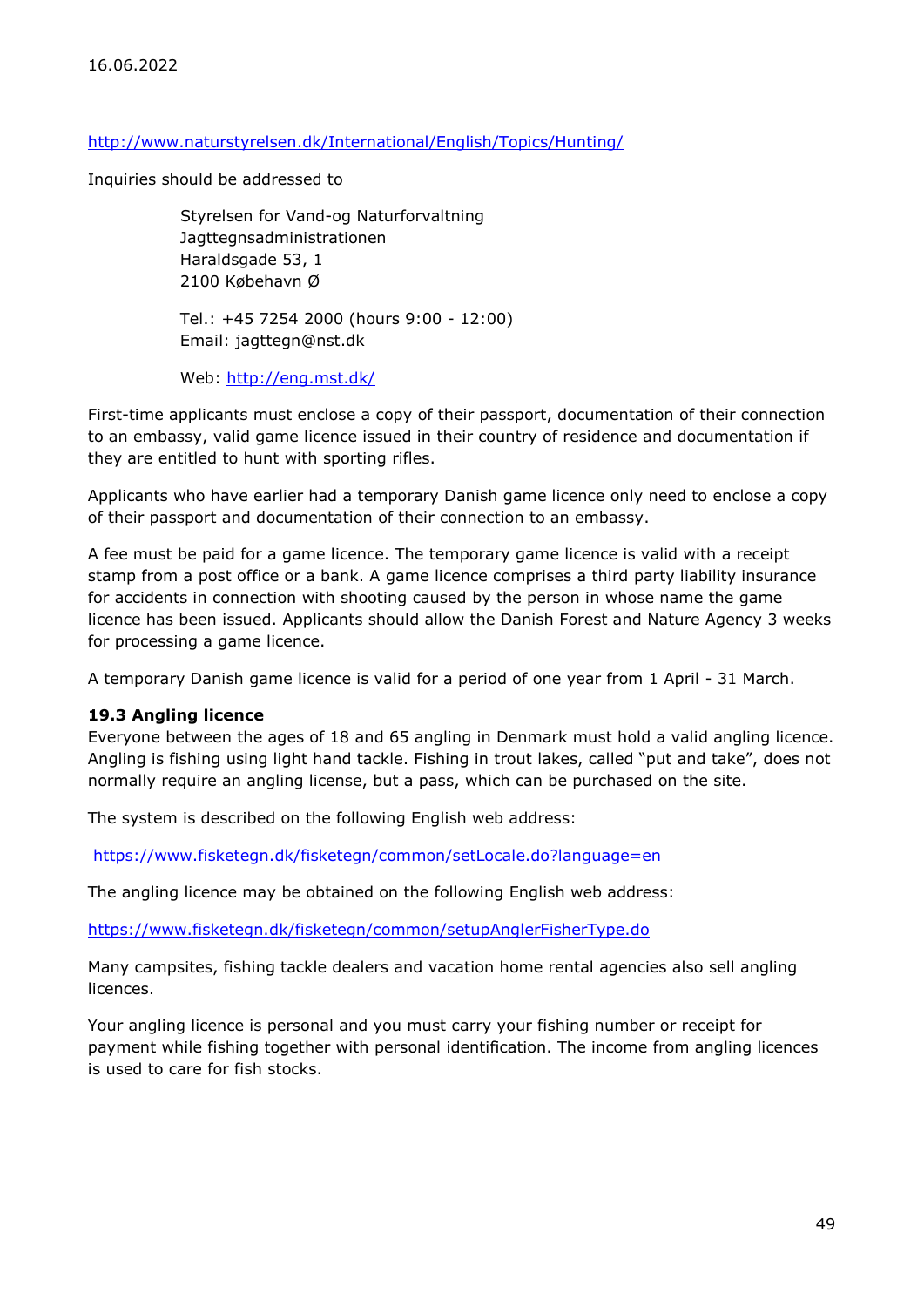# 20. Real property

### 20.1 Permissions to acquire real property

If Foreign Missions or privileged persons wish to acquire real property in Denmark, permission must be obtained from the Department of Civil Affairs:

> Department of Civil Affairs Toldboden 2, 2nd floor 8800 Viborg

Tel.: +45 3392 3334 Email: civilstyrelsen@civilstyrelsen.dk

This also applies to owner-occupied flats (ejerlejligheder) and to flats where the tenant has bought a share in the house (andelslejligheder).

Privileged persons who are EU citizens are not required to obtain permission if the real estate/property is meant for year-round occupancy. The same applies to privileged persons who are citizens in Nordic countries that are not members of the EU. However, it is recommended to contact the Ministry of Justice before any acquisition is made.

The property should be registered as soon as possible and no later than six months from the date of conveyance. The permission from the Ministry of Justice must be submitted to the Register of Mortgages (Tinglysningsretten) when registering the deed. No permission is needed when selling real property.

In addition to the permission from the Ministry of Justice, permission to use an existing building whether owned or rented/leased for office purposes needs to be obtained from local authorities (municipalities).

### 20.2 Local and national regulations regarding building projects

Before initiating a building project or repurposing an already existing building, it must first be examined whether the local area of the embassy is regulated by local municipal planning regulations or a district plan. The district plans encompass provisions of what a given building may be used for, the extent to which it is allowed to build on the plot or estate, architectural requirements for the appearance of a given building, and which types of buildings and enterprises are allowed to be located on the plot/estate.

If no such district plan or municipal planning regulation pertain to your local area, you will have to follow the provisions issued respectively by the Planning Division of your local municipality, the Act on Planning (in Danish: "Planloven" - LBK nr 287 af 16/04/2018), and the Act on Building (in Danish: "Byggeloven" - LBK nr. 1178 af 23/09/2016).

Municipalities are prepared to provide guidance on general and local regulations and ordinances regarding zoning, usages, etc.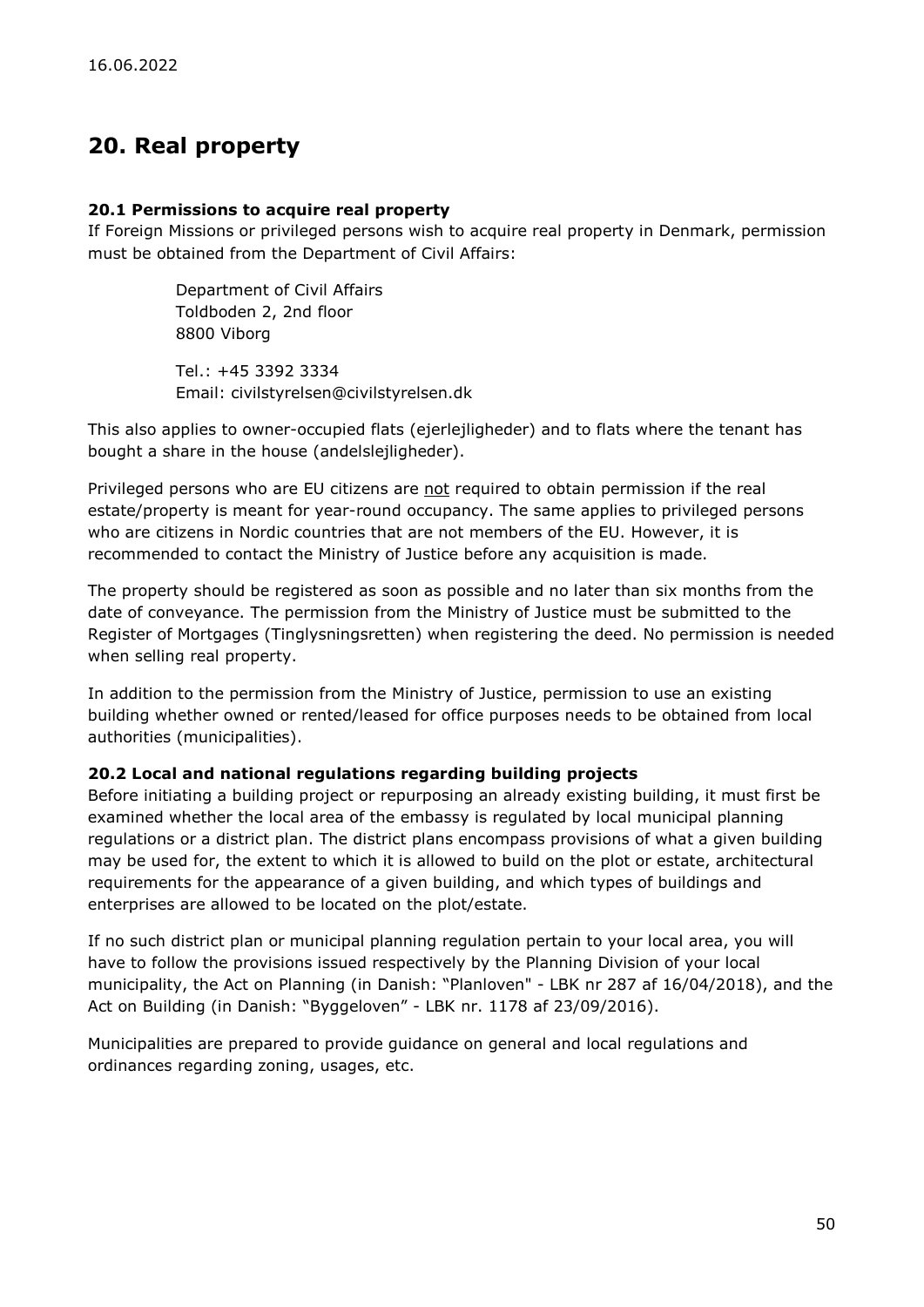### 20.3 Registration duties

Foreign States are exempt from registration fee on documents by means of which the Foreign State acquires or rents real property for office use or for residences for its staff. When buying real property, normal registration fees will have to be paid and an application for reimbursement should be sent to:

> Skattecenter Høje-Taastrup Helgeshøj Allé 9 2630 Taastrup

 Tel.: +45 7222 1818 Web: www.skat.dk

### 20.4 Taxation of real property

According to the Vienna Convention, Article 23, paragraph 1, the sending State and the head of the Mission shall be exempt from all national, regional or municipal dues and taxes in respect of the premises of the Mission, whether owned or leased, other than such as represent payment for specific services rendered.

# 21. Copenhagen Airport, Kastrup

### 21.1 Access to the Airport

Mission staff holding red or green ID cards issued by the Protocol Department may enter the transit and luggage area of Copenhagen Airport, Kastrup, to meet or to see off passengers. Mission staff members holding a white ID card issued by the Protocol Department may obtain an airport pass for access to the transit and luggage area. Before doing so the Mission should be registered as a company in the airport data base, cf. https://cphprod.servicenow.com/cphnow The Mission should have a person responsible for airport passes and that person should handle the applications for airport passes. Such applications should be sent to

> Københavns Lufthavne A/S Box 74 Att. ID-kort Kontoret Lufthavnsboulevarden 6 2770 Kastrup

More information may be obtained by contacting the ID card office, tel. +45 3231 2317.

### 21.2 Royal Lounge

The Royal Lounge is reserved for the use of the Royal Family. Its use by Diplomatic Missions is restricted and subject to the following conditions:

Provided the Royal Lounge is available, the Protocol Department may facilitate the use of it in connection with the arrival, departure or transit of:

Foreign Royalty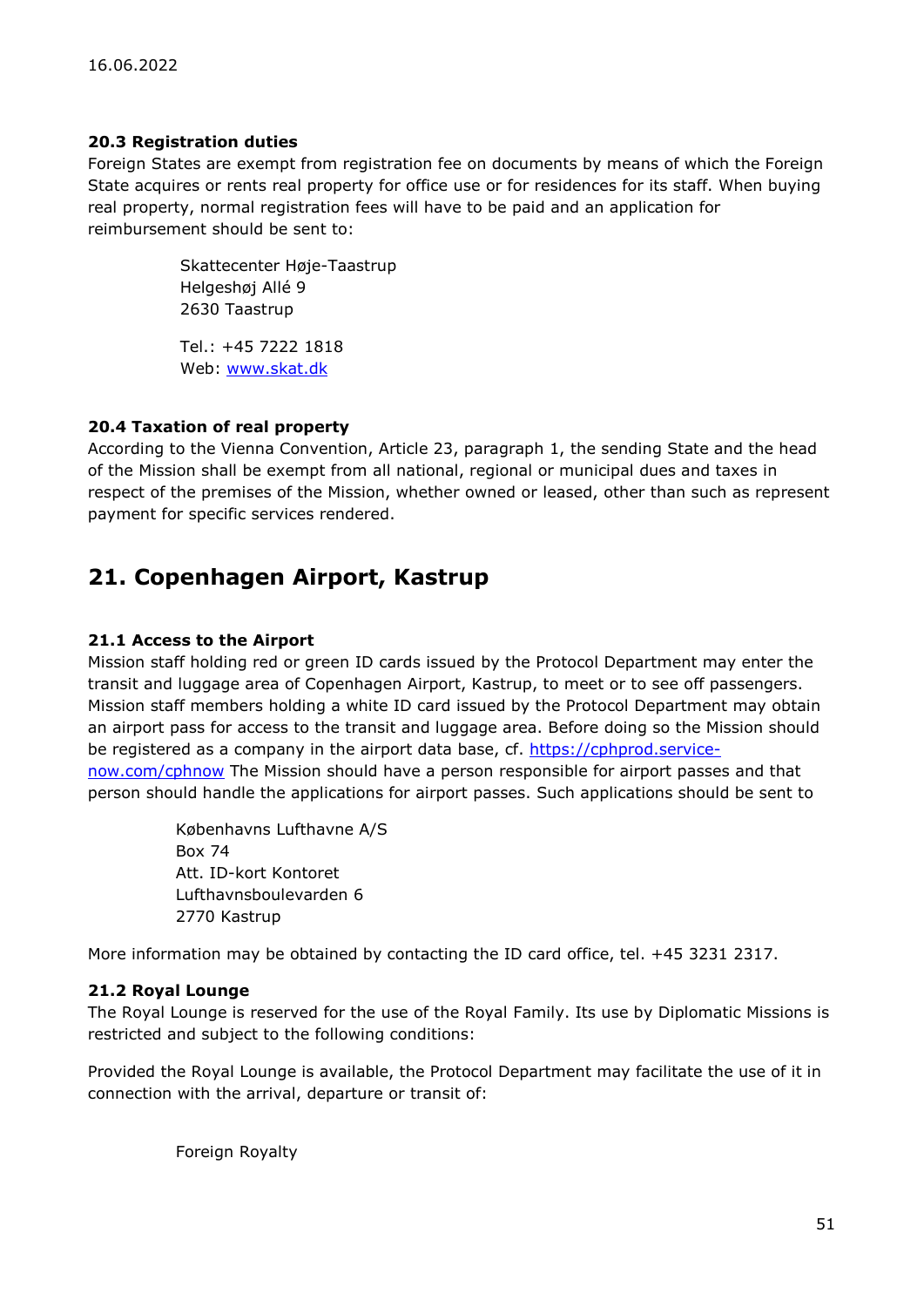Heads of State Heads of Government Ministers for Foreign Affairs and Presidents/Speakers of Parliament

The Royal Lounge may only be used by other visiting Cabinet Ministers provided a Danish Cabinet Minister is present.

All requests for the use of the Royal Lounge must be directed and facilitated through the Protocol Department.

Any catering services wished for in the Royal Lounge must be arranged through email VIP@CPH.dk.

In order to cover the expenses of manning the Royal Lounge, VIP administration, marshalling of cars, cleaning, etc. Copenhagen Airports CPH has a VIP charge.

### 21.4 CD Parking

CD cars on blue plates may be parked for up to 75 minutes at the CD parking (free of charge) at the parking space east of terminal 3, referred to as P-8. For parking up to max. 4 hours in the car park buildings/areas, each Mission may obtain one personnel card (personalekort) free of charge from:

> VIP coordinator Tel.: +45 2228 7065 Email: VIP@cph.dk

Additional cards can be purchased at:

 Lufthavnsparkeringen Københavns Lufthavne A/S 2770 Kastrup Tel.: +45 3252 8300 Fax: +45 3251 7879 Web: www.cph.dk

CPH Parking Københavns Lufthavne A/S 2770 Kastrup Tel: +45 32 31 32 31 Email: Casper.rasmussen@CPH.dk

It should be noted that parking for more than 4 hours at the airport must be paid on general conditions.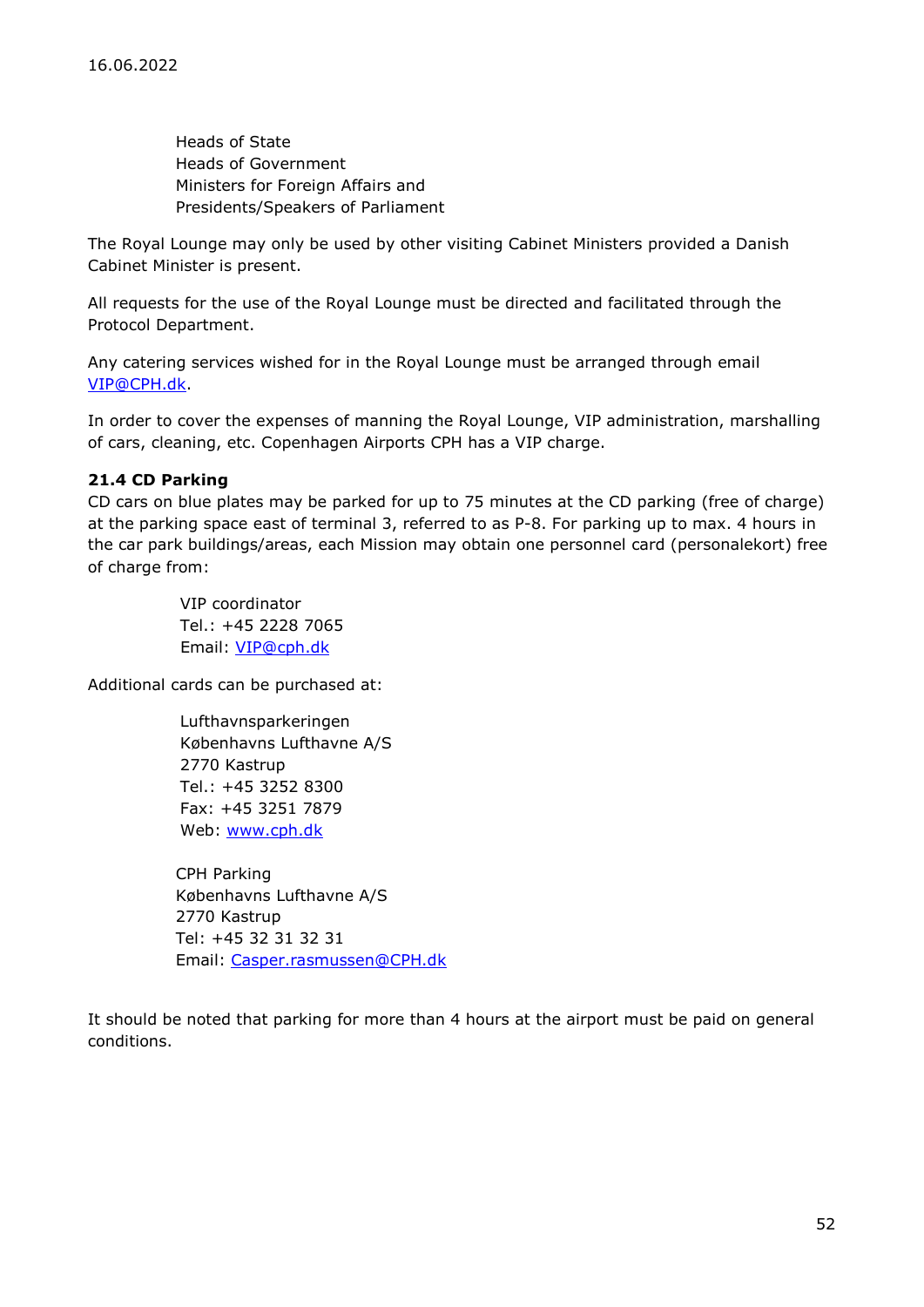# 22. Elections

Diplomatic Missions may open polling stations for elections in their home country at the premises of their Missions without special authorisation.

If it is deemed necessary to open such polling stations outside the premises of the Embassy, such as school buildings, a formal request should be addressed to the Protocol Department. The opening of such polling stations will normally not give rise to objections on the part of the Danish Authorities. If Embassies need assistance or guidance from the Ministry of Economic Affairs and the Interior in connection with general questions regarding elections, the person to approach is Election Advisor Christine Boeskov (telephone no. +45 25 16 12 06).

Regarding information to voters through radio, television and press the Embassy is requested to approach these institutions directly.

Concerning election posters the Embassy's attention is drawn to the Ministry of Justice's Order No. 645 of 12 October 1989 as amended by No. 828 of 25 November 1998.

The Ministry advises the Embassy to inform the Danish Security and Intelligence Service in advance about the time and place of the planned polling stations:

> Politiets Efterretningstjeneste Klausdalsbrovej 1 2860 Søborg Tlf. +45 3827 8888 Email: gamma@pet.dk

# 23.Emergencies

Call 112 if you need urgent medical assistance in the event of acute life threatening illness or injury or if you need the fire brigade or the police.

By dialling 114 you will be connected to the nearest police station.

Call 1813 if you need help in the event of injury or a sudden illness. You can also dial 1813 when you are in doubt about what to do. You must call 1813 for advice; you cannot just go to the regional emergency departments.

Telephone calls to 112 and 1813 are answered by the regional Emergency Centre, which is responsible for providing proper assistance. For example, the Emergency Centre is able to send an ambulance, refer you to a hospital emergency department or send a physician to your home.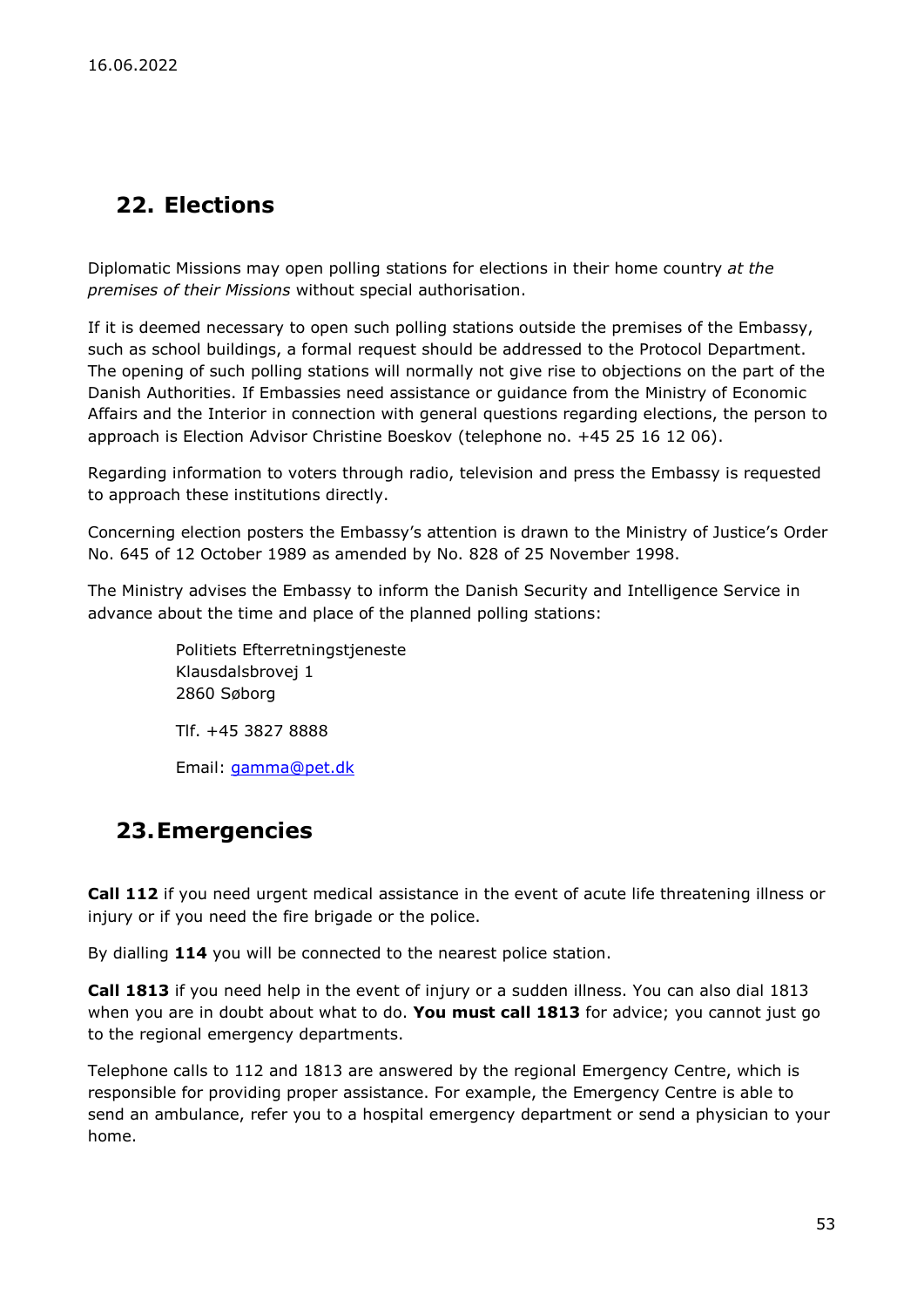You can receive treatment in five regional emergency departments 24 hours a day. Please dial 1813 in advance. There are emergency departments at e.g. Bispebjerg, Herlev and Hvidovre hospitals, the North Zealand Hospital Hillerød as well as the Hospital of Bornholm.

You can receive treatment for sudden illnesses and minor injuries at six urgent care centres from 7 AM to 10 PM. Please dial 1813 in advance.

You can receive urgent help in psychiatric acute admissions/centres. Dial 1813 if you are in doubt. Psychiatric admissions in Ballerup, Glostrup, Hvidovre, Nordsjælland and Copenhagen are open 24 hours a day, while psychiatric admissions in Amager and Frederiksberg are open between 8 AM and 10 PM.

Dial 1813 if you have suffered broken teeth or suffer from toothache outside of your dentist's surgery hours.

Download the free app "Akuthjælp" in App Store or Google Play and look up addresses and opening hours for emergency admissions, emergency dentist etc.

You can get more information:

https://www.regionh.dk/english/Healthcare-Services/Emergency-Medical-Services/Pages/Medical-Helpline-1813.aspx

### 24. Travel to the Faroe Islands and Greenland

The following procedures should be observed regarding visits to Greenland and the Faroe Islands by diplomatic agents, as defined in Article 1, (e) of the Vienna Convention on Diplomatic Relations:

Visa

Diplomatic agents from states whose citizens may enter Denmark without a visa may also travel to Greenland and the Faroe Islands without a special visa.

Diplomatic agents from States whose citizens need visa to enter Denmark must obtain a special visa for travel to Greenland and the Faroe Islands. This special visa will be issued by the Ministry of Foreign Affairs, Protocol Department, on the basis of a note verbale.

### Notification of the Protocol Department

No matter if special visas are required or not, all Diplomatic Missions and International Organisations must notify the Protocol Department of any planned visits by diplomatic agents to Greenland and the Faroe Islands by a note verbale minimum 3 weeks in advance of the planned visits (except purely private visits). In the note verbale the destination and duration of the stay must be stated.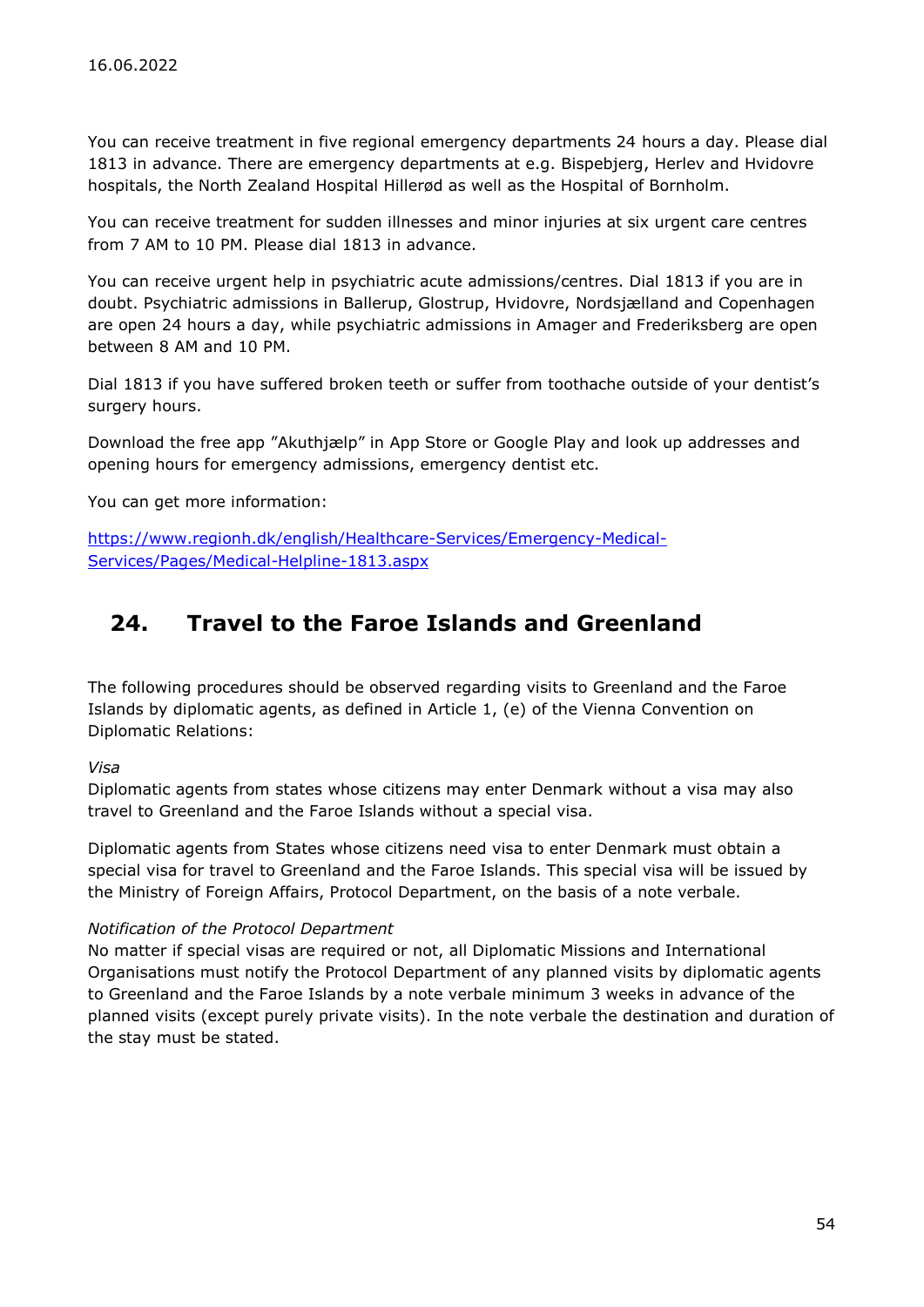# 25. Rules for flying flags

The Danish flag is called Dannebrog and, according to legend, dates back to 15 June 1219. The Faroe Islands and Greenland have their own flags.

In general, it is not permitted to fly Foreign flags in Denmark except for the flags of the Nordic countries, the UN flag and the EU flag. However, national flags can be flown at the chancellery of a Diplomatic Mission, at the residence of the Head of Mission and on the Mission's or Head of Mission's official car.

For more information: http://www.justitsministeriet.dk/arbejdsomraader/flagning/flagning-idanmark (In Danish only).

# 26. Information on Danish/EU rules and regulations

Legal information (Retsinformation) https://www.retsinformation.dk/ is the official on-line legal information system of the Danish State. The system contains all Danish rules and regulations, i.e. all acts passed by the Danish parliament (Folketinget) as well as executive orders, circulars etc. issued by the administration.

Further legal information can also be found on the Danish parliament's webpage: http://ft.dk/

Concerning EU-law, information can be found: https://eurlex.europa.eu/homepage.html?locale=da

Information about the Schengen rules and visa requirements and procedures for foreign nationals wishing to visit Denmark can be found here: https://www.nyidanmark.dk/en-GB

### 27. Pets

Rules regarding the importation of pet animals are laid down in EU Regulation 576/2013 of 12 June 2013 on the animal health requirements applicable to the non-commercial movement of pet animals.

'Pet animals' mean animals of the species listed in Annex I to the Regulation, which are accompanying their owners or a person responsible for such animals on behalf of the owner during their movement, and which are not intended to be sold or transferred to another owner.

All current rules are explained on the homepage of the Danish Veterinary and Food Administration: www.uk.foedevarestyrelsen.dk (English version). The Regional Control Authorities must be contacted for personal calls. In the following a summary: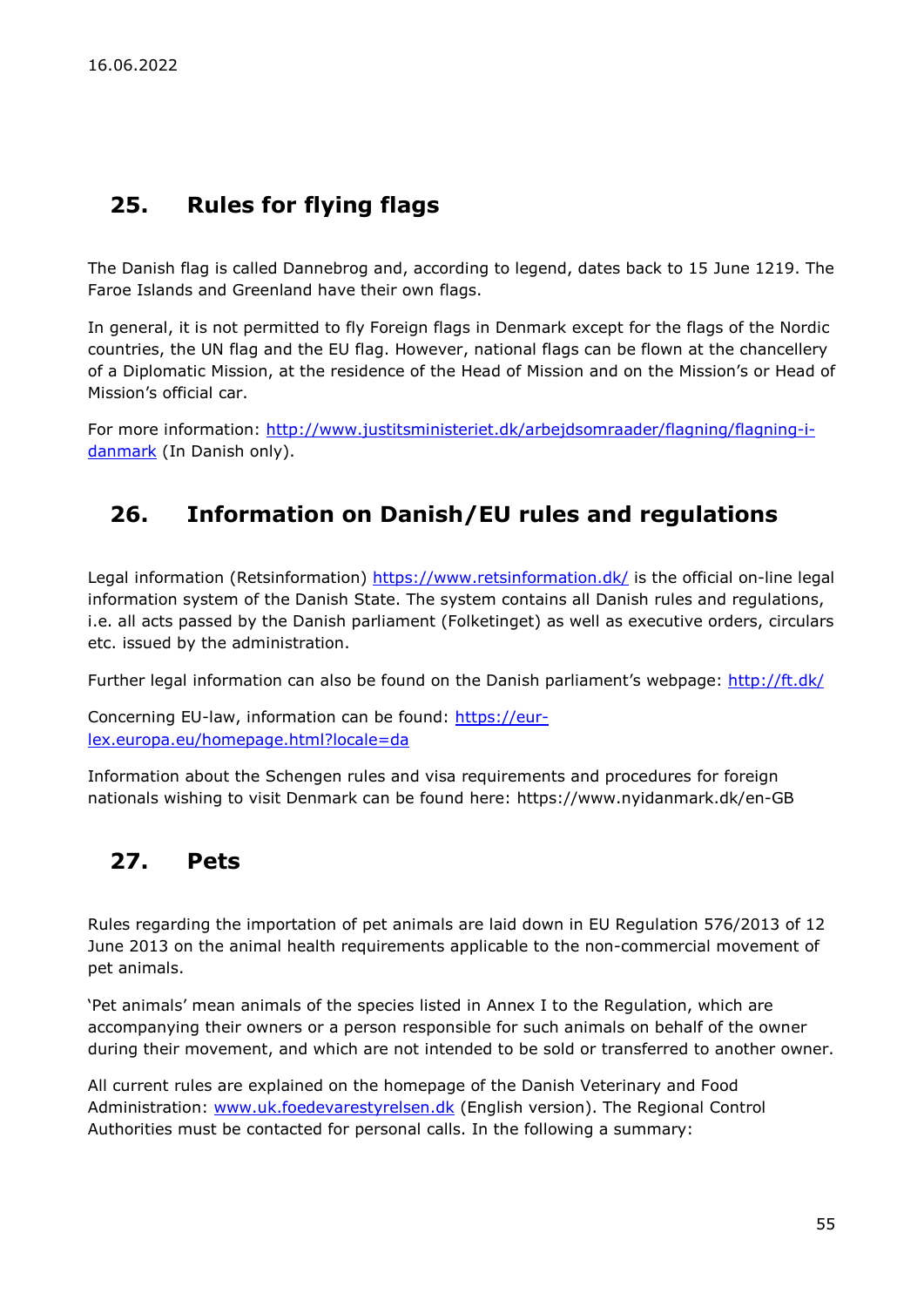### 27.1 Dogs and cats

According to the requirements of EU Regulation 576/2013 of 12 June 2013 on the animal health requirements applicable to the non-commercial movement of pet animals, dogs and cats may be brought into Denmark when accompanied by the owner or a person responsible for such animals on behalf of the owner.

In general, dogs and cats must be identifiable by either a microchip of ISO standard or a readable tattoo. Furthermore, they must be vaccinated against rabies in accordance with the recommendations of the manufacturing laboratory of the used vaccine. A health certificate is required for this purpose.

If the dog or cat originates from a country not listed in Annex II to Regulation 576/2013 in addition to the requirements mentioned above, a neutralising antibody titration at least equal to 0,5 IU/ml carried out on a sample taken by an authorised veterinarian at least 30 days after vaccination and three months before entering Denmark.

Forms for the above-mentioned health certificate can be downloaded from the homepage of the Danish Veterinary and Food Administration.

Dogs and cats less than three months old may be imported without rabies vaccination but with proper ID and health certificate and only upon receiving an import permit.

In Denmark, it is required by law to have a dog liability insurance. The insurance covers if a dog does damage to people outside the owner's household or to their belongings. The insurance may be purchased from most Danish insurance companies.

Please observe that according to Danish law, the ownership and breeding of some specified dog breeds are prohibited, cf.

http://www.foedevarestyrelsen.dk/english/ImportExport/Travelling\_with\_pet\_animals/Pages/T he-Danish-dog-legislation.aspx

### 27.2 Other pets (Washington Convention/CITES)

Entry of other pets is generally subject to permission granted by the Veterinary and Food Administration. This concerns all birds, pigeons, rabbits, hares, chinchillas, minks, horses etc. Application for permission to import such animals must state the address in Denmark for approval for private quarantine.

There are no restrictions on the import of certain aquarium fish, hamsters and guinea pigs, but several exotic animals such as parrots, some other bird species, tortoises, turtles, snakes and other reptiles may be covered by provisions governing endangered species. It is recommended in such cases to contact the Danish Nature Agency:

> Naturstyrelsen Gjøddinggård, Førstballevej 2 7183 Randbøl Tel.: +45 7254 3000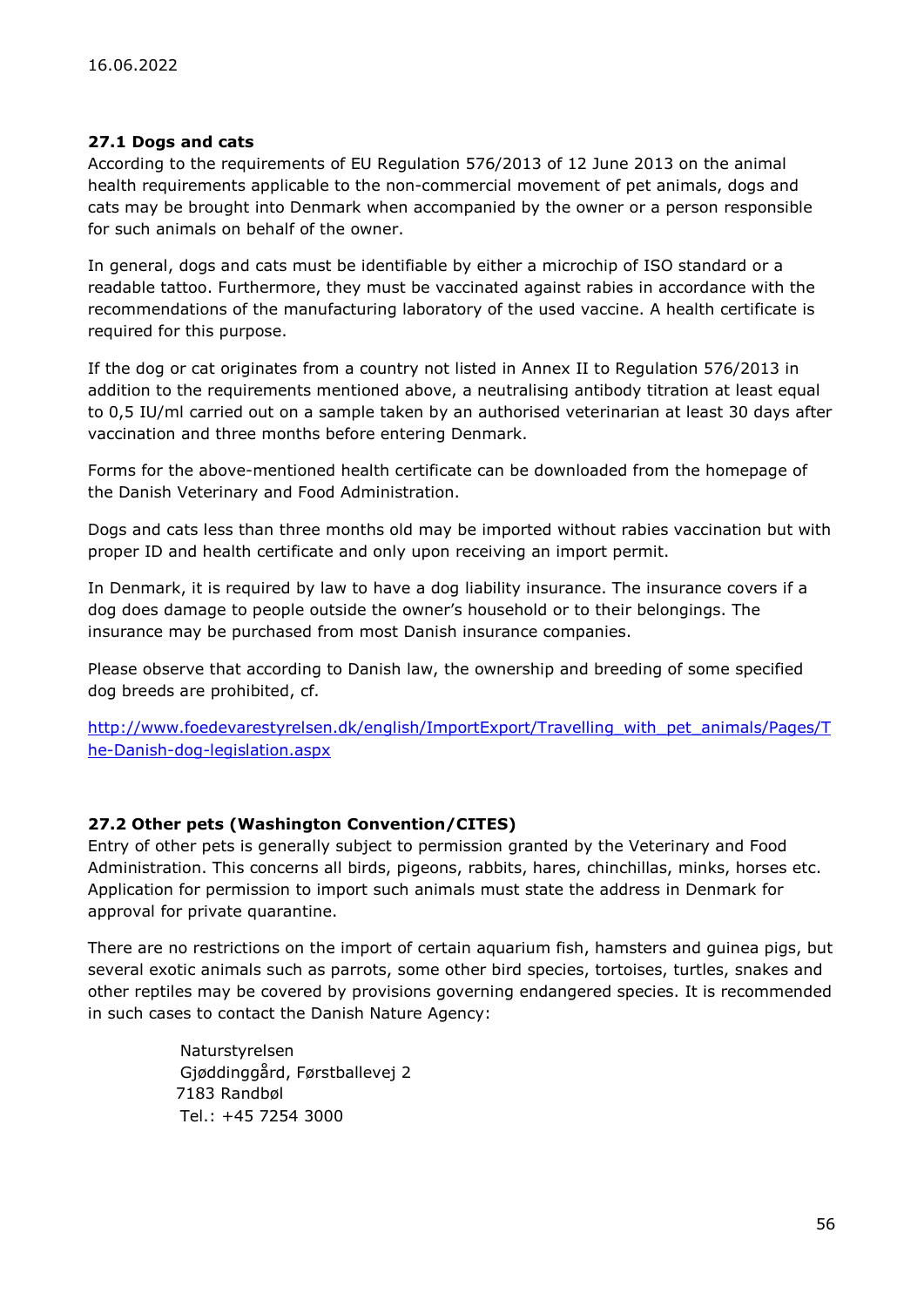Web: http://mst.dk/natur-vand/natur/international-naturbeskyttelse/handel-medtruede-arter/dyr-og-planter-omfattet-af-cites/

Email: nst@nst.dk

### 28. Visits to Museums

Certain museums in Copenhagen and surroundings grant free entry for diplomats and their spouses upon presentation of the red ID card or the diplomatic Residence Card.

A guide to museums in Copenhagen and the Copenhagen area may be found: https://www.visitcopenhagen.com/copenhagen/sightseeing/cool-art-museums-copenhagen

### 29. Trains and busses

Passengers on the S-tog and the Metro are obliged to have valid tickets before entering a train.

Please check http://www.rejsekort.dk/?sc\_lang=en for the introduction of Rejsekortet. It is possible to get an anonymous Rejsekort at Københavns Hovedbanegaard or at Copenhagen Airport. Please check: https://www.rejsekort.dk/koeb-rejsekort/sammenlignrejsekort/rejsekort-anonymt.aspx?sc\_lang=en

For more information about public transportation in Denmark: http://www.moviatrafik.dk/dinrejse/rejsekort/Pages/rejsekort.aspx?accept-cookies=1

In greater Copenhagen inspectors carry out random checks on trains, including the Metro, and buses to make sure passengers are holding a valid ticket. Passengers not holding a valid ticket must pay a surcharge for the ticket of DKK 750, cf. https://www.dsb.dk/kundeservice/skriv-til-os/kontrolafgift/

The surcharge must also be paid by privileged persons.

# 30. Early history objects and natural history objects

If early history objects of gold, silver or other valuable metals or of other cultural value are found in Denmark, and no one is proved to be the owner, the object is state property. Finders of such objects must deliver the objects to the National Museum of Denmark, cf.

http://natmus.dk/salg-og-ydelser/museumsfaglige-ydelser/danefae/indlevering-af-danefae/

Remuneration will normally be given.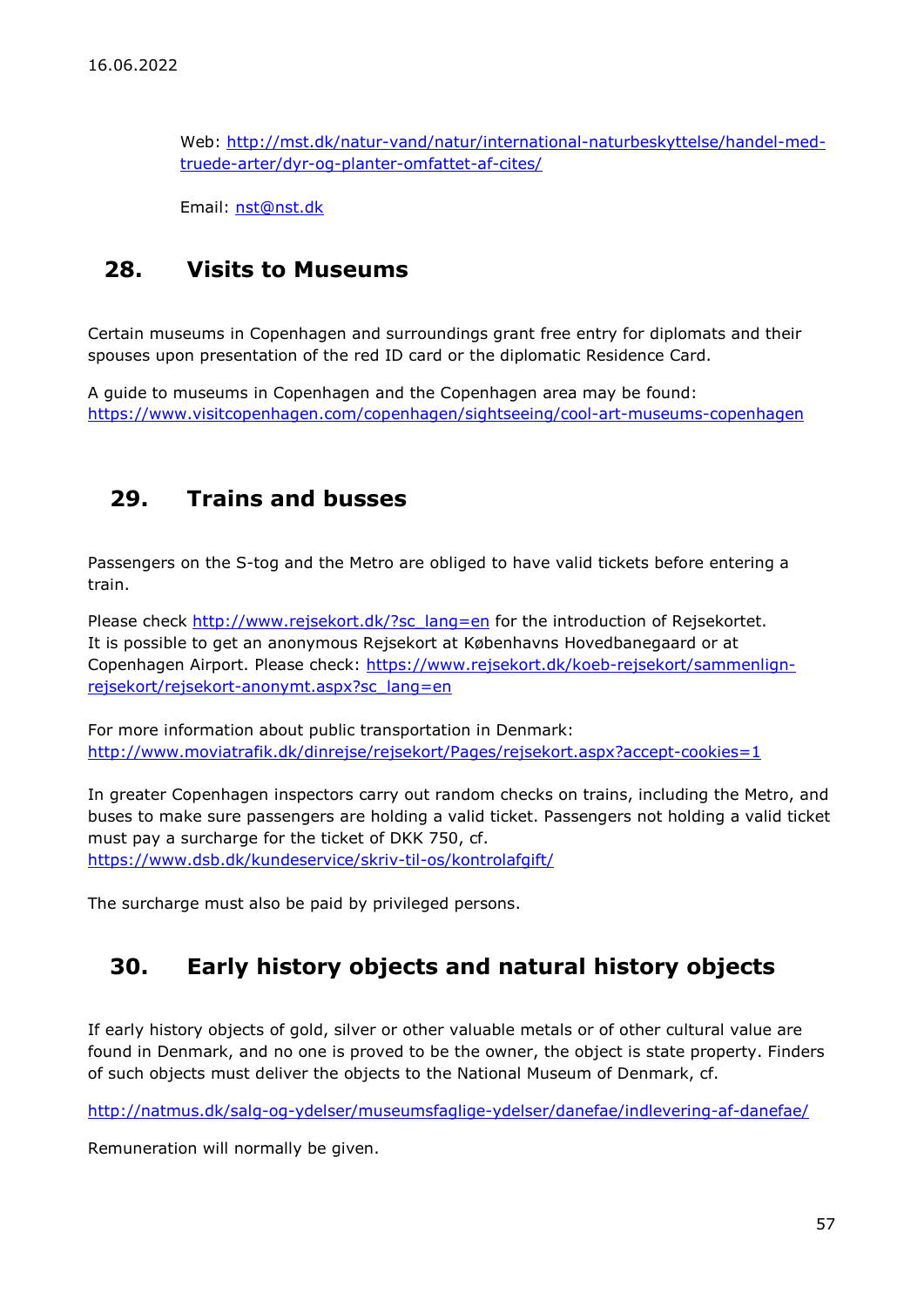Other natural history objects found in the earth such as rare fossils, animal skeletons, rare minerals and meteorites should be offered to the State. The finding place should be noted, and the nearest scientific museum should be contacted. If the State wishes to buy the objects, the finder will receive remuneration.

### 31. Radio communication and radio and TV license

The Danish Energy Agency (Energistyrelsen) may authorise Diplomatic Missions to use radio and satellite equipment for communication with their home country and with Missions in other countries.

Radio equipment which complies with the requirements in Executive Order No 459 of 23 May 2012 on Frequency Use without License and on Amateur Radio Examinations and Call Signs etc. may be used without a license.

Other radio equipment may be subject to licensing according to Executive Order No 999 of 15 October 2012 on Frequency Use with License.

Application for a frequency license should be sent to:

Energistyrelsen Carsten Niebuhrs Gade 1577 København V

Tel: +45 3392 6700

Mail: ens@ens.dk

Web: http://ens.dk/

You may read more about obtaining a frequency license on

https://ens.dk/ansvarsomraader/frekvenser/ansoeg-om-tilladelse-og-kaldesignal/ansoeg-omfrekvenstilladelse

According to the Radio and TV Licenses Act article 12 Diplomatic Missions and their privileged staff members are exempt from paying license fees for Danish radio and television broadcasts.

Foreign staff members employed by an International Organization with a host agreement between Denmark and the international organization are also exempt from paying the license fees for Danish radio and television broadcasts.

It is a condition for the exemption that the privileged person is not registered in the Danish Civil registration system/CPR with a resident CPR-number.

DR Licens can request documentation for citizenship and terms of employment.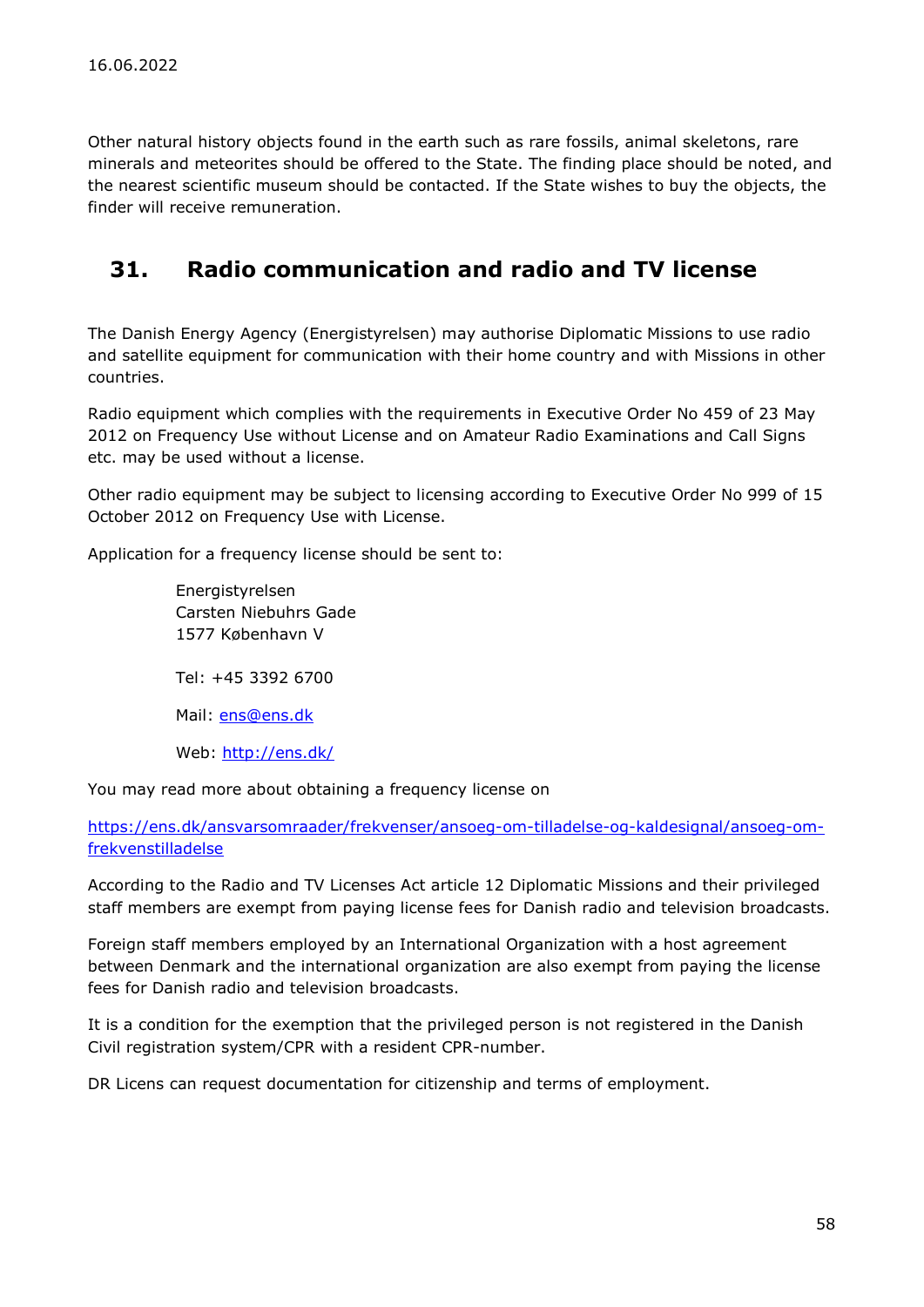# 32. NemID

Individuals working and living in Denmark often need a NemID. NemID is a common online login to access public and private self-service solutions, e.g. Digital Post, online banking or the Danish Customs and Tax Administration (SKAT).

Diplomats may apply for a NemID by visiting a citizen service centre (Borgerservice) in the municipality where he/she lives and bring a witness.

When ordering NemID at a citizen service centre the applicant must:

- Bring a valid photo ID and an identification document containing the assigned administrative social security number. Please contact a citizen service centre in case of questions in regards to legitimation.
- The individual must also bring a witness, who can attest to the identity of the individual. The witness will need to sign a sworn statement with his or her own personal NemID, or in writing - in case the witness does not own a NemID.

Below are the listed requirements for the witness:

- The witness must have reached the age of 18, be able to meet the general ID requirements and sign a sworn statement.
- We recommend that the witness brings his or her own personal NemID, as it is possible to sign the sworn statement with NemID.
- The witness must have had NemID with Digital Signature for a minimum of 30 days.
- The witness can only be a witness for three (3) times within 120 days.

As the issued NemID is referring to an *administrative* social security number (administrative CPR number), it will have limited use in comparison with a NemID referring to a regular social security number (CPR number).

Further information about NemID: https://www.nemid.nu/dk-en/

### 33. General Data Protection Regulation (GDPR)

The Ministry of Foreign Affairs, Protocol Department, processes personal data regarding privileged persons and other staff working for other countries' Missions accredited to Denmark and international organizations residing in Denmark. The Protocol Department also processes personal data regarding candidates in the process of being appointed as honorary consuls in Denmark.

You can read about how the Ministry of Foreign Affairs processes personal data in the Ministry of Foreign Affairs' Privacy Notice:

- English version
- Danish version